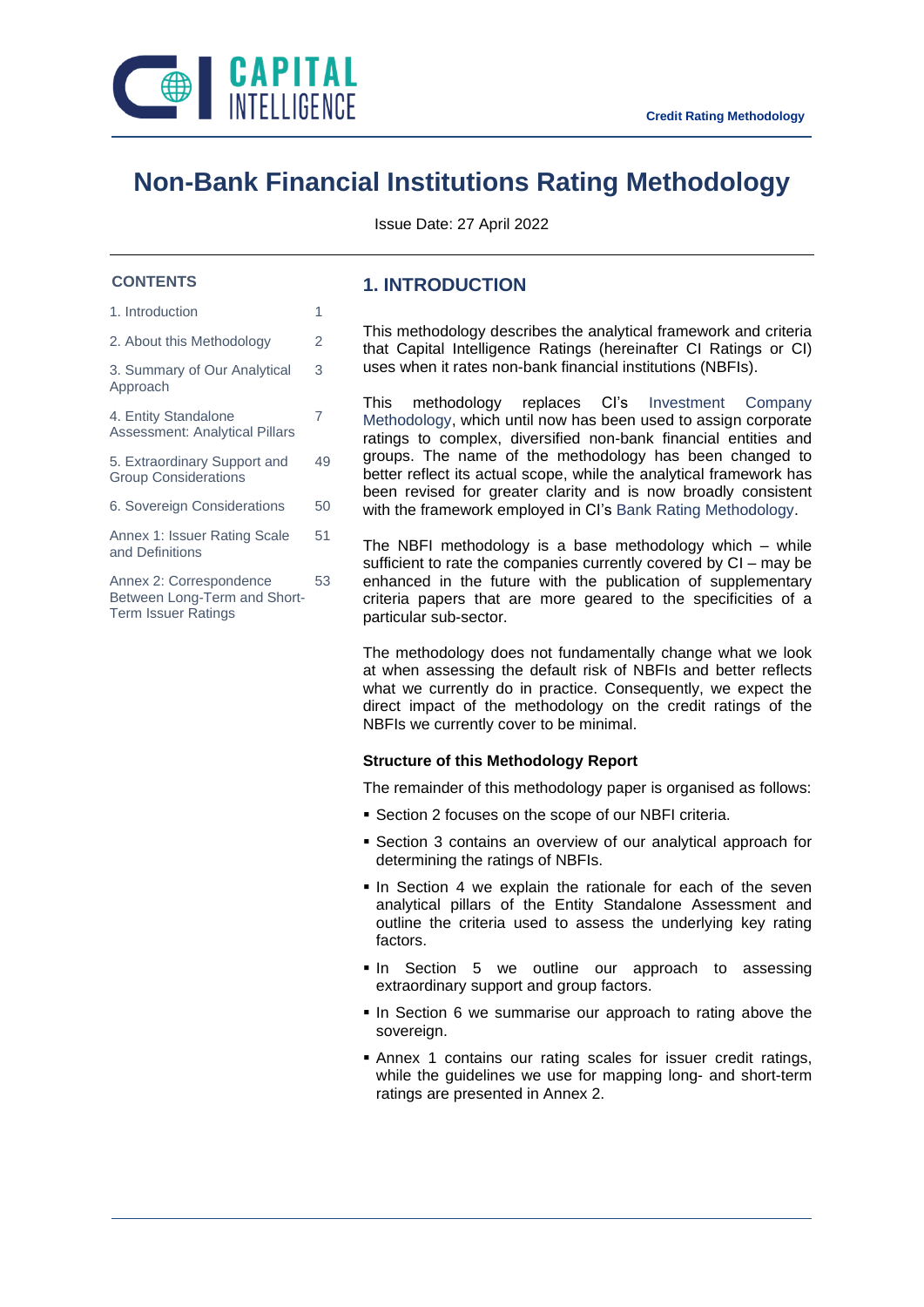

# **2. ABOUT THIS METHODOLOGY**

### **Scope**

This methodology is applicable to a broad range of NBFIs, including finance and leasing companies, securities firms, and asset management companies.

It is also applicable to investment companies, particularly those in the Middle East region that undertake a variety of non-bank financial activities and services such as direct investment, asset management, commercial and consumer financing, and corporate financial advisory services (M&A, debt raising, refinancing etc.).

We may also apply this methodology in part, and in conjunction with, our Bank Rating Methodology to financial institutions that are registered as banks but engage in traditional banking activities (i.e. customer deposit-taking and lending) to a very limited degree and have business models that are closer to those of an investment company, with high reliance on fee and investment income from, for example, asset management, private equity, advisory, and securities activities.

Provided such institutions are regulated and supervised as banks (and so are required to meet bank capital and liquidity standards), we will use the analytical framework contained in our Bank Rating Methodology, but may draw on the criteria described in this report.

This methodology is geared towards NBFIs that assume balance sheet risks as part of operating activities and have substantial on-balance sheet assets that require financing from market and other sources. These firms have significant exposure to credit and market risks and tend to be reliant on short-term, confidence-sensitive funding. Consequently, default risk tends to be driven by balance sheet risks and vulnerabilities (emanating, for example, from high leverage, asset-liability mismatches, or deteriorating asset quality) rather than cashflow. For these firms, capital and liquidity buffers are key to mitigating the principal risks they face.

This methodology may also be applied to service-providing NBFIs that do not necessarily incur significant balance sheet risks as part of their business model and therefore tend to borrow for general corporate purposes (e.g. internal expansion and acquisitions) rather than to finance assets. For these firms, default risk is more a function of cashflow generation rather than balance-sheet risk. We generally include in this broad category certain types of advisory firms, inter-dealer brokerages, mortgage servicing companies, and traditional asset managers.

Given the broad range of NBFI sub-sectors and business models covered by this methodology, it is necessarily general in many respects and not all the criteria are applicable to every NBFI. It is up to analytical teams and ultimately rating committees to determine which key rating factors are most relevant to the analysis of each NBFI, taking into account the industry sub-sector, as well as the firm's business model and overall risk profile. This is particularly the case in terms of Analytical Pillars 4 to 7. However, guidance on sector-specific analytical considerations are provided throughout this report, and differences in the financial metrics we use to assess high compared to low balance-sheet risk firms are clearly identified.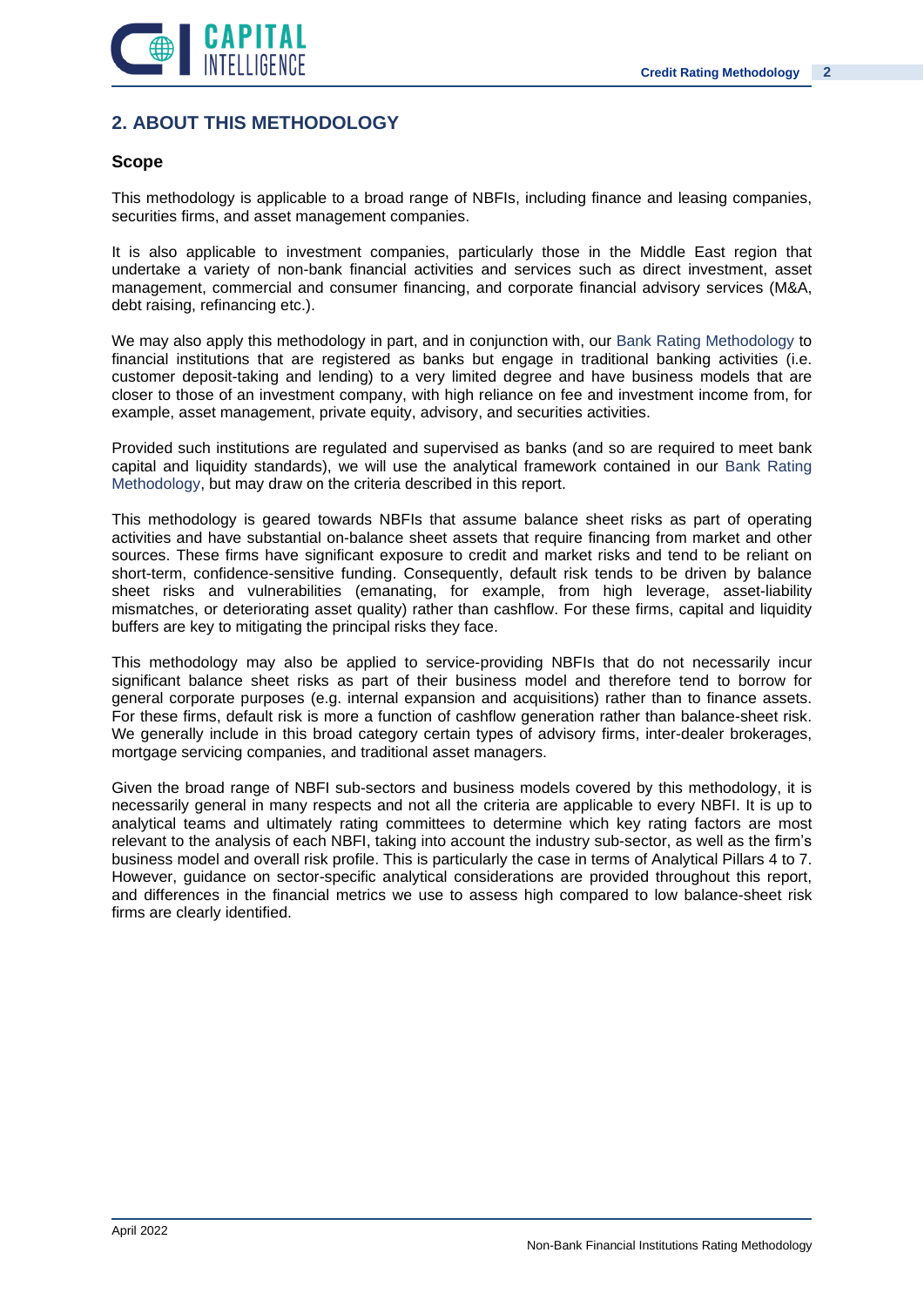

# **3. SUMMARY OF OUR ANALYTICAL APPROACH**

### **Overview and Framework**

CI Ratings assigns two main types of issuer credit rating (ICR) to NBFIs: long-term international ICRs (LT ICRs) and short-term international ICRs (ST ICRs). These ICRs encapsulate CI's opinion of the overall creditworthiness of rated NBFIs and indicate the general likelihood of default on senior financial obligations denominated either in foreign currency (foreign currency issuer ratings) or in the currency of the jurisdiction in which the firm is domiciled (local currency issuer ratings).

When we rate an NBFI we consider both its standalone credit profile and the likelihood of the NBFI receiving extraordinary external support from owners or, less commonly, the government should such assistance be required in order to avoid default. (Ongoing or 'ordinary' support from owners, for example to facilitate business growth or meet changes in regulatory requirements, is factored into our assessment of the standalone credit profile.)

Where the NBFI is a member of a corporate group, we apply the criteria contained in Parent-Subsidiary Considerations in the Determination of Corporate and NBFI Credit Ratings (issue date: April 2022) to determine the likelihood of extraordinary support. We also use this criteria to assess any potential rating constraints associated with the NBFI's membership of a corporate group and to determine the distance – in terms of notches on the rating scale – between the ICRs of a parent and its subsidiaries.

When we rate an NBFI we also take into account the potential impact on the NBFI's ICRs of sovereign risk factors, including the risk of transfer and convertibility restrictions and other stateimposed controls that could impede the entity's ability to meet its financial obligations in a timely manner. We apply the same considerations and notching criteria set out in our Bank Rating Methodology (notably section 6) and, as with banks, generally expect most NBFIs to be rated no higher than the sovereign of the country in which the NBFI is domiciled.

### **Determining International Issuer Credit Ratings**

The framework for determining international ICRs for NBFIs is summarised in Box 1 while the methodological process we follow is outlined in the following sections.

Our evaluation of an NBFI's fundamental credit strength is based on an assessment of seven analytical pillars:

- 1. Operating Environment Risk
- 2. Business Risk
- 3. Governance and Management
- 4. Risk Profile and Risk Mitigation
- 5. Funding and Liquidity
- 6. Earnings and Profitability
- 7. Capitalisation and Leverage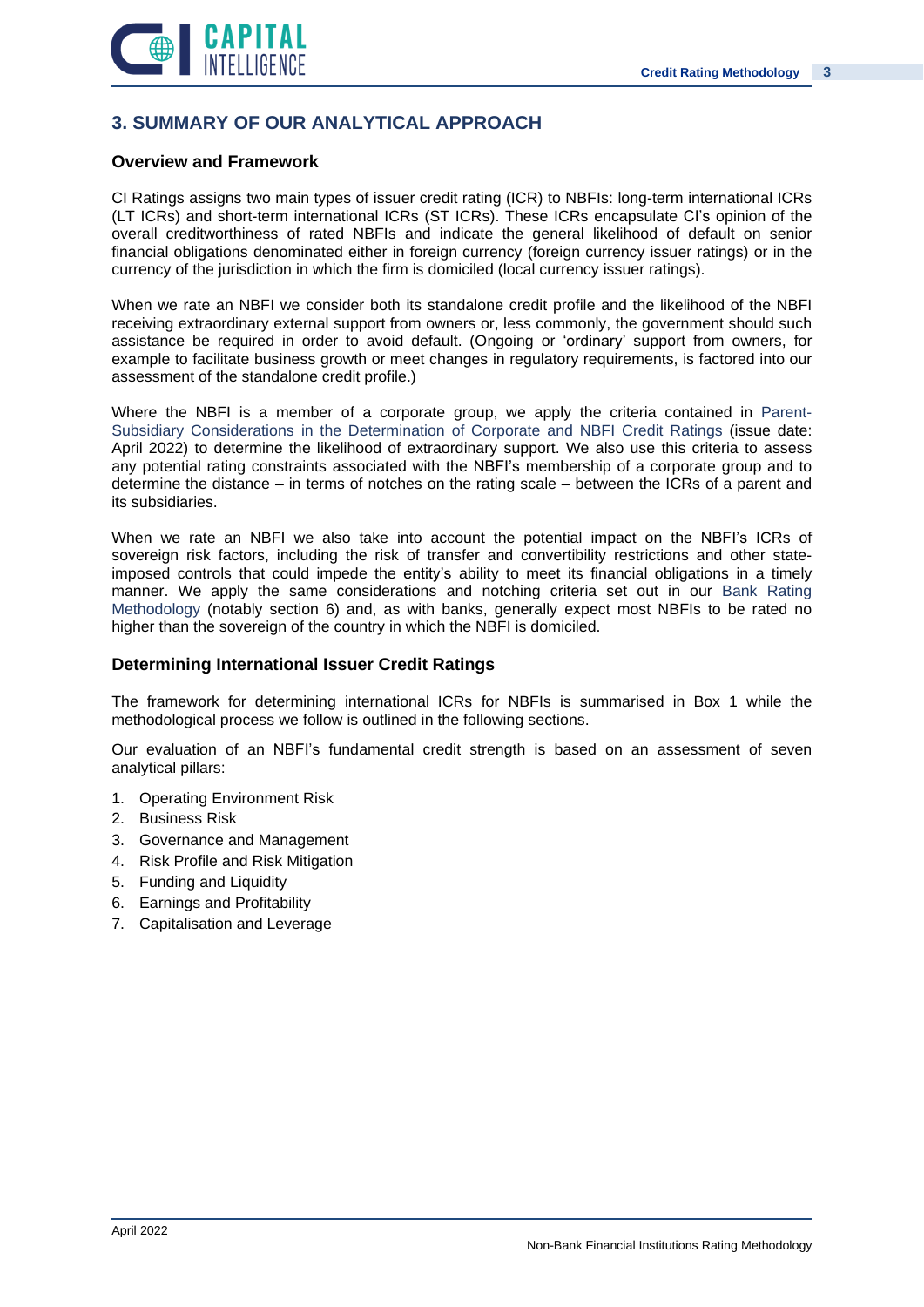

### **BOX 1: NBFI ISSUER RATING FRAMEWORK (SIMPLIFIED)**



### **OPERA for NBFIs**

Our starting point is to determine operating environment risk, utilising the Operating Environment Risk Anchor (OPERA) we establish for national banking systems, but with some adjustments to better reflect the risks facing NBFIs. These adjustments – which in most cases reflect weaker regulation and supervision compared to banks, as well as a lack of access to central bank liquidity facilities – result in the operating environment anchor for NBFI ratings generally being set up to four notches below, and no higher than, the bank OPERA.

CI acknowledges that the operating environment does not affect all financial institutions within a country in the same way and that some firms are better able to withstand economic shocks than others, reflecting, for example, their business profile and risk appetite, as well as the strength of their liquidity and capital buffers. However, we also recognise that NBFIs, like banks, cannot insulate themselves fully from the economy and broader operating environment.

We do not, therefore, use operating environment risk as a limiting factor in determining an NBFI's ICRs. Instead, under our approach we use our assessment of operating environment risk to establish an anchor that serves to moor ICRs, with the tightness of the anchor (i.e. the distance between the OPERA reference point and the ICR) typically depending on the business and financial strength of the firm plus the credit-enhancing benefits, if any, of extraordinary parental support. That said, in many cases sovereign risk (defined broadly to include transfer and convertibility risk, as well as government default risk) may pose a binding constraint on ICRs.

### **Business and Financial Risk Assessment**

Once we have established the NBFI OPERA, we then evaluate the intrinsic financial, operational and business risk profile of the firm, which we summarise in the Business and Financial Risk Assessment (BFRA). In essence, the BFRA captures those financial and firm-specific non-financial factors (i.e. excluding the operating environment and certain sovereign risk factors) that have a significant bearing on the likelihood of an NBFI failing and requiring extraordinary support in order to remain a going concern, and is largely determined by Analytical Pillars 2 to 7.

Each of these six pillars consists of a number of key rating factors. A firm's relative strength in terms of each key rating factor is assessed and the results of our analysis are combined to form an overall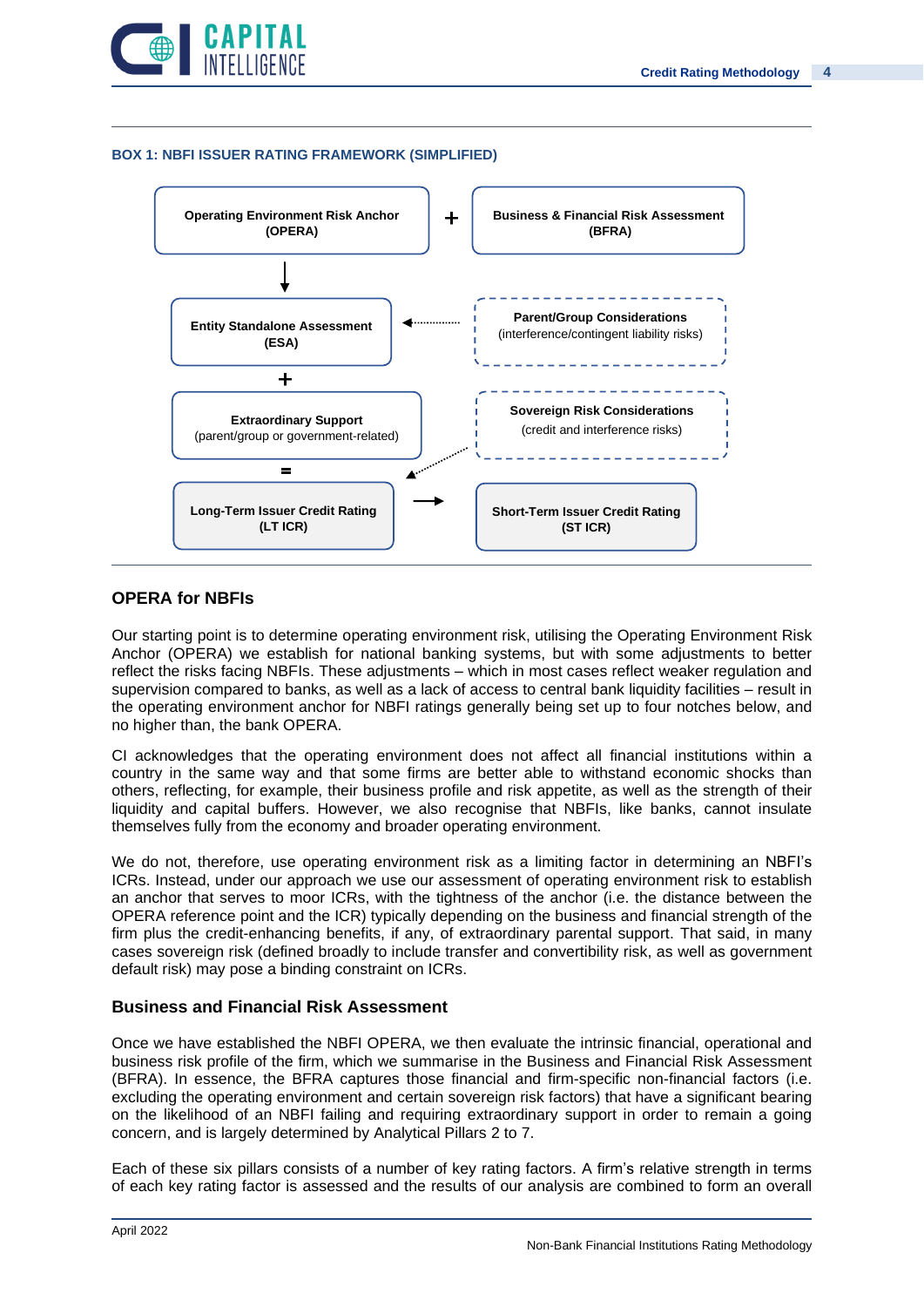

assessment of each pillar. The assessments of all six pillars are then combined to arrive at an opinion of the BFRA. The relative weights of the key rating factors and analytical pillars are decided by CI's rating committee and may vary according to entity-specific circumstances.

The six pillars and associated key rating factors are shown in Box 2.

### **BOX 2: ANALYTICAL PILLARS OF BFRA**



The principal characteristics of each key rating factor by assessment category ('very strong', 'strong' etc) are tabulated in each of the report sections below. These 'key characteristics' tables are offered for guidance. They do not constitute a checklist and are not exhaustive. Some, but not necessarily all of the characteristics of a particular assessment category may apply to the rated NBFI and there may be cases where the NBFI is best described by attributes from a combination of assessment categories. It is ultimately for the rating committee to determine which category fits best.

### **Entity Standalone Assessment**

We combine OPERA and BFRA using internal guidelines and taking into account the firm's business and financial profile relative to industry peers, as well as any other relevant rating considerations, to derive an indicative standalone rating for the firm, which we call the Entity Standalone Assessment (ESA). To avoid any confusion with the ICR, the ESA is published in lowercase letters and does not have an outlook (it may, however, include the '+' or '-' modifiers).

### **Issuer Credit Ratings (ICRs)**

We then establish a baseline for the LT ICR either by (i) mapping the firm's ESA to the LT ICR scale and notching the rating up for extraordinary government-related support (if applicable) or, (ii) if group considerations are relevant, applying the criteria contained in Parent-Subsidiary Considerations in the Determination of Corporate and NBFI Credit Ratings. At the same time, we also take into account sovereign risk factors, including the risk of transfer and convertibility restrictions and other stateimposed controls that could impede the NBFI's ability to meet its financial obligations in a timely manner.

The final LT ICR for the firm will generally be set at the same level as the baseline for the issuer rating provided the latter is no higher than the sovereign rating. The NBFI's long-term foreign and local currency ratings would also be equalised (if both are assigned) unless there are convincing reasons for judging default risk to be materially lower in one currency type compared to the other. However, where the baseline issuer rating is higher than the sovereign rating, we would apply our criteria for rating above the sovereign (explained in our Bank Rating Methodology) to determine whether the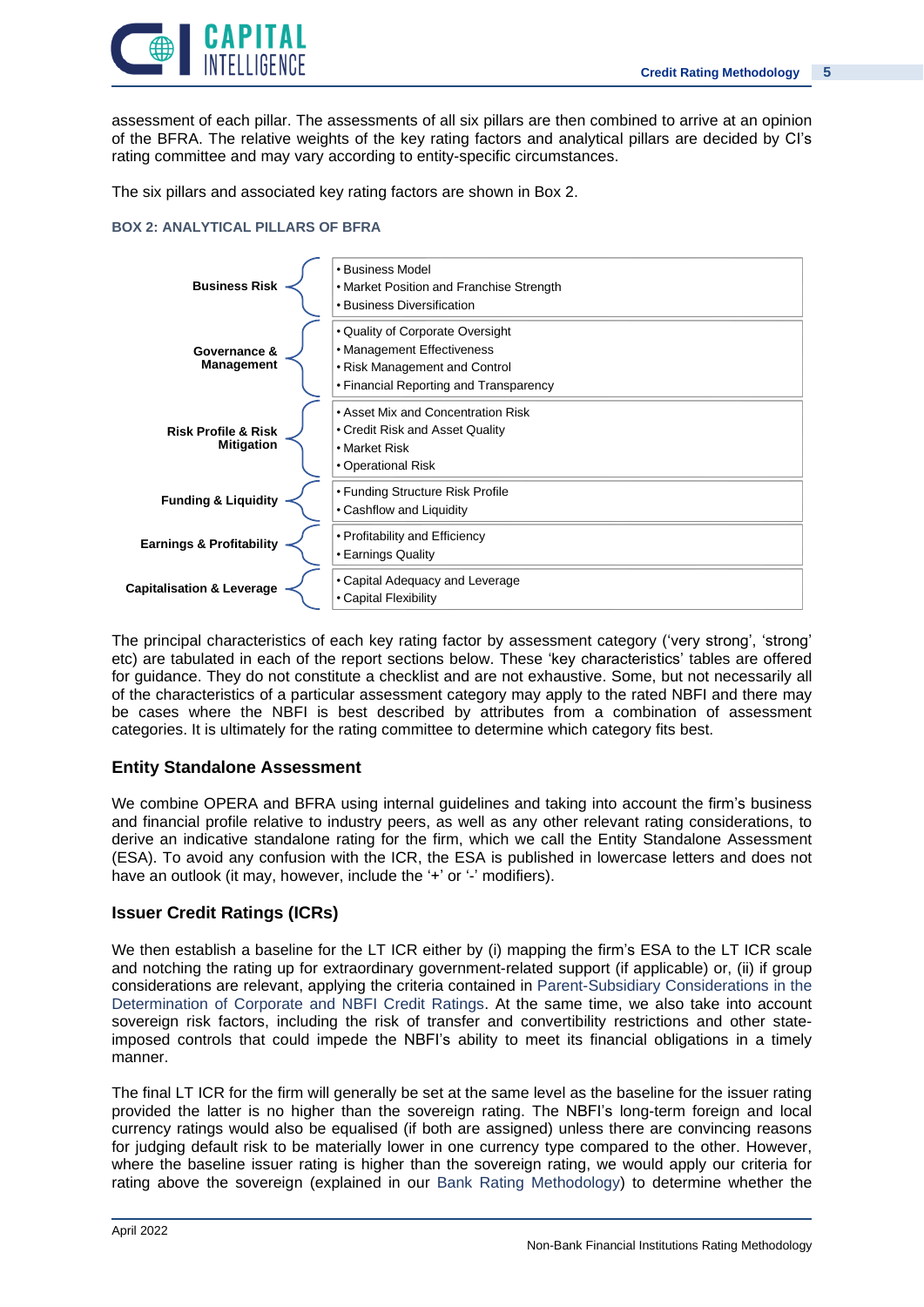

firm's ratings could be higher than the sovereign or whether they should be constrained by the appropriate sovereign rating.

ST ICRs are mapped from LT ICRs using the guidelines shown in Annex 2.

### **Rating Scale and Definitions**

The scale for ICRs and the associated rating definitions are provided in Annex 1. Outlooks are also assigned to LT ICRs to indicate the likely direction of a change in the ratings over the next 12 months. A Positive (Negative) outlook signals a better than even chance that the rating will be raised (lowered) within a year. A Stable outlook indicates that the rating is unlikely to change in the next 12 months.

### **National Ratings**

In some markets CI may also assign long- and short-term issuer (and issue) credit ratings on a national scale. Unlike international ICRs, national ratings are not comparable across countries and refer instead to the creditworthiness (usually in terms of local currency) of the issuer or issue relative to all other issuers or issues in the same country.

The main purpose of national ratings is to allow greater differentiation among issuers and issues in countries whose sovereign credit ratings are some way below 'AAA' on CI's international ratings scale. In this way, CI's national ratings aim to provide capital market investors with clear credit distinctions between issuers and issues that may not be possible under internationally comparable rating scales.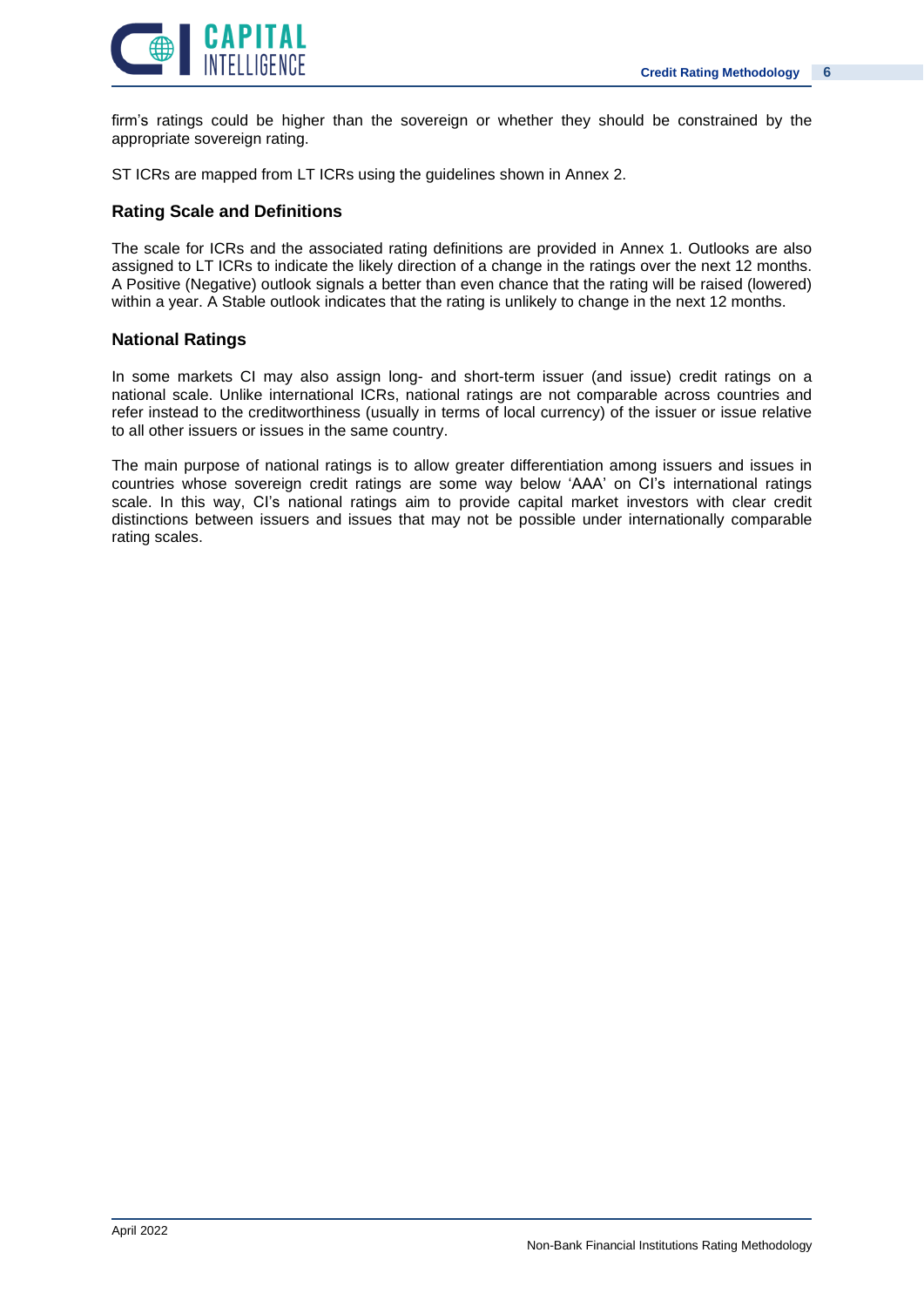

# **4. ENTITY STANDALONE ASSESSMENT: ANALYTICAL PILLARS**

In this section we explain the rationale for each of the seven analytical pillars of the ESA and outline the criteria used to assess the underlying key rating factors. The analytical pillars are:

- 1. Operating Environment Risk
- 2. Business Risk
- 3. Governance and Management
- 4. Risk Profile and Risk Mitigation
- 5. Funding and Liquidity
- 6. Earnings and Sustainability
- 7. Capitalisation and Leverage

### ANALYTICAL PILLAR 1

### **OPERATING ENVIRONMENT RISK**

An NBFI's financial strength and overall risk profile is heavily influenced by the political, economic and regulatory environment of the country, or countries, in which it operates, and also by the structure and dynamics of the industry itself. For example, the demand for financial products and services and the growth of associated revenues are linked to the size, structure, level of development and performance of the economy. Moreover, the ability to safeguard asset quality, generate investment returns, and undertake asset-liability management is affected, inter alia, by macroeconomic and financial market conditions, the depth and breadth of local financial markets, and prudential regulations.

Changes in economic conditions often provide a leading indicator of financial sector performance and economic disturbances or shocks – for example to output, exports, asset prices, exchange rates and external financing – can have a profound impact on balance sheets and profitability. In addition, shifts in investor confidence or country risk perceptions can drive up funding costs and, in extremis, cause liquidity to evaporate.

The franchise strength, competitive position, and growth prospects of an individual NBFI may also be affected by the size, structure, sophistication, and general risk profile of the sector in which it is active, as well as by developments in the broader financial system. For example, low barriers to entry and overcapacity may lead to strong pressures on pricing and profitability, while market fragmentation may potentially undermine long-term industry stability.

Institutions also matter for the soundness of NBFIs. Regulatory and legal frameworks influence the scope of NBFIs' activities and the risks that they take, while effective supervision facilitates the identification of problems at weak firms before they become severe.

### **OPERA**

Our starting point for assessing the operating environment risk for an NBFI is to consider the Operating Environment Risk Anchor (OPERA) assigned to the banking system of the country (or countries) in which the firm operates.

Bank OPERAs capture those factors that are important for economic growth and broader macroeconomic and financial stability, including the strength of a country's legal and financial infrastructure. They also incorporate general business risks and growth opportunities arising from the structure, level of development, and regulation of a country's banking industry. OPERA also takes into account the ability of the central bank to provide sufficient support to the financial system to alleviate liquidity stresses and funding strains and preserve confidence.

OPERAs are based on an analysis of five (broad) key rating factors, which are further divided into a number of sub-factors. They are: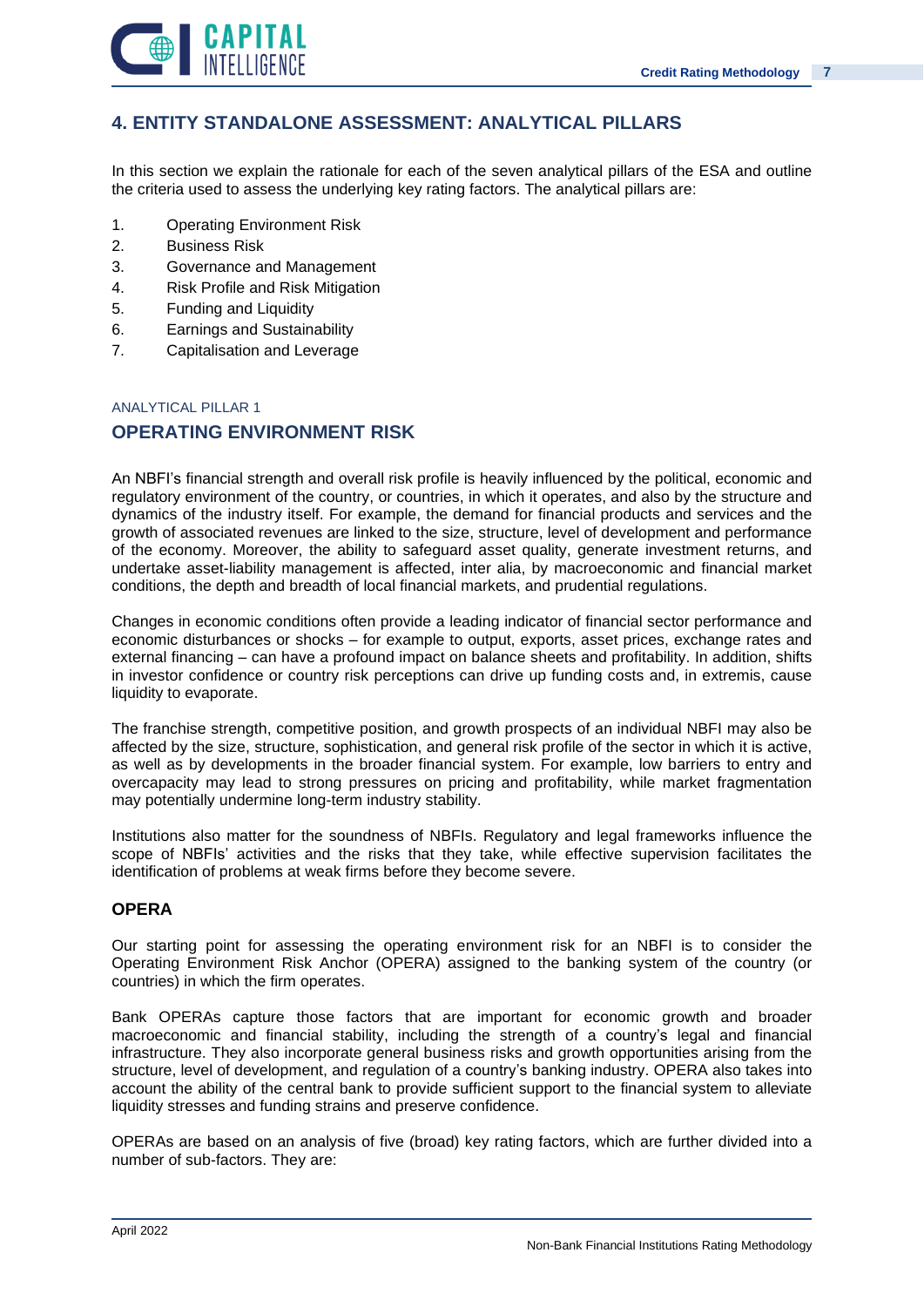

**1. Macroeconomic Strength** – which is based on the economic strength, external strength, and macro-financial imbalances components of our Sovereign Rating Methodology.

- Economic strength refers to the capacity of an economy to generate robust output growth, increase per capita income, and be resilient to adverse shocks, or at least able to recover quickly after they occur and considers factors such as economic growth performance, economic diversification, competitiveness, and inflation.

- External strength refers to a country's ability to generate the foreign exchange needed to meet its current and future external debt service obligations in full and takes into account current account performance and financing, external debt capacity, and international liquidity.

- Macro-financial imbalances refer to significant and sustained deviations in macro-financial variables (such as aggregate credit growth, private sector indebtedness, and asset prices) from historical trends or norms. Such imbalances pose a material risk to the economy because they are often unsustainable and may ultimately result in a sharp slowdown in economic activity and potentially severe financial sector stress or a currency crisis.

**2. Monetary Flexibility and Capital Market Development** – which draws on the monetary policy flexibility and capital market development components of our Sovereign Rating Methodology.

- Monetary policy flexibility considers the ability of the authorities to use policy instruments to influence domestic demand, manage inflation and ensure the sustainability of the country's exchange rate regime. Monetary policy flexibility also captures the capacity of the monetary authorities to adjust the policy stance to counteract economic shocks and to provide temporary liquidity support to the financial system in times of severe disruption.

- Capital market development serves as proxy for the level of development of the financial system and is also indicative of the range of funding options and interest rate and liquidity risk management tools available to financial institutions. The development of local capital markets is also important for the conduct of monetary policy and may help to bolster financial stability.

**3. Industry Structure and Performance** – which considers the strengths and vulnerabilities associated with the organisation and operation of the banking sector, in particular the extent to which structural factors affect the franchise strength, growth prospects, and the systemic risk exposure of individual institutions. The assessment of this key rating factor also includes an examination of the financial profile of the banking sector, drawing on aggregated micro-prudential indicators of financial soundness, specifically ratios measuring asset quality, profitability, liquidity, and capital adequacy.

**4. Regulatory Environment and Institutional Frameworks** – which focuses on the effectiveness of bank regulation and supervision and the quality of the legal and financial infrastructure.

- Regulation and supervision considers the extent to which regulatory and supervisory frameworks support a sound and healthy banking sector or, conversely, the degree to which existing or emerging weaknesses in such frameworks could have an adverse impact on the financial stability of the sector.

We frame our analysis around the following:

- The scope and quality of prudential regulations and disclosure requirements;
- The capacity of the authorities to identify institution-specific and systemic risks;
- Their ability and willingness to take timely corrective action; and
- Their track record in doing so.

Legal and financial infrastructure captures a number of important institutional factors that impact operations and risk management. In particular, a clear and effective legal framework is especially relevant to financial institutions for the simple reason that financial instruments are legal contracts. The finance industry's risk profile is therefore strongly affected by the certainty of legal rights within a country and the predictability and speed of their fair and impartial enforcement.

Besides general banking laws and regulations, the elements of a country's legal infrastructure that are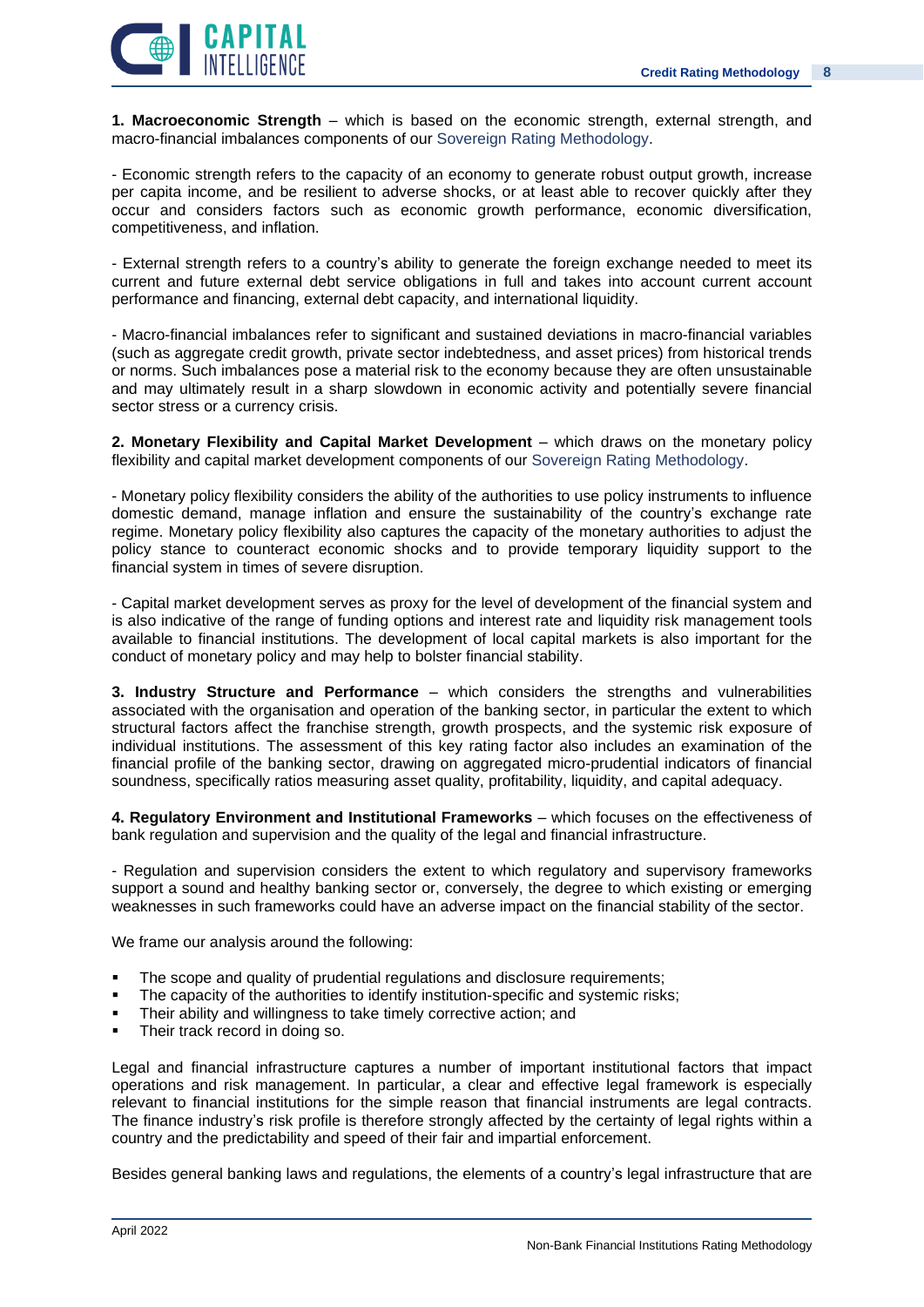

of high importance to financial institutions include those governing creditor rights, ownership, contract enforcement, accounting, auditing, and disclosure.

We consider, in particular, the strength of creditor rights, including the effectiveness and efficiency of: (a) bankruptcy or insolvency procedures for corporations and financial firms; and (b) the legal framework to enforce collateral and property.

We also take into account the adequacy of vital financial sector infrastructure, such as payment and settlements systems, credit information systems and property (collateral) registries.

**5. Political and Policy Risk** – our assessment of this key factor is drawn from our Sovereign Rating Methodology and refers primarily to policy decisions and political events – domestic and external – that could materially affect sovereign creditworthiness. It also takes into account the durability of the social and political fabric of a country and the existence of any underlying vulnerabilities that could potentially engender political instability and undermine the workings of government.

### **Adjustments to OPERA for NBFIs**

All the factors we review to determine bank OPERAs are broadly relevant to NBFIs, with the exception of two bank-specific criteria: the key rating factor 'industry structure and performance'; and the sub-factor 'regulation and supervision'. That said, a weak, vulnerable, or distressed banking sector could have adverse implications for NBFIs, particularly in countries where interconnectedness between banks and NBFIs is significant (e.g. due to direct financing or common investment exposures), or where any concerns about the strength of the banking system tends to quickly lower investor risk appetite for exposure to other financial institutions in that country or weigh on customer/client confidence more generally.

In terms of regulation and supervision, prudential oversight of banks is generally stronger compared to NBFIs, and in many jurisdictions bank capital and liquidity rules are broadly aligned with, and periodically updated to remain consistent with, internationally agreed standards.

NBFIs also tend to lack access to central bank facilities, which contributes to higher funding liquidity risk relative to banks (all other things being equal).

Our general view, therefore, is that operating environment risk for NBFIs within a particular country will generally be no lower than, and in most cases will probably be higher than, the level implied by the bank OPERA. Consequently, we make the following adjustments to the bank OPERA to determine the appropriate baseline for an NBFI's operating environment risk anchor:

- We deduct one notch for a lack of, or more uncertain access to, central bank liquidity facilities.
- We deduct one notch for a less robust, or lighter, regulatory and supervisory framework and less rigorous oversight.
- We may deduct an additional notch where we consider the scope and strictness of prudential rules and standards and/or the quality and enforcement capabilities of the relevant regulatory and supervisory institutions to be particularly weak compared to the banking sector and inadequate given the risk profile of the NBFI sub-sector.
- We may also deduct a further notch for NBFI sub-sectors that experience much greater cyclicality and revenue variability compared to banks and where we believe the associated risks are not adequately captured in our firm-specific criteria (i.e. Analytical Pillars 2 to 7).

This implies that the NBFI OPERA could be up to four notches below the bank OPERA, although in most cases we would expect the differential to be limited to no more than two notches.

Specifically, downward notching may be reduced, or not applied, where:

(i) an NBFI sub-sector is subject to regulatory oversight and prudential standards that are commensurate with those applied to banks in the same country and/or firms within the sub-sector are able to access central bank liquidity facilities (even if subject to meeting collateral requirements); or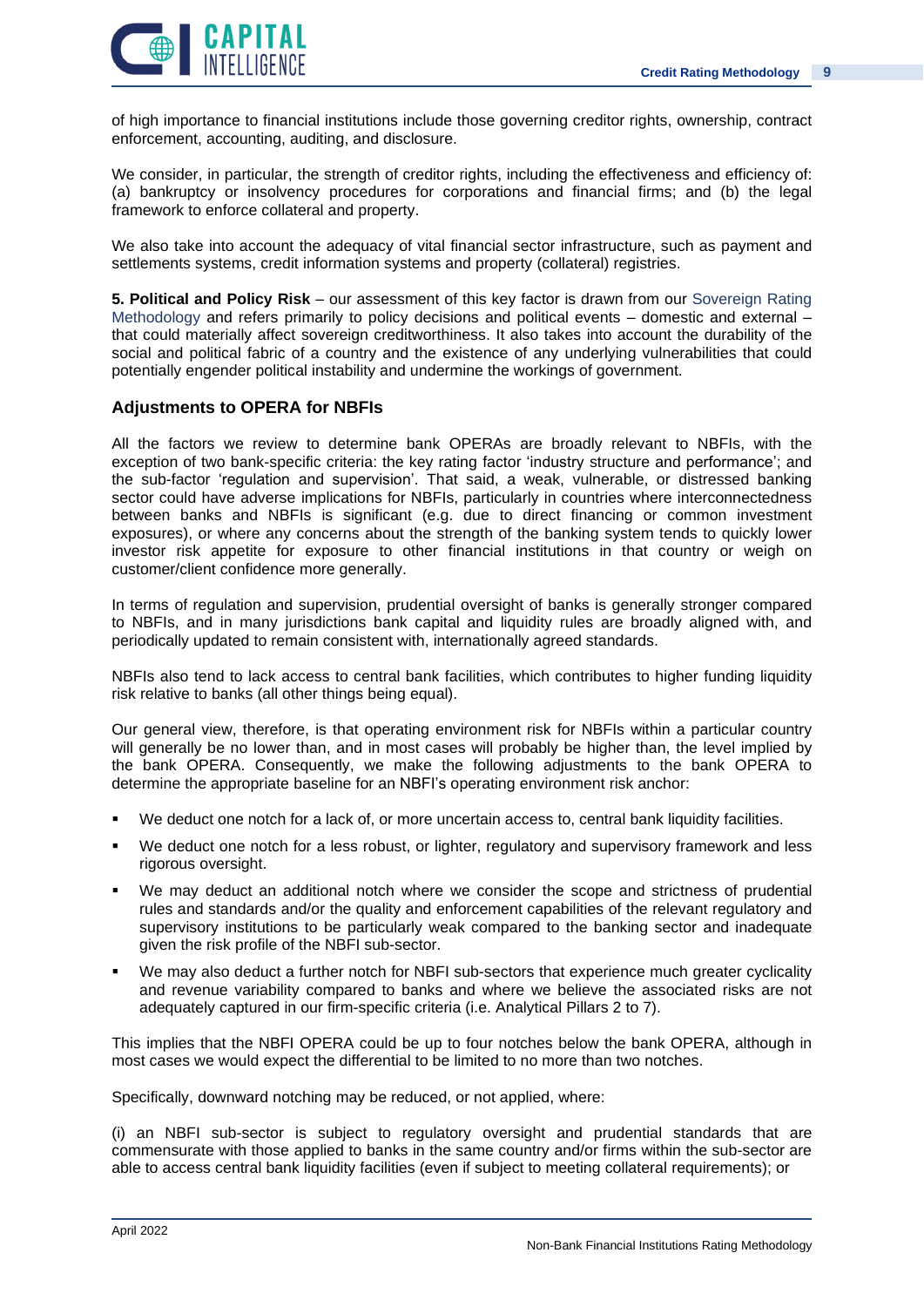

(ii) if the above notch factors are less applicable due to the firm's business model (e.g. if it does not incur balance sheet risks as part of operating activities and has no reliance on short-term marketbased or confidence-sensitive forms of funding).

In addition, due to the limited number of notches on the OPERA scale, downward notching may also be reduced, or eliminated, when the bank OPERA is below 'bbb-'. This also reflects the fact that the operating environment risk differential between banks and NBFIs tends to be much narrower, or nonexistent, when the anchor rating is low, since the much higher level of economic and financial risk is likely to be material for all sectors.

The application of this criteria results in an NBFI sectoral OPERA for the country in which the firm is domiciled and primarily regulated. For NBFIs with substantial operations in more than one country (e.g. through foreign subsidiaries or risk exposures reported on its own balance sheet), we may adjust this 'home' OPERA to reflect the operating environment risk in other countries. The extent of any notch adjustments (positive or negative) will depend on the relative size of foreign exposures and the difference in strength (or risk) between the home and foreign markets.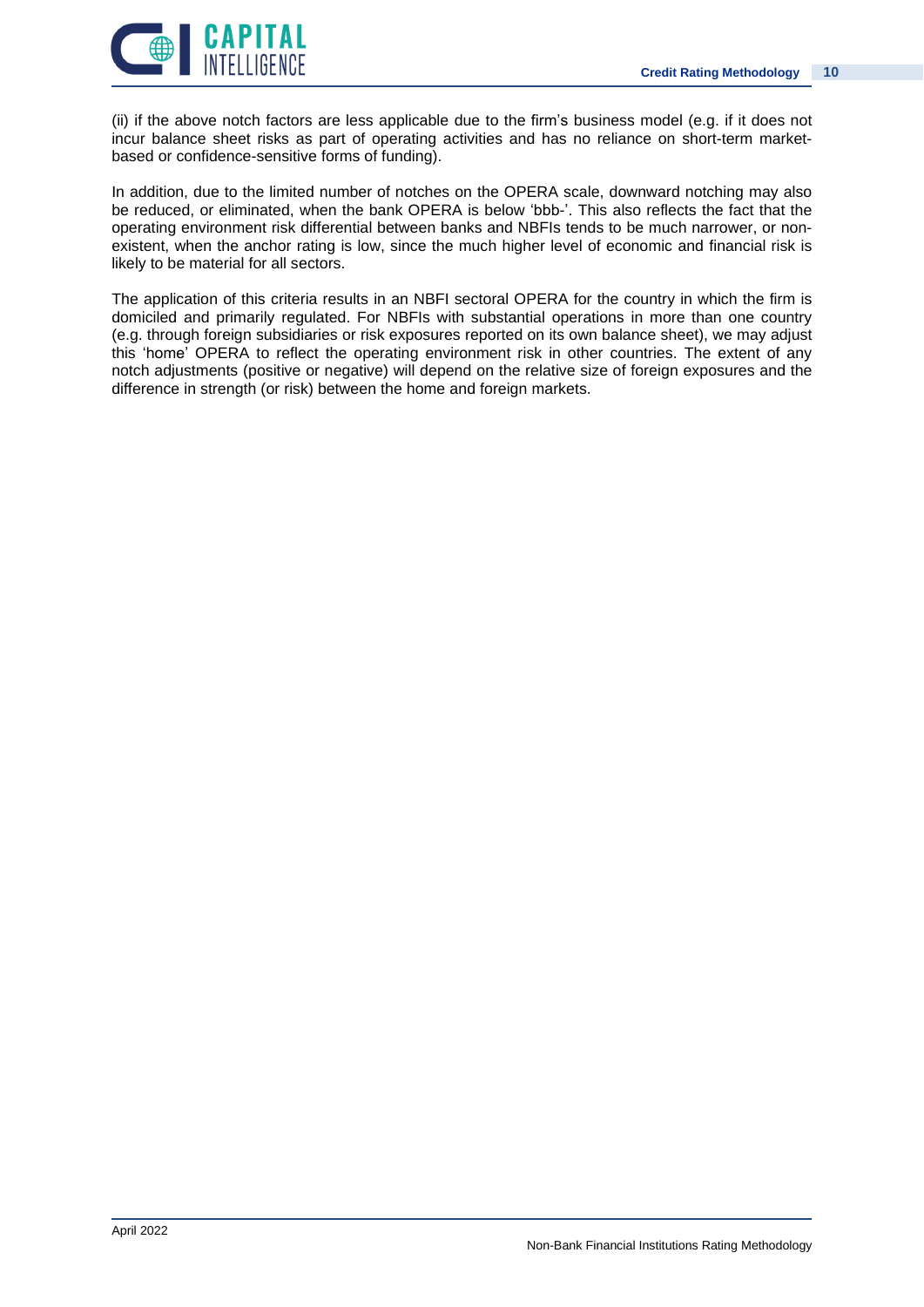

### ANALYTICAL PILLAR 2

### **BUSINESS RISK**

Business risk analysis considers how and where an NBFI makes its money, the stability and defensibility of its business franchise and revenue-generating capacity, and its prospects for sustainable growth. It also focuses on the risks and vulnerabilities inherent in a firm's business model, including its organisational structure.

The sustainability of a firm's business model typically reflects the robustness and resilience of its competitive position, the strength of its brand and reputation, and the diversification of its business activities. Together, these factors form the basis of a firm's ability to generate and maintain appropriate levels of high-quality earnings and capital, which in turn enable it to withstand cyclical swings and periods of economic stress, as well as fend off rivals.

NBFIs typically have to adjust their business models over time to remain relevant in competitive markets. Consequently, management's ability to develop and execute adequate strategic plans is critical for ensuring a firm is able to adapt in order to take account of changing client needs and behaviour, new technologies, and other developments affecting the wider industry, as well as to safeguard its franchise.

We divide our assessment of Business Risk into three key rating factors:

- Business Model
- **Market Position and Franchise Strength**
- Business Diversification

Characteristics common to higher rated firms include: a leading market position; reliance on relatively stable revenue sources; a diversified business mix; comparatively strong business performance through the cycle; strong strategic planning and execution; and good growth prospects.

Ratings are more likely to be constrained when a firm has a short, untested operating history; has a weak franchise or market share; is reliant on unstable business activities (typically reflected in volatile earnings); exhibits high business concentrations (particularly in terms of product or business line, client base, and geography); or is expected to struggle to adapt to competitiveness challenges or changes in the operating environment (including regulatory changes and secular changes in consumer behaviour).

Complexity of the business model and/or organisational structure may also be a constraining factor in cases where it significantly stretches management's capacity to identify and address risks and emerging challenges, or greatly hampers operational flexibility and the ability to adapt to changing circumstances.

### KEY RATING FACTOR 1

### **Business Model**

Business model analysis focuses on how an NBFI generates and sustains revenues and profits, as well as the risks and vulnerabilities arising from what it does and how it does it.

We consider how a firm's business model has evolved over time (with the emphasis on stability and resilience), the seriousness of any threats to the way the firm currently operates, and the appropriateness of any strategic intentions to modify or change the business model in order to ensure sustainability or cope with emerging challenges.

We pay particular attention to the strengths and weaknesses of the business model relative to peers/competitors. Common sectoral or industry specific risks are underweighted in our assessment of this key rating factor since they are also captured to some extent in the adjustments we make to OPERA.

Key considerations include: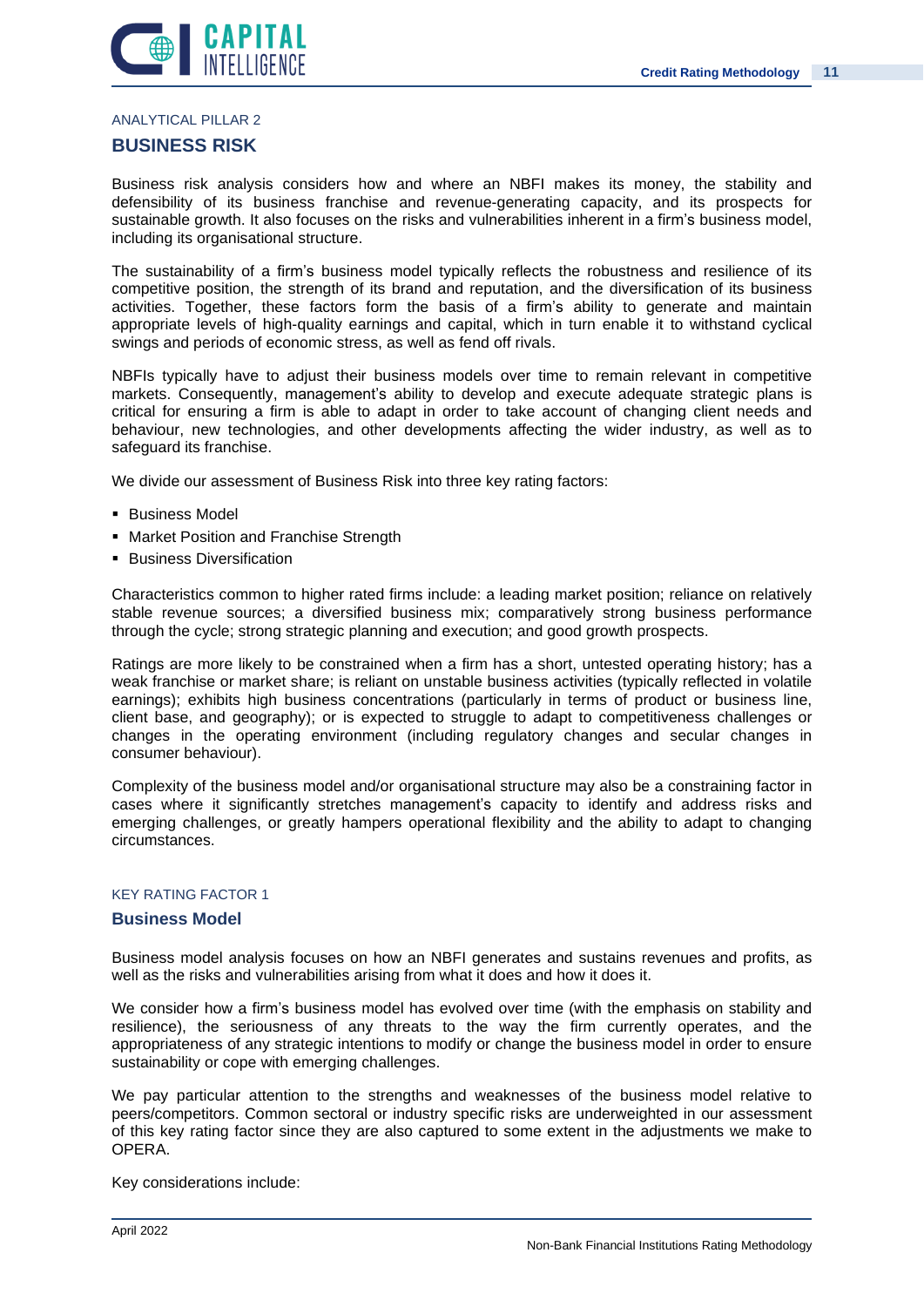

- The stability of the business model over time and through economic cycles or, conversely, whether the firm has a track record of significantly altering the business mix or shifting strategic focus.
- Whether the firm's principal business activities are highly volatile, or its revenues or funding very sensitive to financial market conditions and market sentiment, particularly in comparison with sector norms and peers.
- The likely efficacy of, and execution risks associated with, strategies to develop, modify or change the business model (or business mix) in order to enhance the firm's value proposition, competitiveness, and long-term profitability.
- Potential challenges to the current business model arising from expected changes in laws, regulations or technology, including changes driven by environmental, social and governance (ESG) considerations, such as climate change and the associated transition risks.
- Whether planned changes to the size, scale or scope of the business are prudent, or whether expansion plans and growth expectations are unrealistic and a potential source of vulnerability.
- The complexity of the business model and organisational structure, and whether this significantly hinders the ability of management to identify, evaluate and address risks and challenges, or whether it weakens the firm's resilience and ability to adapt quickly.

### **Business Model, Key Characteristics**

#### **Very Strong**

Business model is well-established, very stable and highly resilient to operating environment adversities in absolute terms and relative to peers.

Exposure to high-risk activities is not material and the sensitivity of the principal business lines and revenues to changes in investor sentiment or consumer confidence is low.

Operating performance is not significantly affected by fluctuations in economic cycles and financial markets.

Firm has a very strong track record of adapting the business model in a timely manner in order to meet emerging challenges, threats, or secular changes in client preferences and technology and is not expected to be significantly affected by any foreseeable medium-to long-term challenges.

### **Strong**

Business model is well-established, stable and fairly resilient to operating environment adversities.

Exposure to high-risk activities is low and the sensitivity of the principal business lines and revenues to changes in investor sentiment or consumer confidence is modest.

Operating performance is modestly affected by fluctuations in economic cycles and financial markets.

Firm has a strong track record of modifying the business model when necessary but may face significant but likely manageable medium- to long-term challenges.

### **Adequate**

Reasonably stable business model but may be more affected by operating environment adversities compared to higher categories and peers.

Exposure to high-risk activities may be moderate. The principal business lines and revenues may be moderately sensitive to changes in investor sentiment or consumer confidence.

Operating performance may be somewhat affected by fluctuations in economic cycles and financial markets.

Firm has a moderate track record of modifying the business model when necessary and may face significant and likely constraining medium- to long-term challenges.

#### **Moderate**

Business model stability is moderate, possibly due to the firm's stage of development and still evolving business mix or periodic significant changes in the earnings mix driven by non-core business lines.

Exposure to high-risk activities may be significant. Reliance on more volatile and confidence-sensitive business lines and revenues may be significant.

Operating performance is significantly affected by fluctuations in economic cycles and financial markets.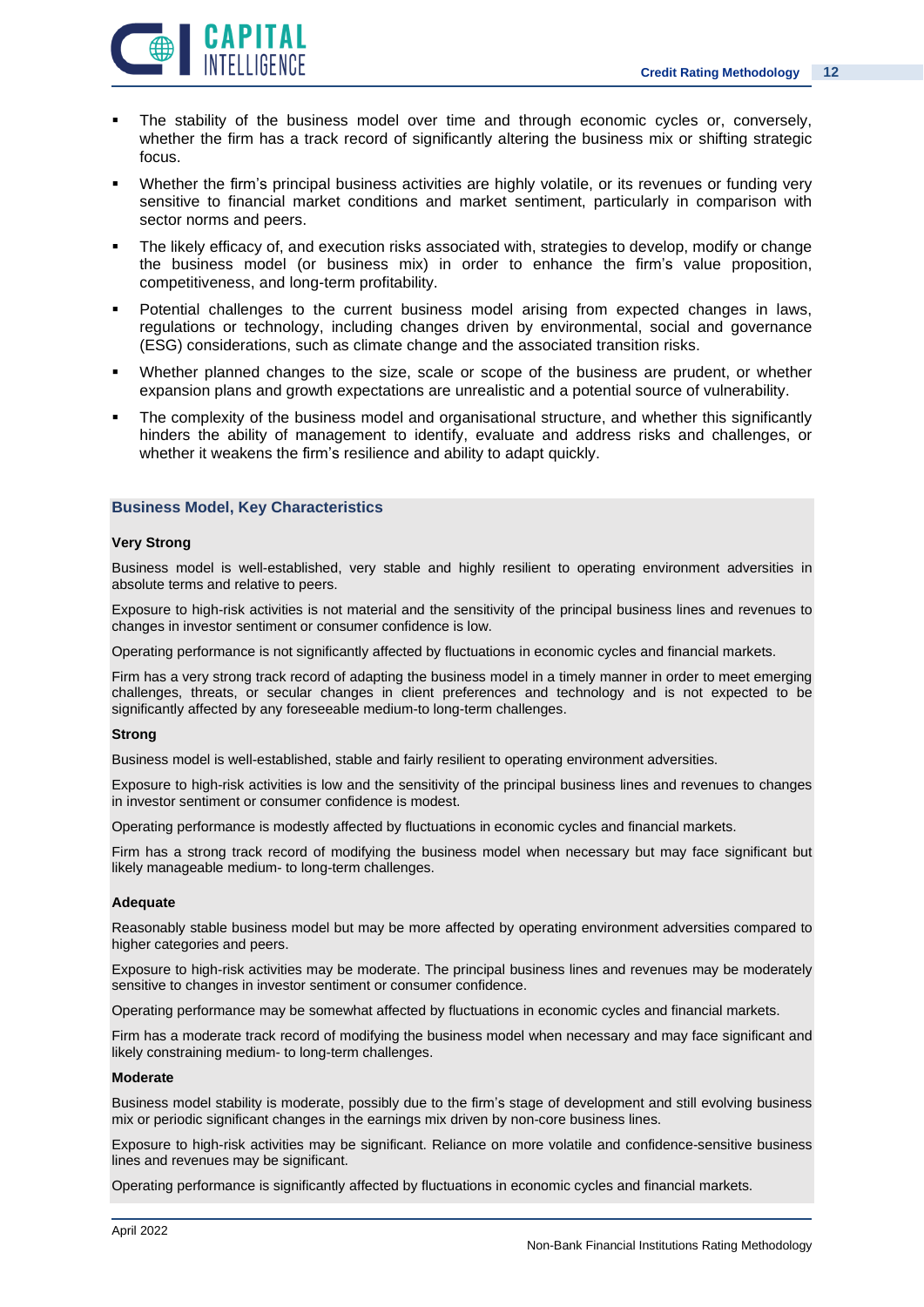



### **Business Model, Key Characteristics (continued)**

Firm may have a mixed (or untested) track record of modifying the business model when necessary and/or may face significant short- to medium-term challenges, which it may not be sufficiently well-positioned to meet.

Organisational complexity may be significant and some of the main legal/group entities may be somewhat opaque. Related operational risks may be significant.

### **Weak**

Limited business model stability, possibly reflected in frequent shifts in strategic focus and risk appetite.

Business mix may be unstable/evolving rapidly or exposure to high-risk activities may be high. Reliance on more volatile and confidence-sensitive business lines and revenues may be high.

Firm may have a relatively weak (or untested) track record of modifying the business model when necessary and/or may face major short- to medium-term challenges, which it may be unable to meet.

Organisational complexity and opacity may be high and the business raison d'être for some legal/group entities unclear.

### KEY RATING FACTOR 2

### **Market Position and Franchise Strength**

The strength and sustainability of an NBFI's franchise is ultimately reflected in the long-term strength and stability of its earnings. Indeed, a firm's franchise is an important element of its ability to support the growth of existing business activities, as well as to establish and grow new business lines.

Firms build their franchise via their ability to deliver value to clients through changing economic environments, and by their ability to accommodate changing client needs and expectations at an appropriate cost.

Franchise strength is underpinned by those factors that make a firm competitive, differentiate it from its rivals, protect it from new market entrants, and which are difficult or costly for others to replicate.

Strong market positions are often, but not necessarily, associated with competitive advantages such as better pricing power, greater economies of scale and cost efficiency, strong product innovation capabilities, stable client relationships, more favourable growth opportunities, and higher operational barriers to entry for competitors.

Strong market positions are sometimes equated with the size of the firm, as large companies may benefit from economies of scale and scope and be better able to exploit market opportunities. However, in CI's view, size does not guarantee sustainable economic success, as the complexity of larger groups requires more sophisticated managerial and risk-management capabilities – the cost of which may partially offset some of the benefits of scale and scope. Indeed, small-scale NBFIs can thrive as niche players with defendable and profitable business positions.

In assessing market position and franchise strength, we consider:

- The strength of the firm's market position  $-$  as evidenced by, for example, indicators of market share, and market and product rankings (e.g. investment performance rankings in the case of asset managers) – as well as the firm's actual and expected performance through the business cycle, and how it coped in the past with any adverse economic shocks.
- Whether the firm's franchise strength benefits from formal barriers to entry (such as capital requirements or compliance with regulations), or from obstacles to market entry associated with economic advantages such as economies of scale, network effects, entry costs (including high sunk costs) and technology.
- The strength of the firm's brand, reputation and pricing power, and the loyalty or 'stickiness' of its customer/client base.
- The firm's vulnerability to competition, as indicated, for example, by the quality or substitutability of products and services – and often reflected in price-sensitive key business lines and limited product differentiation.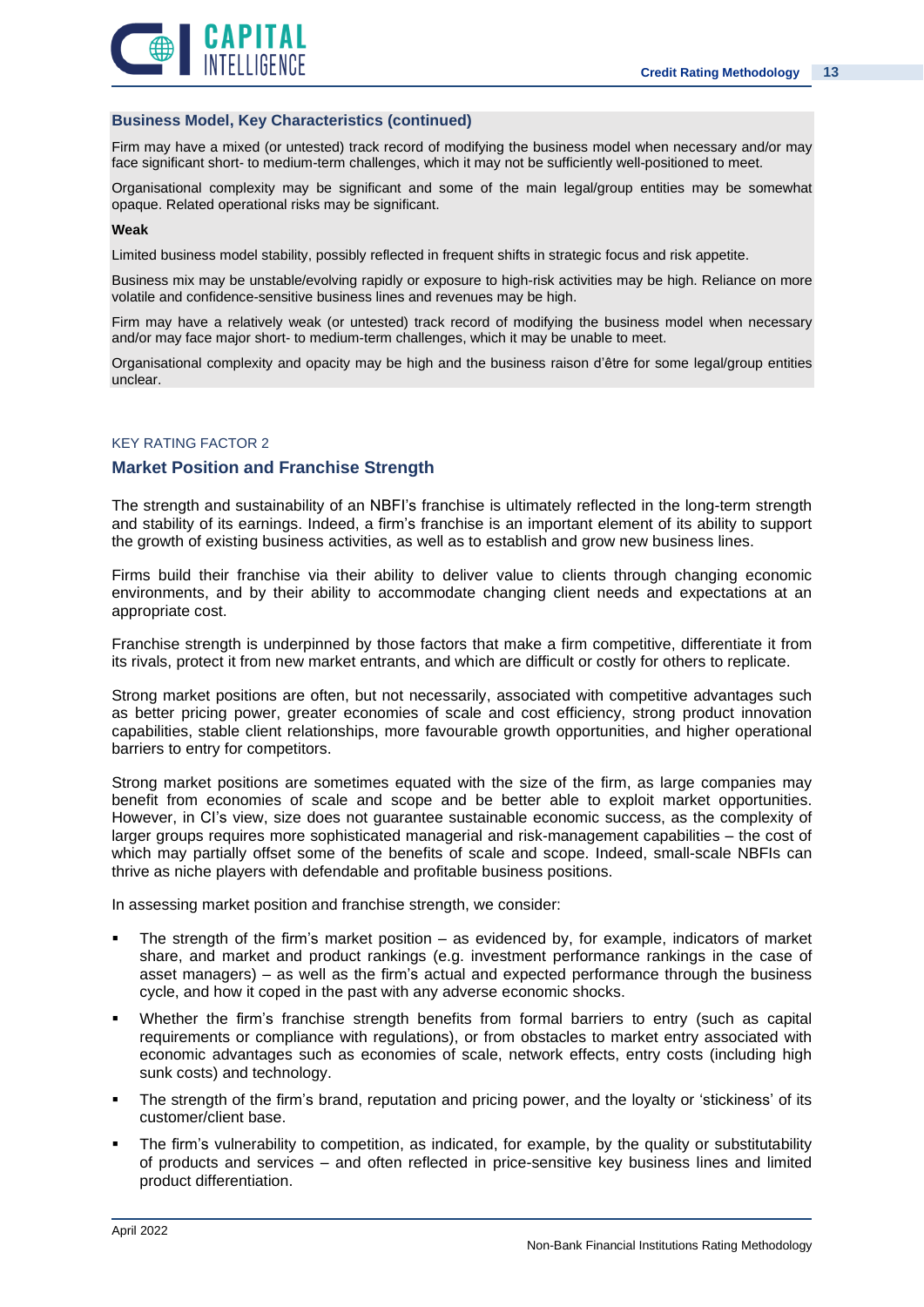

- Whether new market entrants pose a significant challenge to the firm's franchise strength and market position.
- Whether recent changes in market position/market share have been driven by aggressive business practices or excessive risk-taking.
- Prospects for increasing products/services and sales in volume terms over the medium term without significantly weakening the risk profile of the entity.
- Whether the firm's strategy to increase or defend its franchise value relies on expanding higherrisk, higher-return business lines or shifting into activities that offer less functional synergies.
- Whether the firm's franchise strength or market position benefits from it being a member of a larger, well-established, and successful group or, conversely, whether the firm's franchise strength might be adversely affected by weaknesses, failings, or brand erosion at the parent level.

### **Market Position and Franchise Strength, Key Characteristics**

#### **Very Strong**

Leading and sustainable market position in all or most key business lines and/or geographies, with no discernible weaknesses.

Strong competitive advantages internationally (e.g in terms of economies of scale, distribution channels, product innovation, product differentiation, pricing power and client relationships). Likely benefits from very high formal or informal barriers to entry.

Very good growth potential and prospects across all key markets and segments.

### **Strong**

Sound and sustainable market positions in most key business lines and/or key geographies. May be reliant on a leading position in a single large economy.

Sound competitive advantages with limited weaknesses. Likely benefits from high formal or informal barriers to entry.

Good growth potential and prospects in most key markets and segments.

#### **Adequate**

Adequate (mid-tier) franchise/brand with moderately good or average market positions in key business lines and/or key geographies. Alternatively, franchise strength may be associated with a strong position in a single small- or medium-sized economy or a leading and defendable position in a niche sector or activity.

Adequate competitiveness with some weaknesses. Barriers to entry likely provide moderate protection against new entrants.

Average growth potential and growth prospects in some key markets and segments.

#### **Moderate**

Moderate (below average) market positions in key business lines and/or key geographies. Operating history may be limited.

Moderate competitiveness with possibly significant constraints (e.g. weak pricing power/price-sensitive market position, limited brand presence, limited economies of scale, scope etc, customer base that exhibits significant turnover).

Moderate growth potential and prospects in key markets and segments, albeit subject to substantial competition and/or regulatory pressures. Alternatively, the focus of business growth/franchise development may have shifted to high risk and potentially more volatile (non-core) business lines or geographies.

#### **Weak**

Weak market positions and very limited franchise strength across business lines and geographies. Operating history may be very limited.

No significant competitive advantages, very limited brand presence, and possibly serious weaknesses in a number of key areas.

Very limited growth potential and prospects due to inherent shortcomings/constraints and substantial competitive and/or regulatory pressures.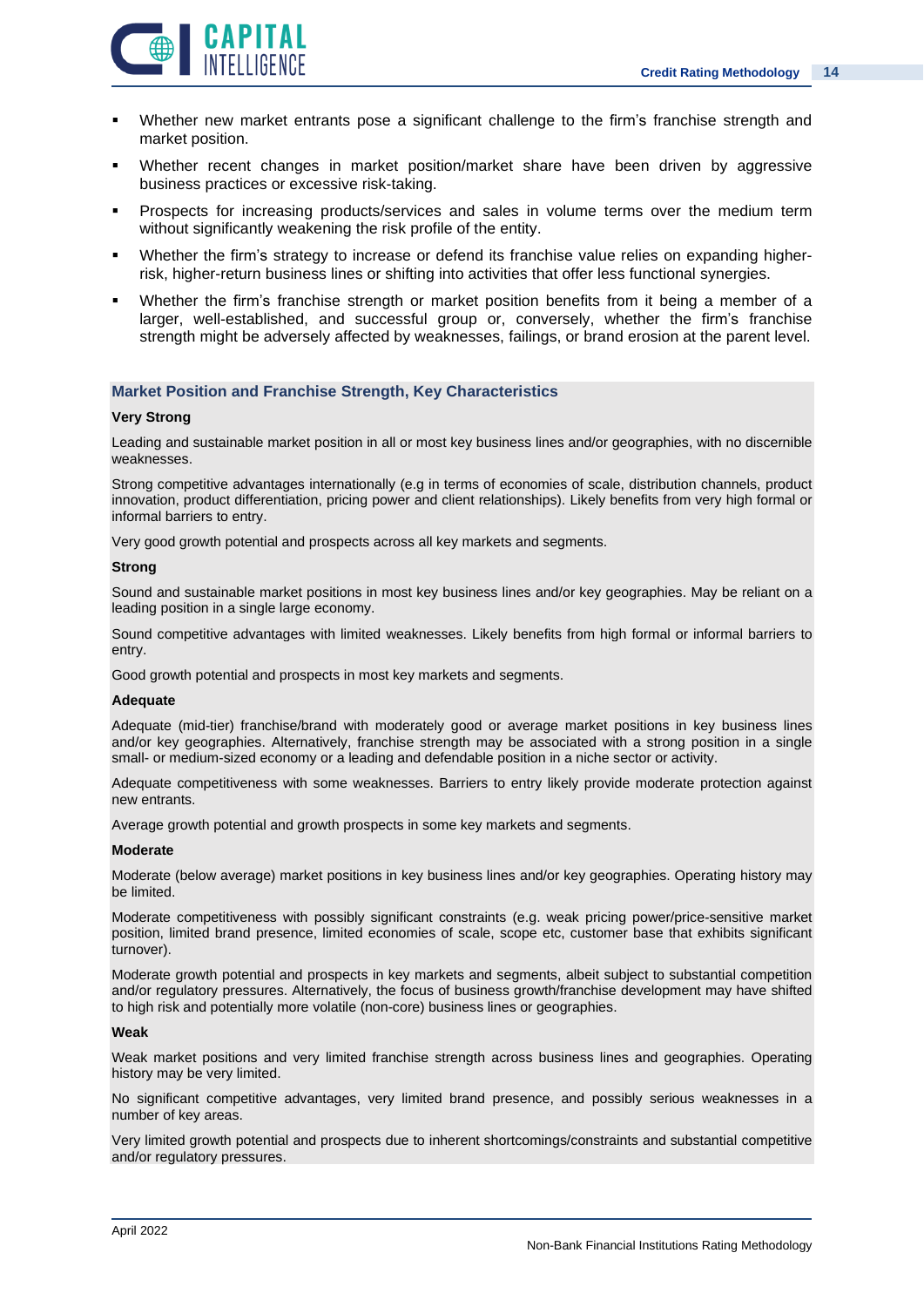

### KEY RATING FACTOR 3

### **Business Diversification**

The breadth and diversification of an NBFI's products and services, as well as its client base and distribution channels, contributes to the growth, reliability and diversity of earnings. Moreover, well diversified firms with low concentrations and limited correlations in terms of business segment, product, geography, and client are generally better positioned to withstand cyclical swings and extended periods of economic stress, as well as adapt to changes in customer preferences and in the broader competitive or regulatory environment.

A diversified product range will be reflected in a mix of revenue sources by business line. In general, the more varied that revenue, the less vulnerable a firm will be to a downturn or loss of custom in any single business line. Diversification within business lines is also an important consideration. For example, in the case of asset managers diversification is considered with respect to asset class (equity, fixed income etc), industry focus, and investor type (e.g. whether largely institutional or retail, or a combination of both), as well as the variety of investment products/funds. The extent of any correlations between products and/or business lines is also relevant as revenues of closely correlated, but formally different, products may be hit equally hard in the event of an economic downturn.

We also consider whether a firm's clients or assets, as well as AUM, are concentrated in a single geographical region and if not, to what extent they are diversified across regions and national borders. Geographical diversification can also bring unexpected risk, particularly where distance stretches management oversight or where local market risk is not adequately evaluated and addressed due to a possibly inexperienced leadership team. Since extensive geographical reach can place heavy demands on an NBFI's resources, we also consider whether the firm has adequate support structures, knowledge and experience, as well as sufficient local market access and critical mass in order to take full advantage of the expected benefits of that diversification.

Key considerations include:

- The degree of revenue concentration risk posed by high reliance on a single business line, geography or asset class, or by having a small number of key clients (customers and counterparties).
- Whether the firm is highly exposed to business disruption risk due to a high reliance on a small number of key suppliers.
- The expected riskiness of new or recent diversification efforts (e.g. launching new products with no obvious synergies, or aggressively entering new markets where the firm has limited expertise).
- Whether the product range is narrow or highly correlated and, if so, whether the attendant risks are mitigated to a significant extent by an associated revenue stream that has proven to be reasonably stable during economic downturns.

### **Business Diversification, Key Characteristics**

### **Very High**

Very high level of diversification and very low levels of concentrations and correlations across business segments, customers, and geographies, including by industry standards and relative to peers.

### **High**

High business diversification and generally low levels of concentrations and correlations relative to most peers.

Geographical diversification may be moderate but the markets the firm operates in are relatively large and a source of stable business volumes and revenue streams.

### **Adequate**

Adequate diversification with material, but manageable, levels of concentrations and correlations that are in line with the average for peers.

Alternatively, business or geographical concentrations may be significant but associated risks are considered to be moderate and revenues from core business lines have proven to be fairly robust through economic cycles.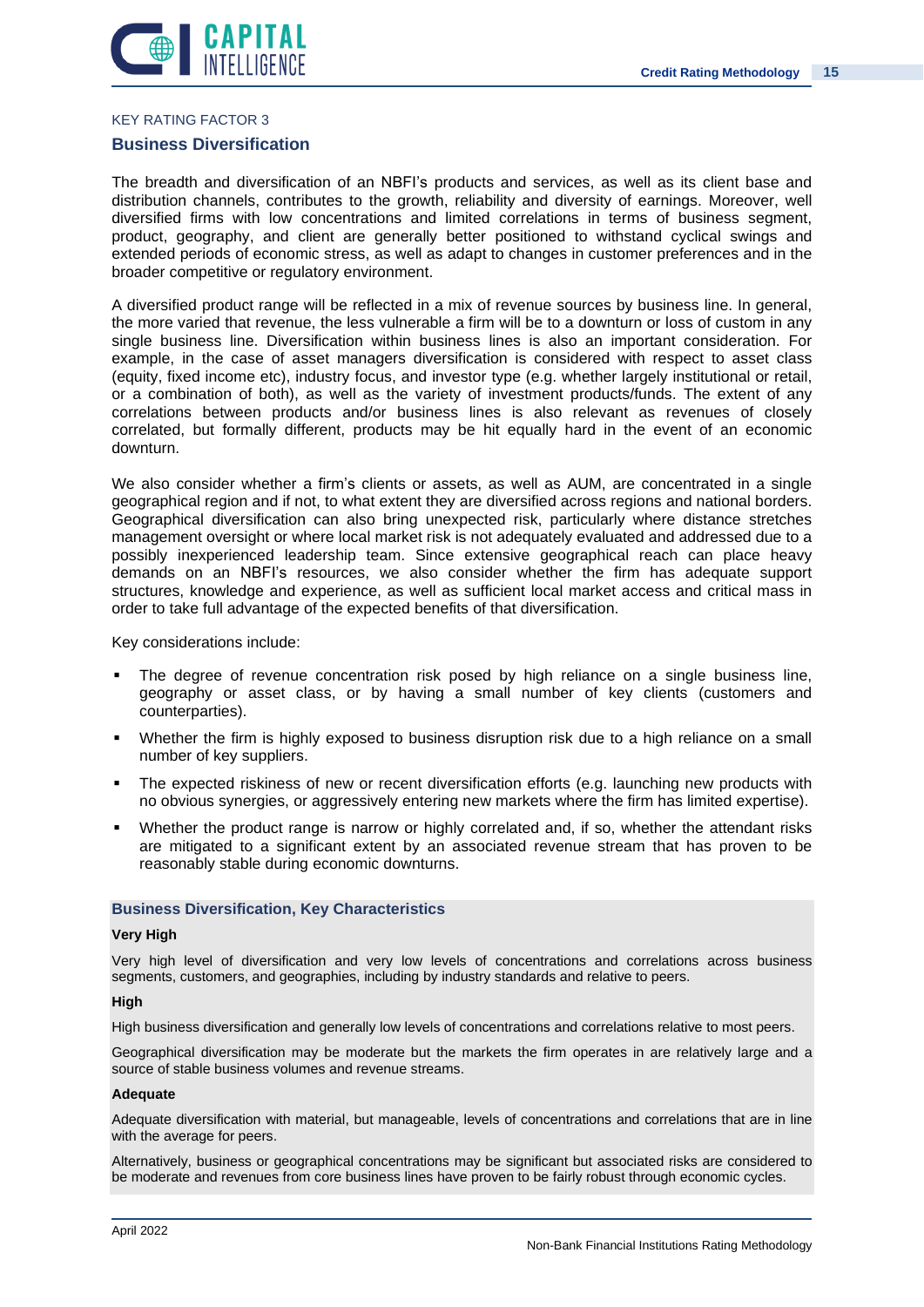

### **Business Diversification, Key Characteristics (continued)**

### **Moderate**

Significant business concentrations and less diversified than average for peers.

May be reliant on a few key business lines and a higher risk product mix, and have little or no geographical diversification.

Business volumes and revenue streams may be reliant on a few key clients.

### **Low**

High business concentrations and substantially less diversified than most peers.

May be very reliant on a very small number of possibly volatile business lines.

Business and revenue streams may be highly dependent on a few large customers.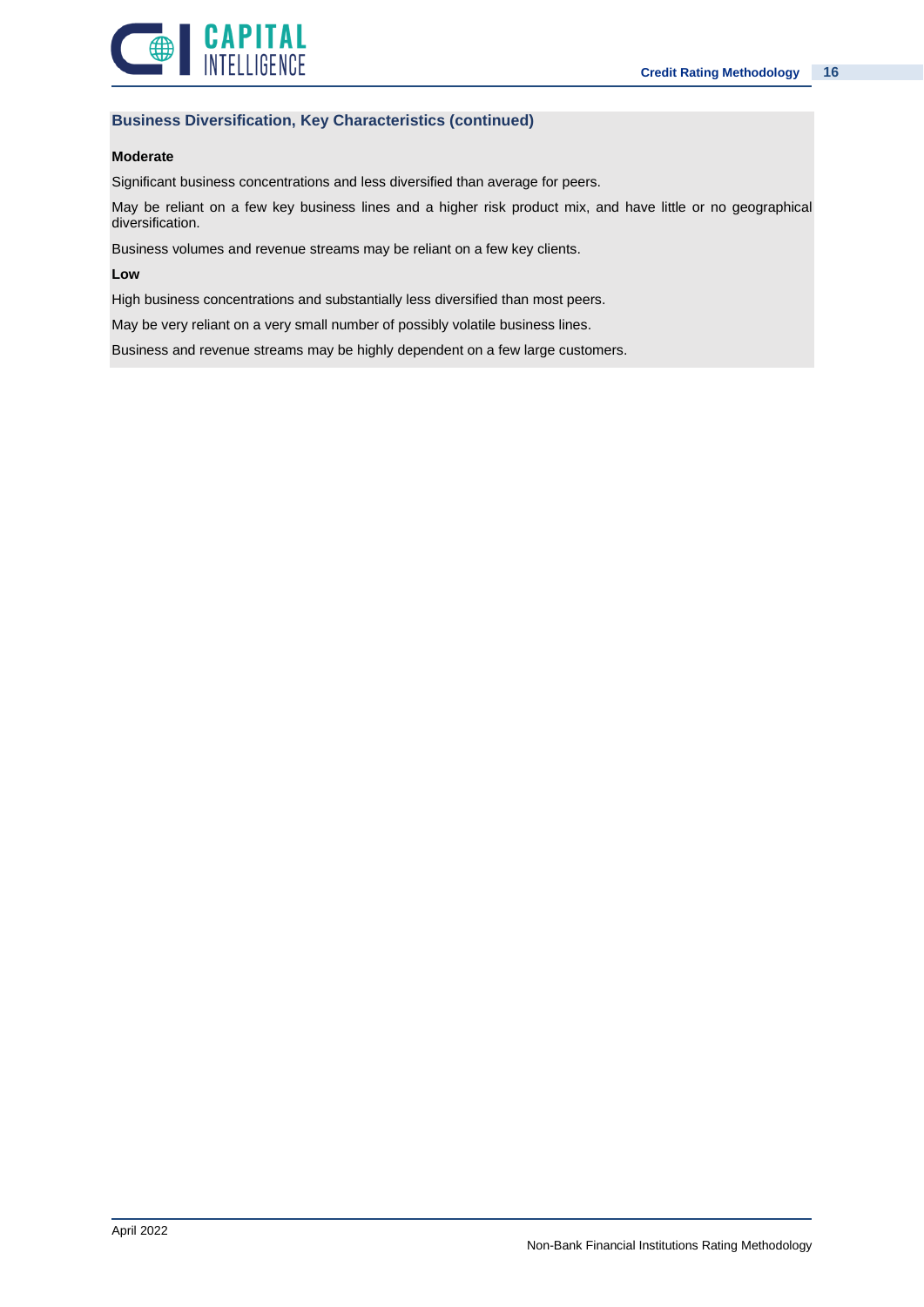

### ANALYTICAL PILLAR 3

### **GOVERNANCE AND MANAGEMENT**

The focus of this analytical pillar is on how the governance and management of a company may support or potentially hinder its overall risk profile and operational and business performance.

Governance is an important ratings consideration given the number of corporate failures that have been associated with factors such as inadequate oversight by passive or uniformed boards of directors, ineffective internal controls, and weak risk management.

Good corporate governance helps to protect the legitimate interests of creditors, shareholders and other stakeholders, including employees. It also plays an important role in an entity implementing successful business strategies, using resources efficiently, and conducting day-to-day operations in a safe and sound manner, consistent with its established risk appetite and overall risk profile.

Good corporate governance is also a key contributor to an NBFI's ability to identify and respond to new risks and emerging challenges and to cope with adverse changes in business, economic and financial conditions. Conversely, governance deficiencies can lead to a range of credit-relevant problems. For example, concentrated ownership structures (e.g. institutions owned by management, families or non-financial corporates) may give rise to potentially harmful conflicts of interest, while overly-complex or non-transparent structures can create significant challenges for board of director oversight.

Boards of directors that lack independence or sufficient diversity and expertise may be less committed to fulfilling their fiduciary and other responsibilities, opening the door to ineffective or irresponsible management behaviour. Similarly, weak governance may contribute to the pursuit of aggressive business growth strategies and excessive risk taking – particularly if accompanied by inadequate risk management or inappropriate incentive structures and compensation schemes.

Our overall assessment of Governance and Management is based on four key rating factors:

- Quality of Corporate Oversight
- **■** Management Effectiveness
- **Risk Management and Control**
- **Financial Reporting and Transparency**

The assessment focuses on firm-specific policies, procedures, and practices. Any legal or institutional impediments to good corporate governance are captured in our assessment of the operating environment. At a minimum we would expect companies to adhere to the established corporate governance standards in their domestic market. However, meeting minimum local standards may not be enough to avoid a negative assessment if we observe policies, practices or relationships that diminish the quality of corporate governance.

Indeed, significant governance deficiencies may result in a rating being notched below the level that might otherwise have been assigned because of the high associated risks, such as poor decision making, insufficient planning, and excessive risk-taking (e.g. if the board of directors is uninformed or passive). Moreover, where governance and oversight are weak, there is greater scope for financial and other key risks to be missed by senior management and directors or, more nefariously, hidden from investors and other stakeholders.

In our assessment we typically give greater emphasis to practices and actions as opposed to codes and policies. Most NBFIs have adopted explicit corporate governance standards and codes of conduct and ethics, and many produce associated reports. However, there are sometimes doubts as to whether the professed standards are actually applied consistently and whether, in practice, governance checks and balances function in the ways indicated on paper.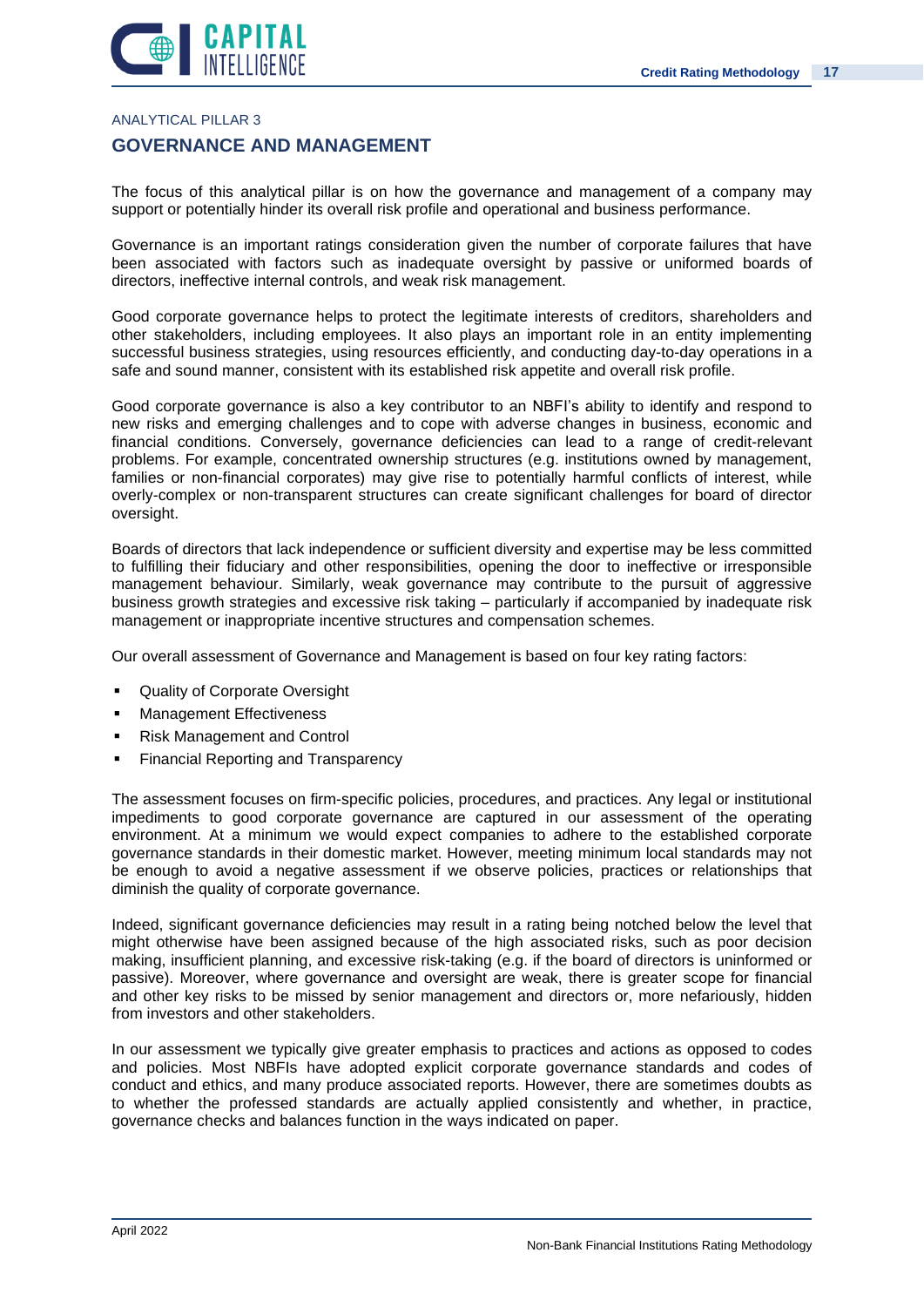



### KEY RATING FACTOR 1

### **Quality of Corporate Oversight**

The focus of this key rating factor is on the effectiveness of the board of directors, specifically whether the board has sufficient independence, authority, expertise, diversity, and resources to discharge its core responsibilities effectively, hold management to account, and provide appropriate checks and balances against conflicts of interest.

We generally expect the board to perform a number of key oversight functions, including the following: reviewing (and guiding) corporate strategy, risk management, annual budgets and business plans; monitoring company performance; and reviewing remuneration/compensation structures (including with a view to minimising incentives for excessive risk-taking).

We also expect the board to consist of a sufficient number of suitably qualified independent nonexecutive members who are proactive in performing their oversight duties and have a demonstrated track record of holding management and other "insiders" to account.

The quality of corporate oversight may have a negative impact on ratings in cases where deficiencies in arrangements or practices raise significant concerns about the stewardship of the company and/or the protection of creditor and other stakeholder rights.

Characteristics that may result in an unfavourable assessment include:

- Limited board independence (as indicated, for example, by the relative strength of executive directors/insiders, including if they make up more than two-thirds of the board's members).
- A lack of diversity of experience and expertise among board members or inadequate experience and expertise (including family members holding board positions without appropriate knowledge or qualifications).
- Passive or inactive boards that say little, fail to remove and replace underperforming directors, seldom change members (e.g. non-executive directors tend to remain in post for more than 10 years), or that are dominated by one individual.
- A board size that is either too small to have an appropriate balance of directors or too large to be effective (taking into account the size, complexity and risk profile of the business).
- Preferential treatment to related parties (particularly where related party transactions lack transparency and board oversight, or do not appear to serve a legitimate economic purpose).
- Complex or opaque organisational structures which might impede the ability of the board to oversee business performance and to identify and assess risks (complexity may also pose similar challengers for management, investors, and regulators).
- A track record of regular violations of laws or regulations that have resulted in losses and/or significant harm to the firm's corporate identity or social responsibility profile.
- A lack of board committees, or committees that consist of an insufficient number of members or include members without appropriate qualifications and experience (especially in the case of audit and risk management committees).
- Inadequate independent oversight of the audit and risk management functions.

Moderate and low board effectiveness is often reflected in the following: under-developed strategic planning; management incentive schemes that (inadvertently) increase the risk profile of the firm; and inadequate succession planning for senior management.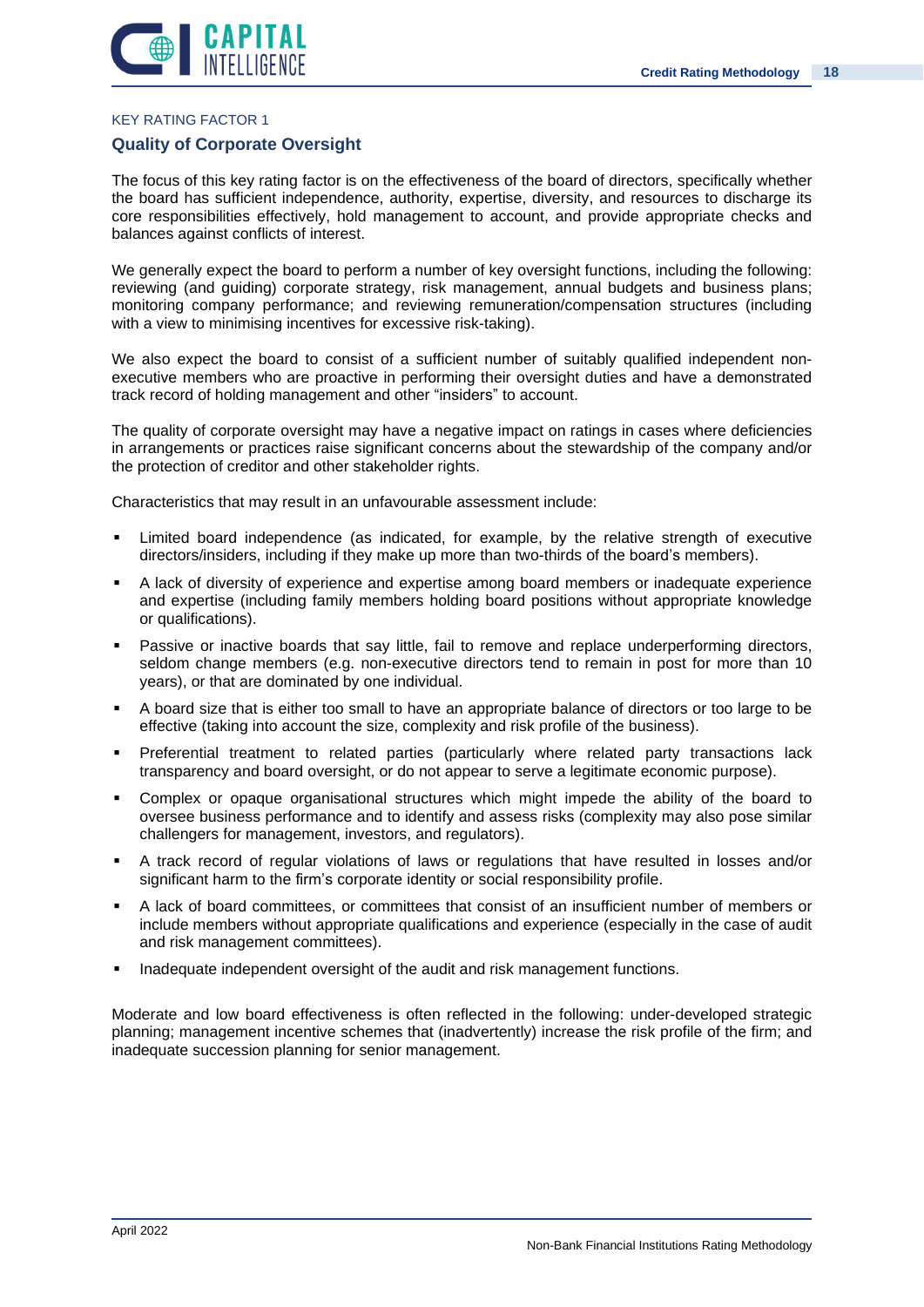

### **Quality of Corporate Oversight, Key Characteristics**

### **Good**

Board is proactive and exercises strong oversight of senior management, corporate strategy, risk-taking activities, and conflicts of interest.

Majority of board members are independent. All board members have substantial experience and expertise, as well as access to sufficient information and resources, to understand and evaluate the firm's risk profile and conflicts of interest.

Board committees are proactive, independent, and exercise strong oversight of internal control functions.

#### **Satisfactory**

Board is active and exercises satisfactory oversight of senior management, corporate strategy, risk-taking activities, and conflicts of interest.

At least one-third of board members are independent. All board members have sufficient experience and expertise, as well as access to sufficient information and resources, to understand and evaluate the firm's risk profile and conflicts of interest.

Board committees are active, independent, and exercise satisfactory oversight of internal control functions.

#### **Moderate**

Board exercises a moderate (less than adequate) degree of management and risk oversight.

Board may contain an insufficient number of independent members and/or some board members may lack adequate experience and expertise.

The size or structure of board and/or board committees may not be appropriate given the risk profile and complexity of the firm. Board members and resources may be stretched, impeding proper oversight.

Compensation arrangements may undermine the objectivity of independent members by linking their compensation to short-term business performance.

#### **Low**

Board may lack any effective independence. Board decisions may be dominated by one member or a small number of executives/insiders; other board members may be largely passive.

Little or no evidence of proper (independent) board scrutiny of the firm's senior management and risk taking.

Evidence that strong executives/individuals are able to override compliance or control-related policies and procedures without sanction.

Board may primarily serve the interests of the controlling shareholder, possibly to the detriment of other shareholders. Related party transactions may be high and not subject to proper review/challenge.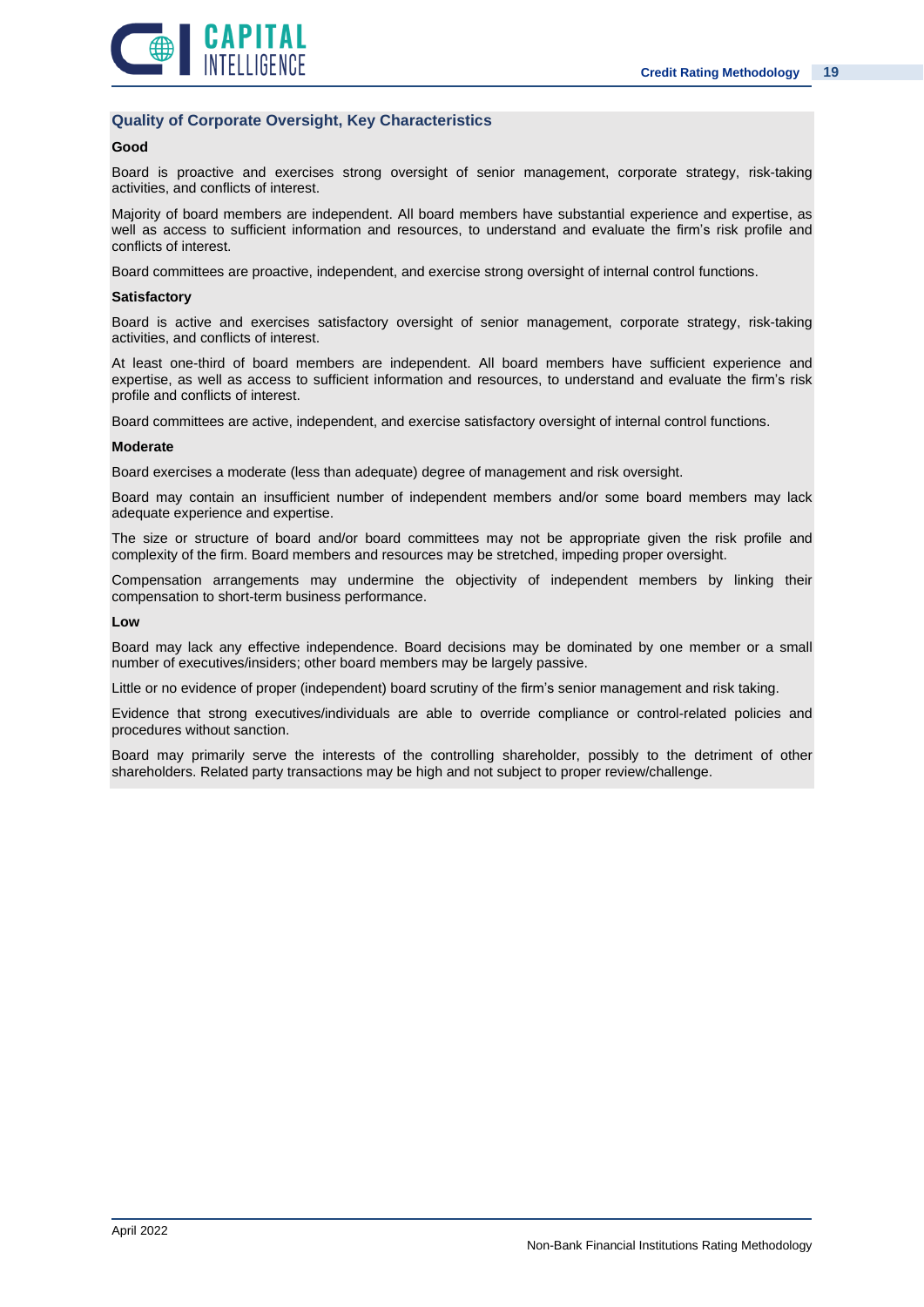

### KEY RATING FACTOR 2

#### **Management Effectiveness**

Management effectiveness is to some extent revealed by an NBFI's performance over time, particularly through changes in the business cycle and when confronted by market adversities. Management effectiveness may therefore be gauged by the company's financial track record and indicators of franchise strength, such as the size of, and trends in, its market share.

Financial performance and franchise strength are captured in other key rating factors. However, there are a number of aspects of management quality that may be important on a forward-looking basis for long-term performance. These include:

- Experience and recent track record of the current management which we consider a good starting point for assessing the ability to grow the business and respond to new challenges.
- Depth and breadth of management in particular whether the company is reliant on a small number of key people and to what extent associated risks are mitigated by, and broader continuity supported by, succession planning.
- Senior management turnover which if high may indicate excessive interference by the board or owners – as well as the ability to attract and retain qualified staff throughout the organisation.
- Management's capacity to develop comprehensive and plausible business plans; its success in meeting strategic objectives, including related financial and operational goals; and its ability to adapt plans and policies to unanticipated challenges and events.
- Management risk culture whether management (other than risk managers) has a clear understanding of the amount of risk that is acceptable in order to implement the company's business plan, and whether this is consistent with corporate strategy.

#### **Management Effectiveness, Key Characteristics**

#### **Very High**

Highly experienced and stable management team, with good depth and a very successful track record of steering the business through economic/market cycles and adapting to unexpected adversities.

Key person risk is very low and succession planning is very strong.

Strategic plans cover medium- to long-term time horizons and are comprehensive and credible. Related financial and operational targets are consistently met.

Management risk culture is strong, with a strong understanding across senior management of the company's risk profile and risk appetite, and risk considerations permeate through the organisation.

#### **High**

Experienced and stable management team, with good depth and a successful track record of steering the business through economic/market cycles and adapting to unexpected adversities.

Key person risk is modest and succession planning is strong.

Strategic plans cover medium- to long-term time horizons and are comprehensive and credible. Related financial and operational targets are routinely met.

#### **Adequate**

Reasonably experienced and generally stable management team, with adequate depth and a reasonable track record of steering the business through economic/market cycles and adapting to unexpected adversities.

There may be some reliance on a small number of key individuals, although associated risks are likely mitigated to a significant degree by succession planning.

Strategic plans extend at least to the medium term but may be less than comprehensive and/or subject to significant changes from time to time. Related financial and operational targets are often, but not always, met.

#### **Moderate**

Management team may have a moderate degree of depth and experience and a mixed track record of steering the business through economic/market cycles and adapting to unexpected adversities.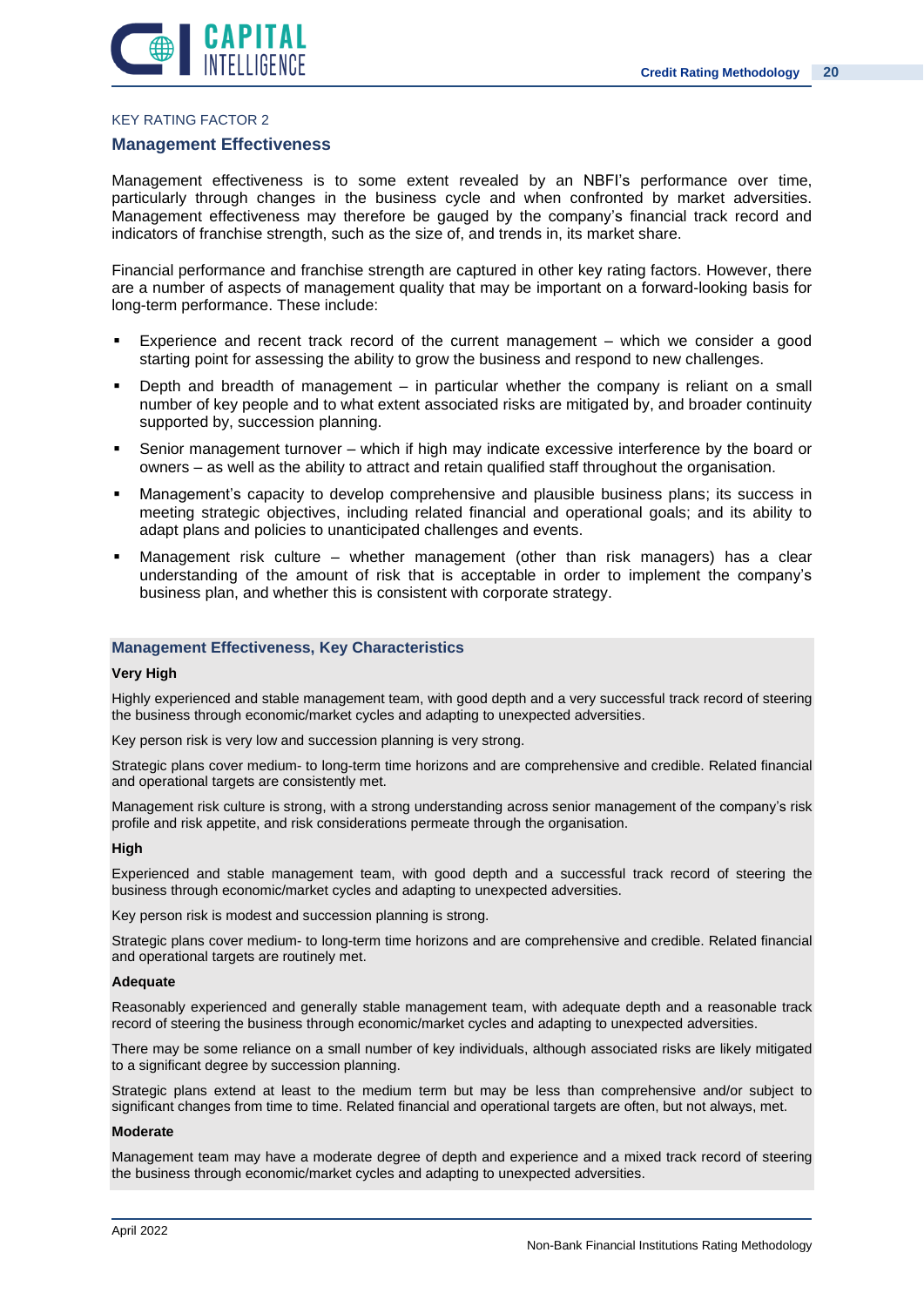![](_page_20_Picture_1.jpeg)

### **Management Effectiveness, Key Characteristics (continued)**

Management turnover may be significant or there may be strong reliance on a small number of key individuals, with limited succession planning.

Strategic plans may not be well developed or sufficiently forward looking and/or may be subject to regular change, possibly driven by short-term opportunism or due to overly optimistic underlying assumptions. Financial and operational targets are often missed.

Management effectiveness may be undermined by resource constraints, which are unlikely to be resolved in the short to medium term.

#### **Low**

Management team may lack depth and experience and may be untested or have a generally poor track record of steering the business through economic/market cycles and adapting to unexpected adversities.

Management turnover may be elevated or there may be very high reliance on a small number of key individuals, with little or no succession planning.

Strategic planning may be weak and not properly documented and/or subject to frequent and possibly sizeable shifts. Financial and operational targets are typically missed.

Management effectiveness may be greatly undermined by resource constraints, which are unlikely to be resolved, even in the medium to long term.

Management risk culture may be weak, possibly reflecting shortcomings in risk-related policies and procedures, limited or inconsistent risk messaging/communication, weak enforcement of rules/standards, or incentive structures that encourage high risk transactions/behaviour.

### KEY RATING FACTOR 3

### **Risk Management and Control**

This rating factor involves an assessment of the effectiveness of an NBFI's policies, procedures and resources for identifying, assessing, monitoring and mitigating all relevant risks, as well as its ability to maintain risk levels within acceptable limits. Our analysis includes an assessment of the firm's risk appetite, as well as a review of how it has managed risks over the time, including through economic cycles, market fluctuations and periods of market stress, and as evidenced by its loss history.

Robust risk management capabilities are important for all NBFIs, although the degree of sophistication may vary with the nature, scale and complexity of the business model. In general, though, we place more weight on risk management in our overall assessment of this analytical pillar for those firms that utilise their own balance sheet as part of operating activities and are more exposed to credit, market and liquidity risks (compared, for example, to service providers and advisory firms).

Key considerations include:

- The extent to which the risk management function is truly independent of revenue-generating business units (both in terms of reporting lines and in terms of the ability to overcome more subtle pressures to co-opt its independence) and is able to voice concerns effectively.
- Whether the risk management function has direct access to the board of directors (including through regular reporting), as well as to all business lines that have the potential to generate risks.
- The adequacy of resources for identifying, measuring and monitoring risk (including staff expertise, quantitative tools, data and IT infrastructure).
- Whether the company has implemented a holistic entity-wide approach to risk management that encompasses all business lines and internal control functions (rather than treating each business unit separately) and includes non-financial risks (e.g. operational, reputational and legal risks), as well as financial risks (e.g. credit, market, liquidity etc).
- The strength and rigour of underwriting standards (where relevant to the business model), including credit approval processes, and whether such standards are likely to be eroded under competitive pressure.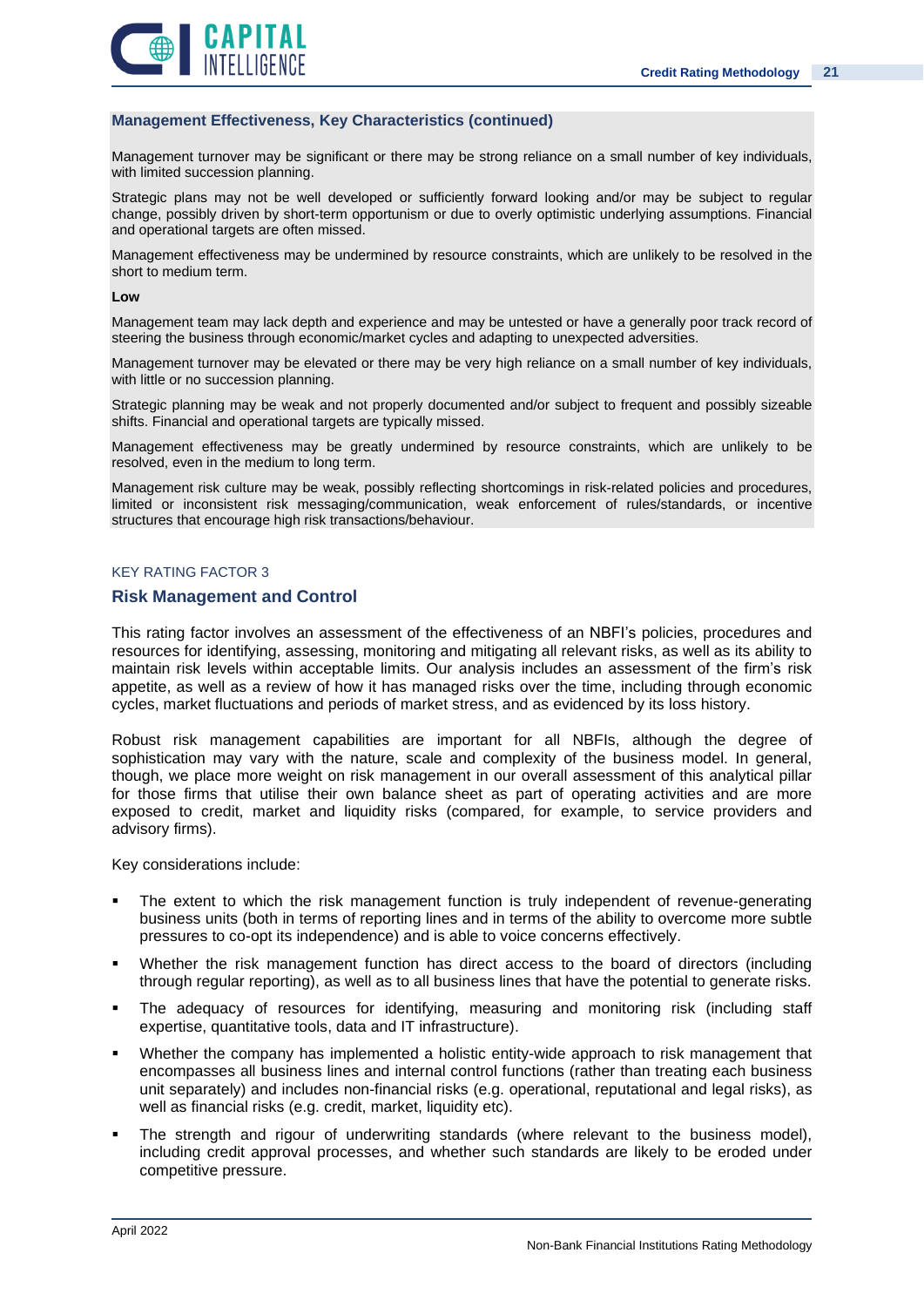![](_page_21_Picture_1.jpeg)

- The adequacy of measures to minimise credit and settlement risk in securities and derivative transactions, such as collateral and margin requirements, stop-loss arrangements, and netting agreements.
- The appropriateness of internal concentration and risk exposure limits and the degree of compliance with such limits.
- The firm's track record in successfully managing risk through the economic cycle and periods of stress, including its performance relative to peers.
- Whether risk appetite leans towards conservative or aggressive, whether agreed risk limits are adhered to in the pursuit of strategic objectives, and whether there is evidence of corrective action being taken when limits have been breached.

### **Risk Management and Control, Key Characteristics**

### **Very Strong**

Very strong risk management function with very good architecture, procedures, policies, systems and tools in place.

High quality staff in sufficient numbers and with very strong systems and measurement tools to identify, evaluate and routinely monitor all areas of risk on a consistent and timely basis.

Risk management function operates independently, has high stature and authority within the organisation, is highly integrated into the firm's operations, and has a demonstrated ability to shape risk policies and control risk exposures through appropriate management and mitigation mechanisms.

Risk appetite is reasonably conservative. Risk limits or standards are appropriate and compliance with such limits/standards is very high. Exposures that are close to or exceed approved limits are reduced or mitigated in an effective and timely manner.

Very strong track record of managing risk through periods of economic and market stress.

#### **Strong**

Strong risk management function with good architecture, procedures, policies, systems and tools in place.

Good quality staff in adequate numbers and with strong systems and measurement tools to identify, evaluate and routinely monitor all areas of risk on a consistent and timely basis.

Risk management function operates independently, has stature and authority within the organisation, is well integrated, and has a demonstrated ability to shape risk policies and control risk exposures.

Risk appetite is reasonably conservative. Risk limits or standards are generally appropriate and compliance with such limits/ standards is generally high. Exposures that are close to or exceed approved limits are usually addressed in an effective and timely manner.

Strong track record of managing risk through periods of economic and market stress.

### **Adequate**

Adequate risk management function with fairly good architecture, procedures, policies, systems and tools in place.

Human and technical resources for identifying, measuring and monitoring risk are adequate, but the breadth and depth of risk management may be somewhat limited (e.g. focused almost exclusively on financial risks, or with a less than fully comprehensive limit framework and standards).

Risk management function is reasonably independent and has reasonable stature and influence.

Risk appetite may be moderately conservative to moderately aggressive. Adopted risk limits or standards are generally appropriate but may not be very comprehensive or sophisticated. Compliance with such limits/ standards is reasonably good. Exposures that are close to or exceed approved limits are for the most part addressed in an effective and timely manner.

Adequate track record of managing risk through periods of economic and market stress.

### **Moderate**

Risk management function may not have sufficient resources, systems and expertise to identify, measure, monitor and manage risk (given the complexity and/or risk profile of the firm).

Risk management function may not be adequately integrated into the firm's operations and may lack sufficient authority and/or independence.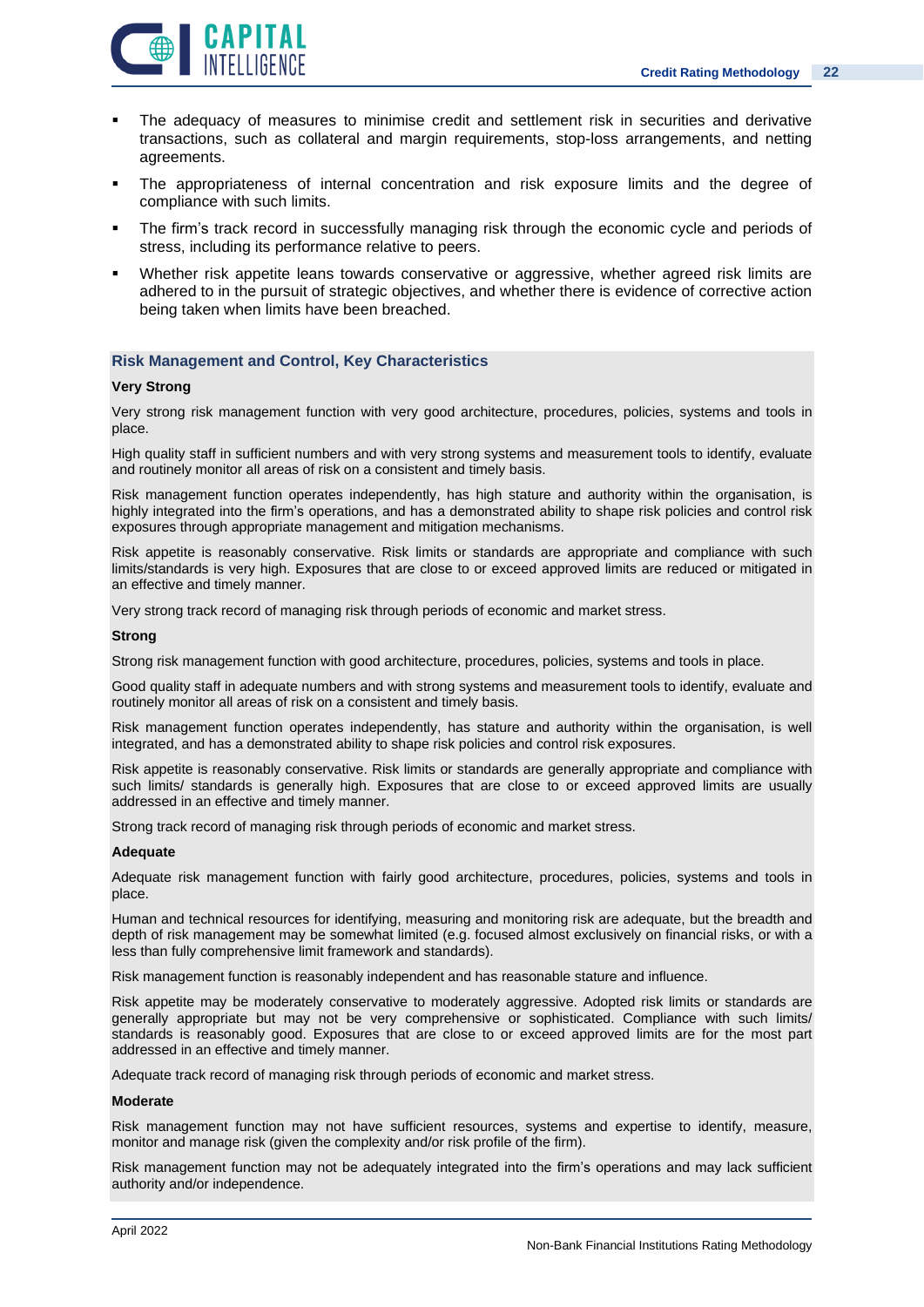![](_page_22_Picture_1.jpeg)

### **Risk Management and Control, Key Characteristics (continued)**

The scope of risk management may be significantly restricted.

Risk limits or standards may be somewhat basic, inadequately specified or inconsistent and sometimes (inappropriately) revised to accommodate business opportunities.

Compliance with internal risk limits may be mixed and/or breaches not systemically evaluated and addressed.

Risk appetite may be aggressive/high (e.g. as evidenced by relaxed underwriting standards relative to peers or increasing exposure to higher risk activities or markets).

Track record of managing risk through periods of economic and market stress may be mixed.

#### **Weak**

Risk management function is weak with a significant lack of resources, systems and expertise to identify, measure, monitor and manage risk (given the complexity and/or risk profile of the firm).

Risk management function may not be sufficiently integrated into the firm's operations and may be significantly lacking in independence and/or authority.

The scope of risk management may be greatly restricted.

Risk limits or standards may be basic, poorly specified, or inconsistent and subject to frequent change.

Compliance with internal risk limits may be low and breaches not systemically evaluated and addressed.

Risk appetite may be very aggressive/very high (e.g. as evidenced by weak and declining underwriting standards relative to peers or rapid growth in exposure to higher risk activities or markets).

Track record of managing risk through periods of economic and market stress may be poor.

### KEY RATING FACTOR 4

### **Financial Reporting and Transparency**

Comprehensive, relevant, accurate and timely disclosure of information on an NBFI's financial condition and performance, business activities, and risk management practices is essential for sound and effective corporate governance. Otherwise, it is difficult for shareholders, non-executive board members, creditors and other stakeholders to monitor management effectiveness and the firm's performance, and to identify adverse developments at an early stage. Moreover, accounting deficiencies and weak internal controls – such as an internal audit function lacking in independence and authority – may enable operational and other risks to go undetected, or be used to hide fraudulent activity or corrupt practices.

Over the past decade we have observed an improving trend in the frequency, timeliness, comprehensiveness, materiality and comparability of corporate financial reporting and related disclosures, including the implementation of International Financial Reporting Standards (IFRS) across most developed and developing markets.

Despite such improvements, we still observe material differences in the quality of public disclosure and transparency across countries and between individual entities. The same holds true for the interpretation of regulatory and accounting standards by individual NBFIs. Consequently, we consider the extent to which a firm exploits any accounting or reporting latitude in order to paint an overly positive picture of its financial health (e.g. through aggressive revenue recognition and valuation practices).

When assessing the quality of transparency and disclosure, we focus on potential weaknesses and warning indicators that may warrant further investigation and ultimately lead to an unfavourable assessment. These include:

- External and internal auditors who appear to operate without sufficient independence, lack quality, or do not have a good reputation in the local market;
- Instances where external auditors have issued an adverse opinion, determining that the financial statements are materially misstated and do not conform to the relevant accounting, regulatory or legal standards;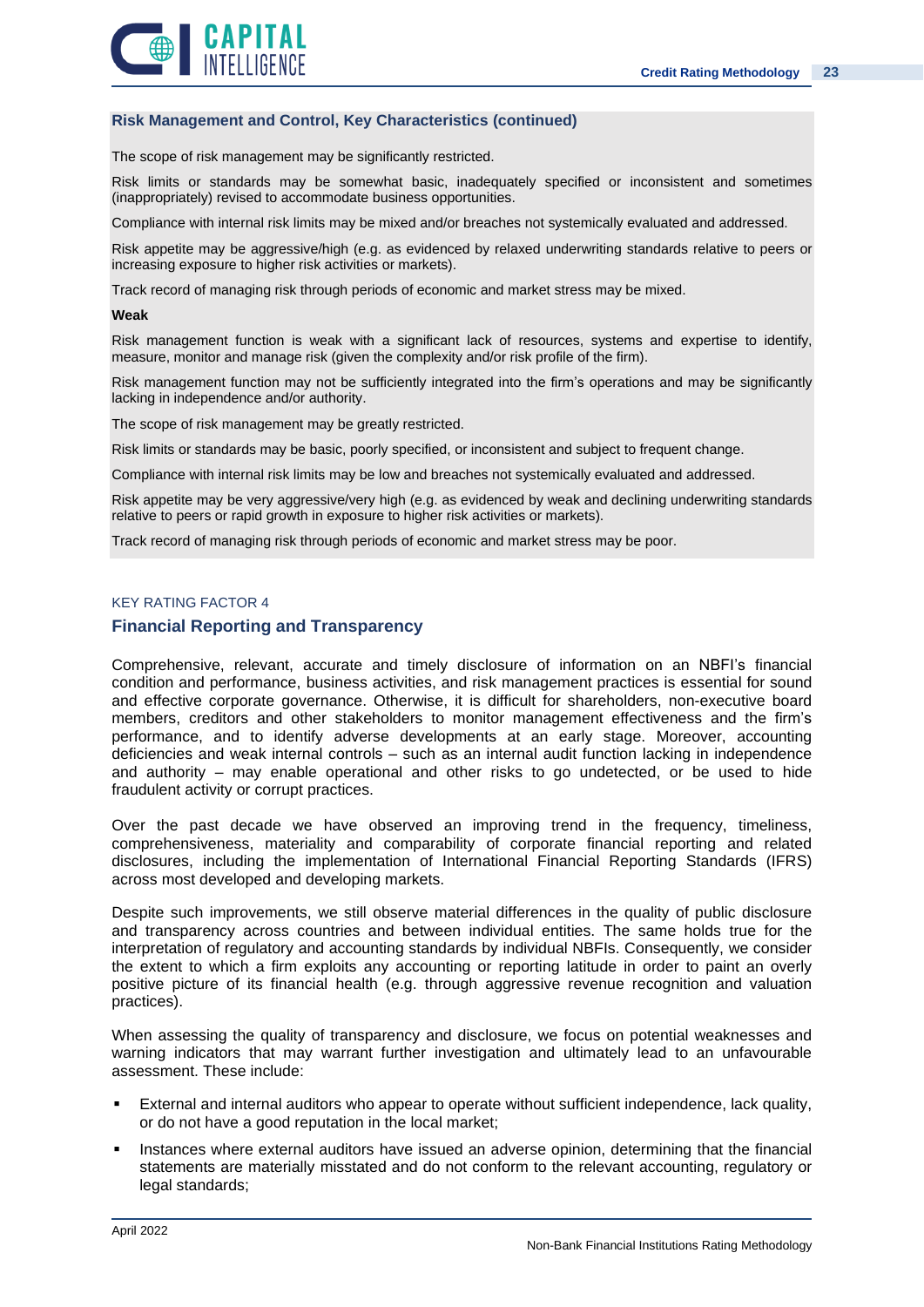![](_page_23_Picture_1.jpeg)

- Aggressive interpretation of accounting standards; and
- Shortcomings in the timeliness, comprehensiveness, and consistency of financial disclosures.

Financial reporting and transparency is a largely asymmetrical rating factor. The impact of good disclosure on ratings is usually neutral, in part because it cannot on its own outweigh weaknesses in a firm's business or financial risk profile. However, significant shortcomings in the quality of financial reporting and disclosure would normally have a negative impact on ratings, while severe deficiencies would pose an insurmountable obstacle to ratings been assigned or maintained.

### **Financial Reporting and Transparency, Key Characteristics**

### **Satisfactory**

Financial statements are prepared in accordance with international standards and have been reliable and consistent over time.

Financial and related disclosures are considered to be comprehensive, accurate and timely.

### **Less Than Adequate**

Financial statements are prepared using local standards that are somewhat below international norms and/or there are some moderate concerns about their comprehensiveness and reliability.

Shortcomings with regards to accounting practices and internal controls may raise some questions about the accuracy and completeness of some key aspects of financial and related disclosures. The firm's accounting practices may be aggressive or obfuscatory.

External auditors may have issued a qualified opinion, identifying some important issues, financial statements may be subject to periodic (unusual) restatement, and the firm may be occasionally late with its regulatory filings.

#### **Weak**

Financial statements are prepared using local standards that are significantly below international norms and/or there are substantial concerns about their comprehensiveness and reliability.

Financial and related disclosures may be very limited in scope and/or there may be serious concerns about the accuracy of the firm's disclosures. The firm's accounting practices may be particularly aggressive or obfuscatory.

External auditors may lack independence or may have issued an adverse opinion or a disclaimer. Financial statements may be subject to regular (unusual) restatements, and the firm may be frequently late with regulatory filings.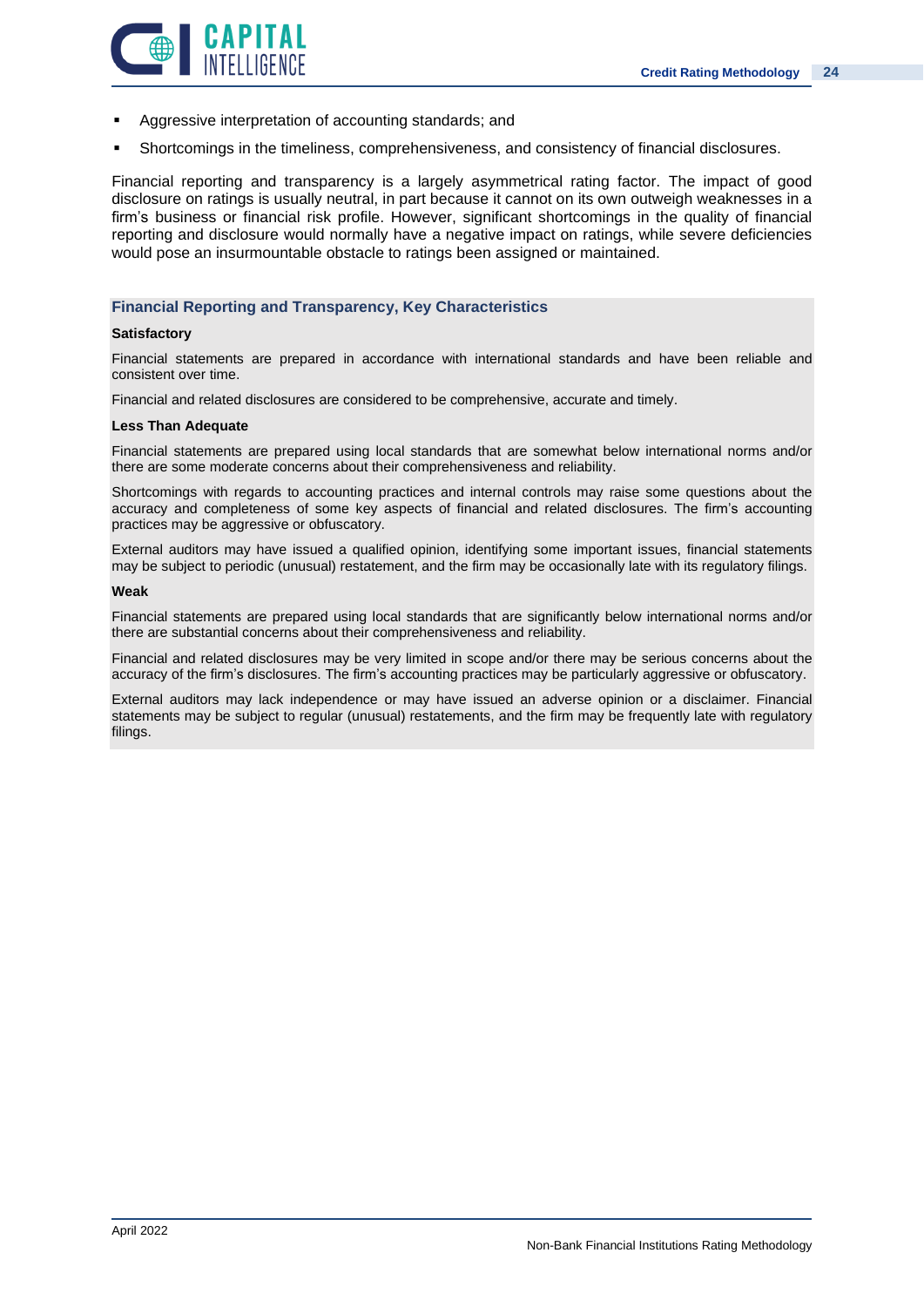![](_page_24_Picture_1.jpeg)

ANALYTICAL PILLAR 4

### **RISK PROFILE AND RISK MITIGATION**

The focus of this analytical pillar is on the risk profile of an NBFI's exposures (assets and off-balance sheet items). We consider the nature and scale of risk exposures both in absolute terms and after considering mitigants aimed at reducing the degree of risk and the size of potential losses. We also consider (where appropriate to the business model) an NBFI's capacity to accommodate losses through accumulated provisions without impairing its capital.

Credit risk and market risk are the two principal risks facing most NBFIs. Although not necessarily linked to any particular exposure, operational risk (including cyber security) may also be an important rating factor, particularly for firms engaged in IT-intensive, high-frequency activities, and we may lower our overall risk profile assessment of an NBFI if we believe operational risk to be material.

Our evaluation of an NBFI's risk profile and risk mitigation is based on four broad-based key rating factors:

- Asset Mix and Concentration Risk;
- Credit Risk and Asset Quality;
- Market Risk: and
- **Operational Risk**

The weight we place on each of these factors will depend to some extent on the business model of the NBFI. The first two key rating factors are generally more important for finance companies and (to a lesser extent) securities firms that assume balance sheet risk through investing, underwriting, and lending activities. They tend to be less relevant to firms with limited balance sheet risk, such as traditional asset managers, pure brokers (inter-dealer brokers), and advisory firms. For securities firms and asset managers, market risk and operational risk are usually more important rating drivers.

### KEY RATING FACTOR 1

### **Asset Mix and Concentration Risk**

In this key rating factor we assess an NBFI's asset mix in terms of its fundamental soundness and consistency with the firm's stated business and investment strategies. We focus in particular on the degree of risk and vulnerability in the asset structure, especially in terms of:

(a) the relative importance of asset class and credit exposure categories that are considered to be higher risk; and

(b) risk characteristics that may increase an NBFI's relative susceptibility to asset risk/asset quality problems independently of the asset class or credit category, in particular exposure concentrations and rapid (excessive) growth of the asset base and off-balance sheet activities.

We consider a number of factors including:

- The size of the asset base in absolute terms, as small NBFIs may be less capable of coping with event risk compared to large NBFIs (all other things being equal).
- The degree of exposure to relatively high-risk assets (e.g. private equity and speculative real estate), as well as to complex assets, such as derivatives, securitisations and off-balance sheet activities. Where appropriate we may use financial instruments allocated to level 3 of the fair value hierarchy and, in some cases, level 2 as a proxy for higher risk exposure.
- Recent changes in the risk profile of the asset base, in particular indications of a permanent increase in risk appetite – proxied, for example, by trends in the ratio of risk-weighted assets (RWAs) to total assets. Evidence that the firm is tolerating much higher levels of risk in order to increase profitability is generally regarded negatively.

The most important vulnerabilities in the asset structure tend to arise from high exposure to individual borrowers, issuers or counterparties, or excessive sectoral concentrations of loans and investments.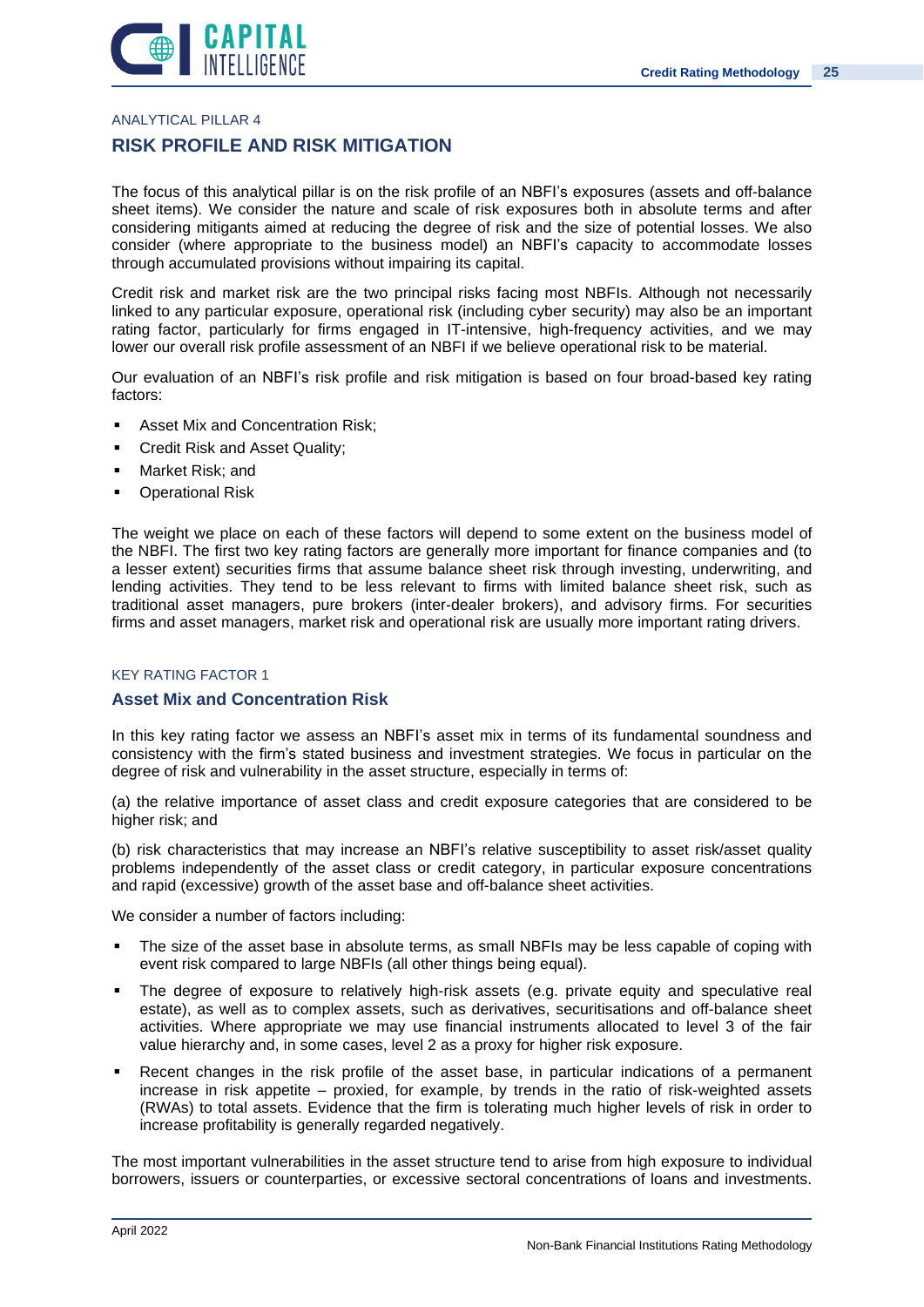![](_page_25_Picture_1.jpeg)

Such concentrations may leave a firm vulnerable to financial loss if the obligor or counterparty defaults or fails to perform, or if the asset loses significant value.

CI generally regards credit concentration risk to be high and a potential rating constraint when an NBFI's asset structure features any of the following:

- High exposure to a single industry or economic sector, particularly highly cyclical or troubled sectors or, more broadly, to a highly correlated set of sectors or activities, especially sectors with more volatile income streams (e.g. commercial real estate and construction).
- Large exposure to a small number of borrowers.
- Outsized exposure to a single issuer.
- High exposure to related or connected parties, such as entities within the same group.
- **EXT** High exposure to borrowers, issuers or counterparties in more volatile emerging markets or in countries currently under, or at elevated risk of, economic and financial stress.
- High exposure to illiquid investment assets (relative to long-term stable funding).

A high share of loans in foreign currency may be viewed similarly, particularly if borrowers lack a natural hedge against adverse movements in exchange rates.

The pace of asset growth is another important risk factor as excessive growth may presage an increase in an NBFI's risk profile. This could be intentional, for example if the firm is pursuing an aggressive growth strategy focused on higher-risk/higher-reward activities or markets. However, it may also be unintentional since rapid asset growth may stretch a firm's risk management capabilities and internal controls, resulting in poorer lending and investment decisions.

An important supplementary factor in assessing forward-looking risks associated with the growth rate and composition of assets is the quality of a firm's risk management, including the soundness of underwriting standards. Prudent risk management is a rating strength and any concerns we may have about the current pace or composition of asset growth may be at least partly allayed where there is evidence the NBFI is taking appropriate risk-reducing or mitigating actions. Examples of the latter include tightening prudential standards, reducing exposure to problematic sectors or activities, lowering limits on risk concentrations, and diversifying asset allocations.

### **Asset Mix and Concentration Risk, Key Characteristics**

### **Very Low**

The nature and composition of risk exposures imply very low risk.

Exposure to higher risk assets and illiquid investment assets is very low.

Risk exposures are very well diversified.

Asset growth is sustainable and driven by core activities.

The overall risk profile of the NBFI's assets is not expected to change to any significant degree in the medium term.

#### **Low**

The nature and composition of risk exposures imply low risk.

Exposure to higher risk assets and illiquid investment assets is low.

Risk exposures are well diversified.

Asset growth is generally sustainable and driven mainly by core activities but may also reflect new or higher risk business lines or products that are expanding at a faster rate than the total.

The overall risk profile of the NBFI's assets is not expected to increase significantly in the medium term.

### **Moderate**

The nature and composition of risk exposures imply moderate risk.

Exposure to higher risk assets and illiquid investment assets may be moderate.

Risk exposures are adequately diversified, and concentrations are generally within acceptable limits. There may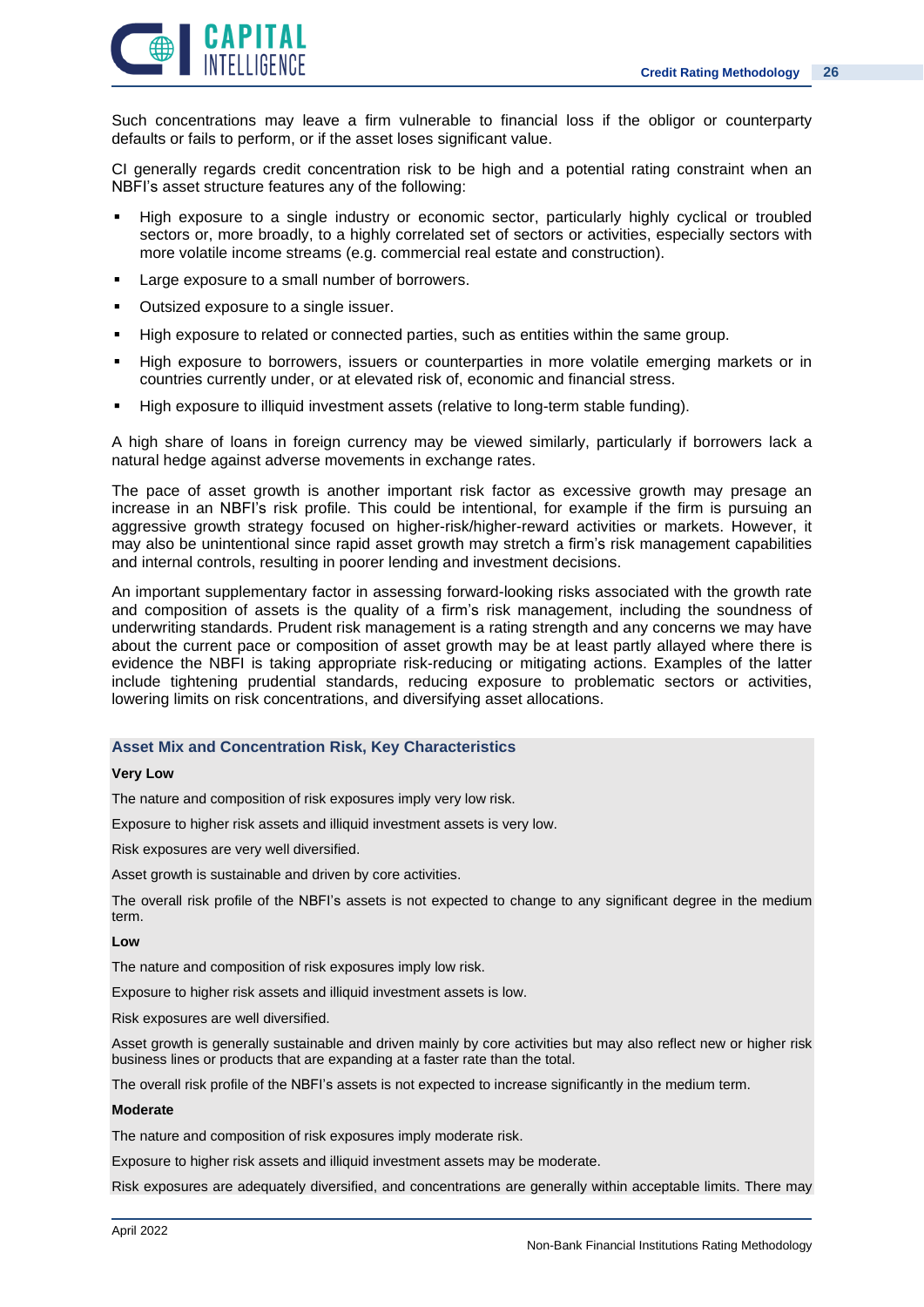![](_page_26_Picture_1.jpeg)

### **Asset Mix and Concentration Risk, Key Characteristics (continued)**

be some significant geographical or sectoral concentrations, possibly reflecting the size or business model of the NBFI or the narrowness of the local economy. There may be significant, but not high, exposure to issuers, borrowers or counterparties in economies that are particularly volatile or weak.

Asset growth may be slightly above sustainable levels and/or reflect non-core and higher-risk activities.

The overall risk profile of the NBFI's assets may be expected to increase moderately in the medium term.

#### **Moderately High**

The nature and composition of risk exposures imply moderately high risk.

Exposure to higher risk assets and illiquid investment assets may be substantial.

Risk exposures may not be sufficiently diversified and there may be some sizeable concentrations that are at or slightly in excess of prudent levels. There may be some sizeable exposures to issuers, borrowers or counterparties in economies that are particularly volatile or weak.

Asset growth may be significantly above sustainable levels and/or reflect a significant shift into non-core and higher-risk activities.

The overall risk profile of the NBFI's assets may be expected to increase significantly in the intermediate term.

#### **High**

The nature and composition of risk exposures imply high risk.

Exposure to higher risk assets and illiquid investment assets may be relatively high.

Concentration risk may be comparatively high and there may be some large concentrations that are well above prudent levels. There may be high exposure to issuers, borrowers or counterparties in economies that are particularly volatile or weak.

Asset growth may be highly excessive and/or reflect a significant expansion of higher-risk activities.

The overall risk profile of the NBFI's assets may be expected to increase significantly in the short to intermediate term.

### KEY RATING FACTOR 2

### **Credit Risk and Asset Quality**

Credit risk refers to the risk of a borrower or counterparty failing to honour the terms of a contractual obligation, resulting in the cash flows of the asset being delayed or not paid in full. Credit risk can arise in a variety of ways, for example from the risk of default on a direct loan or bond obligation, or from a derivative counterparty or guarantor failing to meet their obligations. Such defaults typically result in the impairment of the exposure in the form of provisions or write-offs and can have adverse consequences for a firm's earnings, liquidity, and capital position.

The type and relative importance of credit risk exposure tends to differ by business model. For example, in the case of finance companies it is the quality of the loan book/financing portfolio that usually matters most. For securities firms, credit risk is more associated with margin lending, securities borrowing or lending, repurchase agreements, and derivative contracts, as well as with settlement-related counterparty failures.

Our assessment of an NBFI's credit risk exposure is tailored to the business model of the firm, but in broad terms takes into account, inter alia:

- The quality of the loan book and securities and investment portfolios, as well as historic credit losses;
- Potential credit loss mitigation from collateral and other credit enhancements; and
- **The capacity to absorb future credit losses from aggregate provisions/ loan loss reserves.**

### **Asset Quality**

To assess the quality and performance of the loan/financing portfolio of an NBFI (particularly finance companies), we draw on a variety of asset quality indicators, including non-performing exposure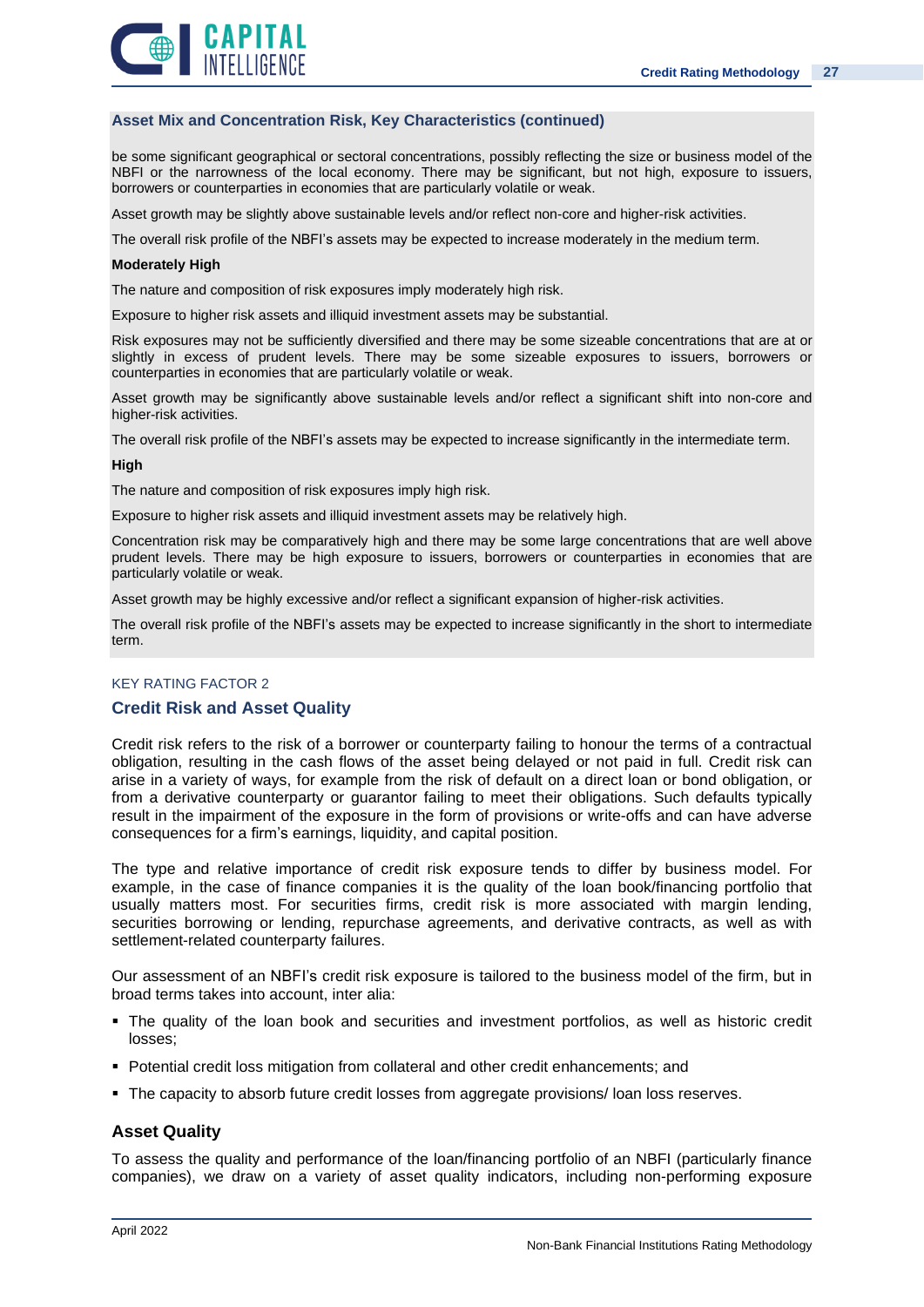![](_page_27_Picture_1.jpeg)

(NPE) ratios and the NPE accretion rate, which taken together provide an indication of the relative size and direction of problematic exposures.

In the case of securities firms, we focus more on the size and frequency of any losses on margin lending activity, as well as the performance of any unsecured financings (e.g. bridge financing or accommodation loans).

When evaluating asset quality, we also consider key qualitative factors, such as the firm's loan classification criteria and approach to loss recognition. More specifically we will generally lower our assessment of asset quality from the level implied by headline ratios if any of the following conditions apply:

- Asset quality is materially worse than indicated by NPE ratios owing to weaknesses in the NBFI's approach to classifying loans or recognising impairments. This may include deficiencies in the following: the measurement and valuation of NPEs; the accuracy of classification standards; and adherence to those standards. Compared to banks, NBFIs may be able to exercise greater discretion in key areas such as the application of loan classification criteria and loss recognition, and may be able to adopt more liberal or undue forbearance practices. We critically evaluate forms of forbearance which allow both borrowers to more easily honour their obligations and firms to postpone the recognition of possible losses.
- The NBFI's exposures are unseasoned and/or asset quality has not been tested in a more unfavourable economic environment.
- The level of foreclosed real estate and other property on the firm's books suggests that asset quality is weaker than indicated by NPE ratios.
- Recent improvements in the firm's NPE ratios largely reflects the transfer or sale of 'bad' assets to a special asset management company or special purpose vehicle.
- Observed declines in NPE ratios are misleading due to the pace of asset growth (denominator effects) or the amount of write-offs.

To assess the credit quality of an NBFI's securities and investment portfolios we consider:

- **EXECTER EXECTED EXECTED FIG. IT ASSET IN EXECTED FIG. IN EXECTED FIG. IT ASSETS**, investments and other non-loan exposures, including credit losses on off-balance sheet activities.
- The creditworthiness of the issuers of securities.
- The degree of investment exposure to private equity, real estate and complex securitised instruments (which we consider to be particularly risky asset classes), while making some allowance for the level of in-house resources and degree of due diligence underlying investment decisions and risk monitoring.
- The liquidity profile of the securities and investment portfolio, with assets that are available for sale or held for trading usually regarded as less vulnerable to credit risk, except when current market liquidity conditions pose a material risk to the firm's ability to exit or hedge a position in the near term. Significant holdings of unquoted securities issued by sub-investment grade entities would generally be regarded as a potentially material source of credit risk for the NBFI.

Holdings of derivative financial instruments may also be an important consideration – for example if counterparty credit risk or 'wrong-way risk' is high – although it is often difficult in practice to fully gauge such risks due to weaknesses in financial reporting disclosures.

Credit risk associated with other key counterparties, such as clearinghouses, may also be a relevant consideration, particularly in emerging markets.

### **Credit Loss Mitigation and Absorption Capacity**

The management of NPEs is a material rating consideration factor for NBFIs that engage in lending activities, not least because it has an important bearing on the size of losses. To assess bad-debt management we review the procedures and processes that are employed to deal with loans and financings that are past due or non-performing and evaluate the firm's track record of success in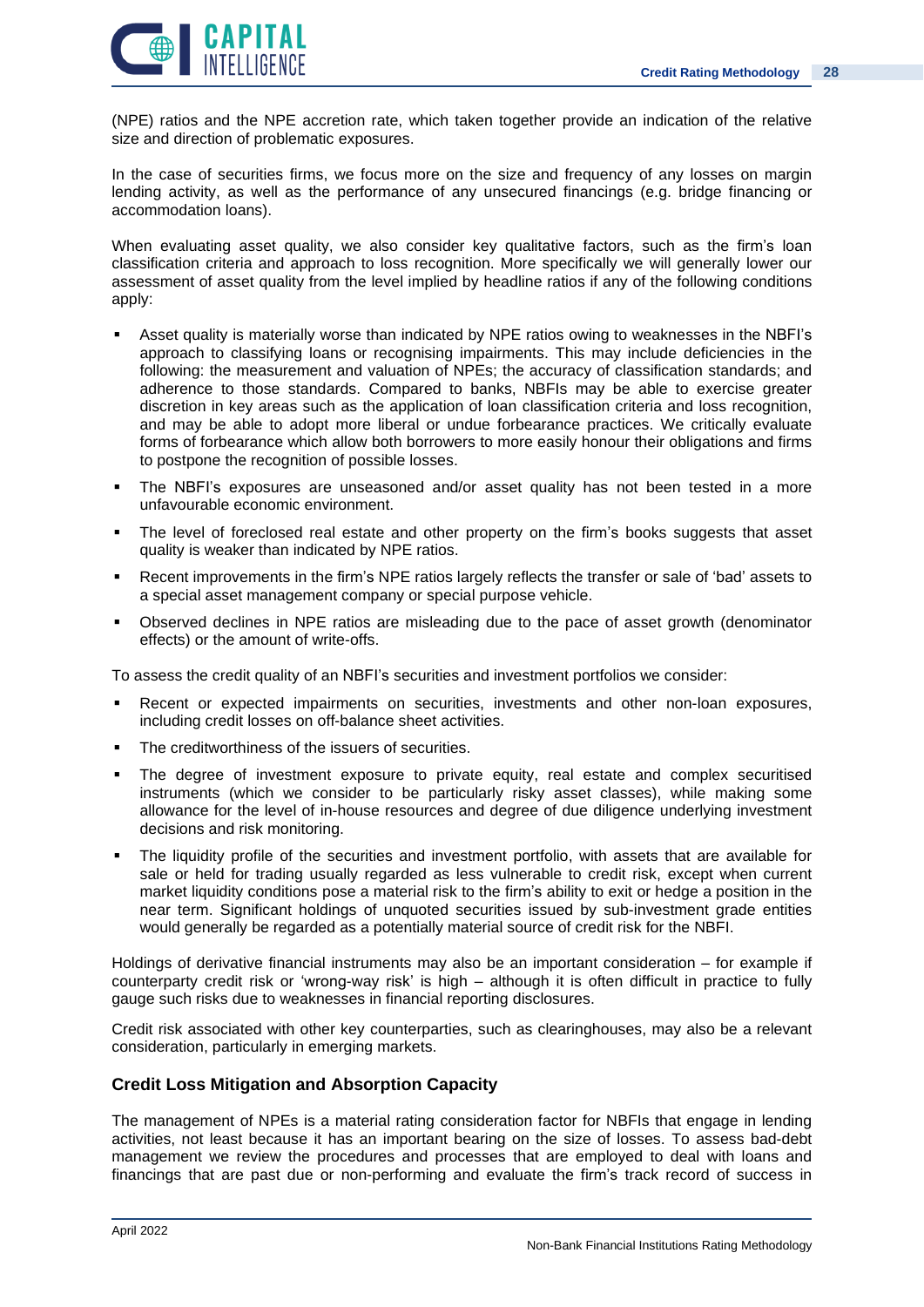![](_page_28_Picture_1.jpeg)

resolving delinquencies and restructuring problematic assets at a manageable cost.

We also assess the ability of an NBFI to reduce the size of default-related losses through the recovery of assets pledged or secured against loans and other credit facilities. This is especially relevant in countries where provisions against impaired exposures are created after accounting for the value of collateral (securities, property, and other assets) or other forms of credit risk mitigation (such as guarantees and credit derivatives), and where reserve coverage ratios are less than 100%.

That said, our approach to credit risk enhancements, especially less liquid forms of collateral, is deliberately cautious and in general we only make a positive allowance for collateral where the following apply:

- Collateral and asset valuations are deemed reliable, conservative and adjust to changing economic and market conditions;
- Security claims/foreclosure provisions can be enforced in a timely and cost-effective manner; and
- The firm is expected to be able to liquidate or sell reclaimed/repossessed assets within a reasonable timeframe (which may also depend on the efficiency of the legal system and courts).

For securities firms we consider in particular the extent to which credit risk is reduced through collateralisation and margin requirements.

For reverse repos and securities borrowing/lending activity we consider the quality and liquidity of acceptable collateral (e.g. cash and highly-rated government bonds), the adequacy of initial margins/haircuts to reflect credit, volatility, or liquidity risk (in cases where collateral is not of the highest quality), the strength of the collateral monitoring and valuation framework (we expect collateral to be valued daily to ensure appropriate cover against credit risk), as well as associated posting requirements (re-margining).

Similarly, for margin lending we review the firm's collateral requirements, margin compliance monitoring and adjustment capabilities, and track record of successfully liquidating client positions once they become under-margined. We will lower our assessment of the rated firm if we believe that margin requirements are generally set too low or are not properly enforced.

More broadly, we will also lower our assessment if a firm has significant uncollateralised positions, particularly with speculative grade counterparties, or lacks adequate internal credit rating systems for evaluating and monitoring counterparty creditworthiness and for setting prudent counterparty limits.

### **Reserve Coverage**

For NBFIs engaged primarily in term lending/financing activities, we place more weight on the capacity to accommodate losses through reserves rather than to potentially reduce the size of losses through asset recoveries.

We use the loan loss or reserve coverage ratio to provide a prima facie indication of a firm's capacity to accommodate losses through accumulated provisions. While high reserve coverage is generally preferable to low reserve coverage, we also consider the driving factors behind the determinants of the ratio to ensure that it provides a meaningful measure of loss absorption capacity.

Consequently, we also examine the trend in reserve coverage over time, as well as the underlying provisioning policy of the NBFI. Where material, we also gauge the adequacy of provisions for credit losses on other impaired assets (such as securities), as well as for off-balance-sheet positions (for example guarantees) and other contingent liabilities.

We also consider a firm's approach to charge offs, as entities that are quick to write off problem loans (rather than create specific reserves) tend to operate with comparatively lower reserve coverage ratios (all other things being equal).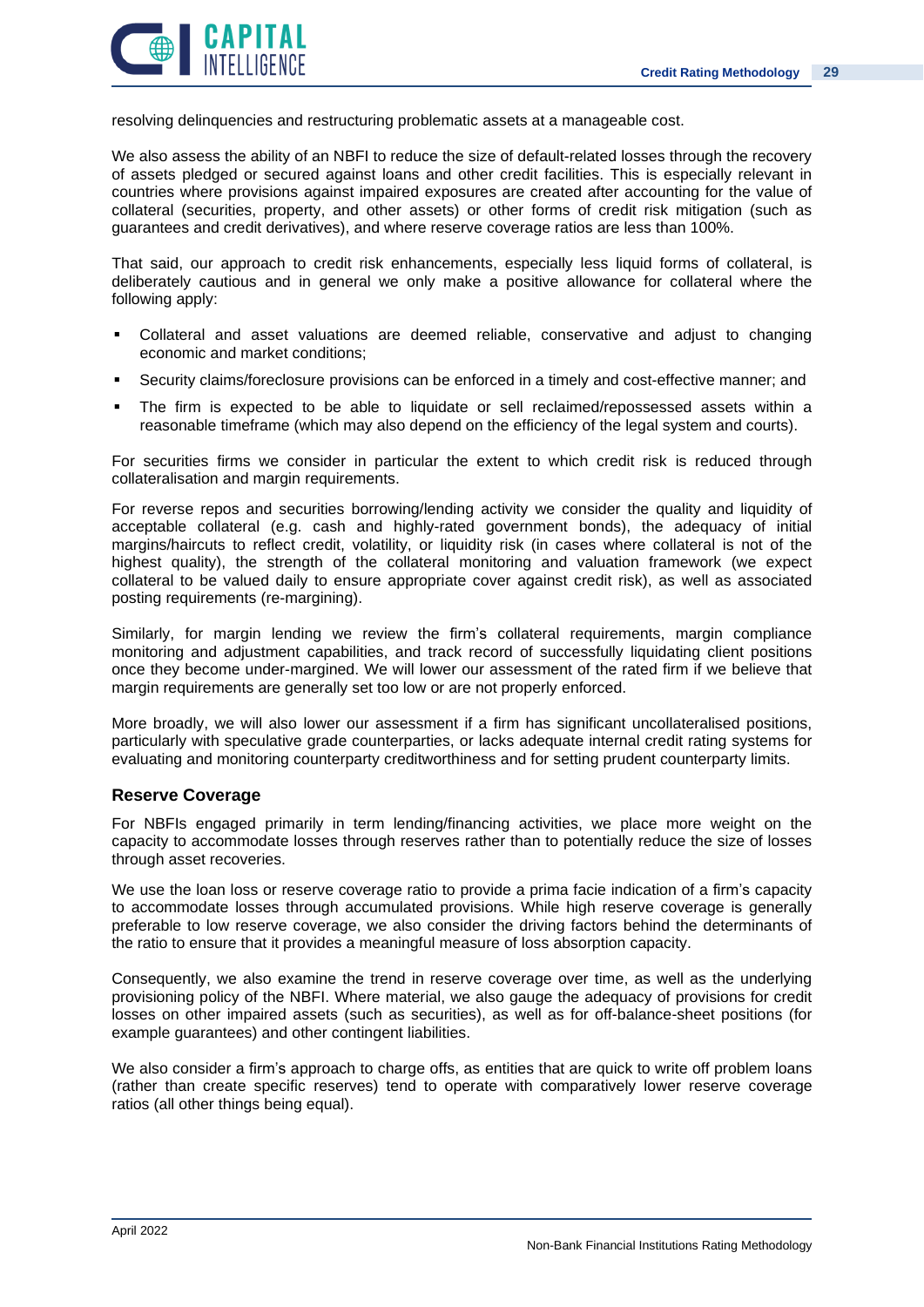![](_page_29_Picture_1.jpeg)

### **Credit Risk and Asset Quality, Key Characteristics**

### **Very Low**

Current level of NPEs is very low; expected trend is stable or positive. Credit risk of performing exposures is very low.

Quality of investments and other non-loan assets is very high overall. Securities held are overwhelmingly of very high credit quality and are readily marketable and liquid. There is little exposure to equities or other financial assets that are not actively traded or to other illiquid assets.

Off-balance sheet credit risk exposure is very low.

Credit losses and impairments relating to securities and investments are very low and not expected to increase significantly in the intermediate term.

Credit loss mitigation and absorption capacity is very high.

The coverage, quality and enforceability of collateral are regarded as very high.

Loan loss coverage is very high.

#### **Low**

Current level of NPEs is low; expected trend is stable or positive. Credit risk of performing exposures is low.

The quality of investments and other non-loan assets is high. Securities held are overwhelmingly of high credit quality and are readily marketable and liquid. There may be modest exposure to equities or to financial assets that are not actively traded or to other illiquid assets.

Off-balance sheet activity is low.

Credit losses and impairments relating to securities and investments are low, but recent or ongoing changes in the size and composition of the portfolio may suggest a modest increase in risk in the intermediate term.

Credit loss mitigation and absorption capacity is high.

The coverage, quality and enforceability of collateral are regarded as high.

Loan loss coverage is high.

### **Moderate**

Current level of NPEs is moderate; expected trend may be broadly stable or slightly negative. Credit risk of performing exposures is moderate or lower.

The quality of investments and other non-loan assets is moderate. Securities held are generally of moderate credit risk and readily marketable and liquid. There may be a moderate degree of exposure to equities or to financial assets that are not actively traded or to other illiquid assets.

Off-balance sheet activity may be elevated but adequately managed overall.

Credit loss mitigation and absorption capacity may be moderate.

The coverage, quality and enforceability of collateral may be moderate.

Loan loss coverage may be moderate.

#### **Moderately High**

Current level of NPEs may be moderately high; expected trend may be negative. Credit risk of performing exposures may be moderate or moderately high.

The quality of investments and other non-loan assets may be less than satisfactory. A substantial proportion of the securities and investments portfolio may consist of financial assets issued by sub-investment grade issuers or assets that lack liquidity.

The firm may have substantial exposure to potentially risky assets such as private equity, property development, real estate, complex structured products, and debt and equity securities issued by corporates with weaker credit quality. There may be significant off- balance sheet risk exposures.

The firm may have recently taken significant impairment charges on non-loan assets or unrealised losses on securities.

Credit loss mitigation and absorption capacity may be less than satisfactory.

The coverage, quality and enforceability of collateral may be less than satisfactory.

Loan loss coverage may be less than satisfactory.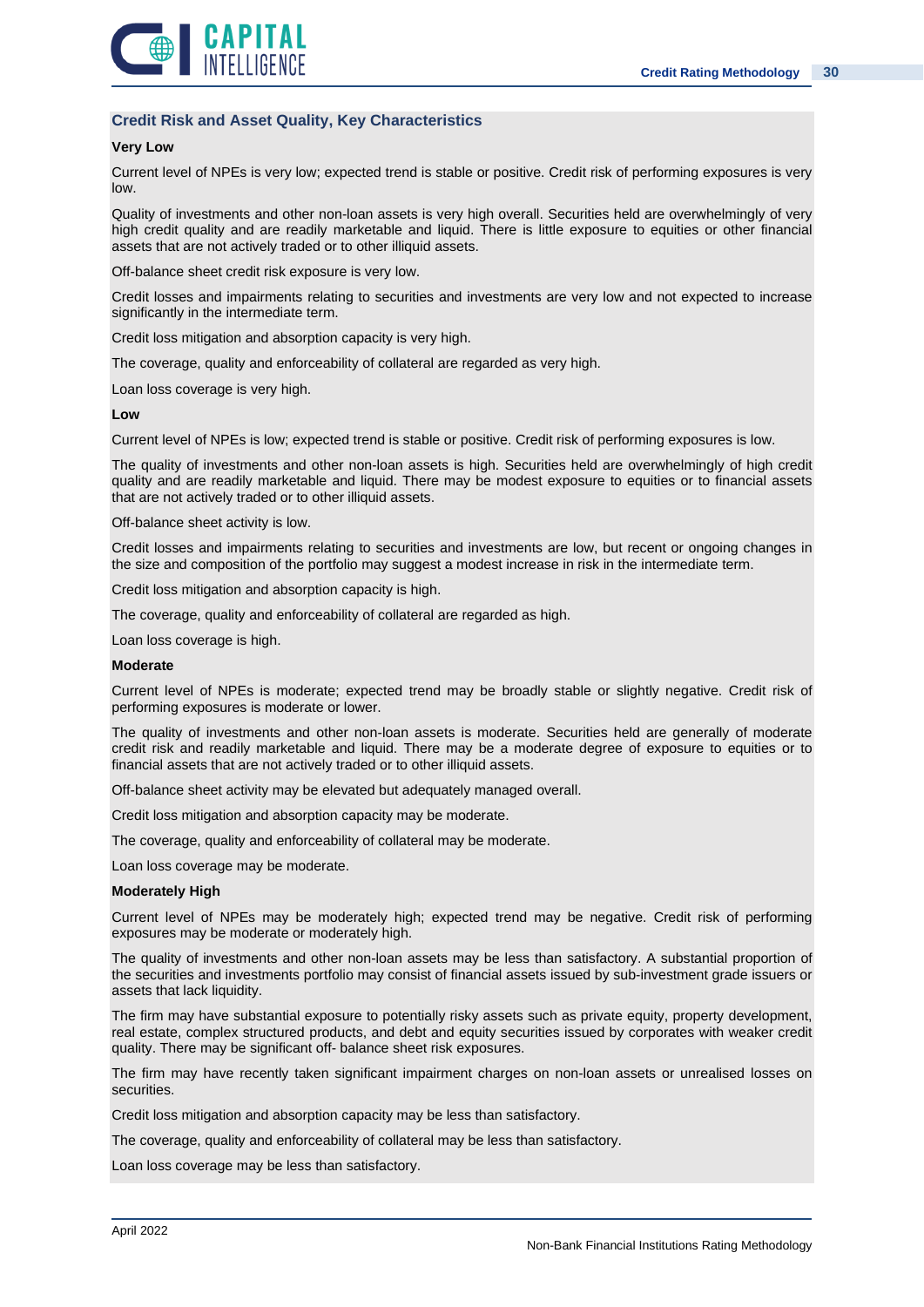![](_page_30_Picture_1.jpeg)

### **Credit Risk and Asset Quality, Key Characteristics (continued)**

### **High**

Current level of NPEs may be high; expected trends may be negative. Credit risk of performing exposures may be moderately high or high.

The quality of investments and other non-loan assets may be low. A high proportion of the securities and investment portfolio may consist of financial assets issued by sub-investment grade issuers or assets that lack liquidity.

The firm may have high exposure to potentially risky assets such as private equity, property development, complex structured products, and debt and equity securities issued by weaker corporates. Off-balance sheet risk exposures may be high.

The firm may have recently taken large impairment charges on non-loan assets or unrealised losses on securities.

Credit loss mitigation and absorption capacity may be weak.

The coverage, quality and enforceability of collateral may be low.

Loan loss coverage may be low.

### KEY RATING FACTOR 3

### **Market Risk**

CI analyses an NBFI's exposure to market risk, especially as fluctuations in the market value of assets can adversely impact a firm's earnings, as well as its equity position. Some NBFIs – securities firms in particular – are directly exposed to market risk from their trading, dealing, and market-making activities, including, in some cases, the need to maintain sizeable inventory positions. Others, such as finance companies, are more sensitive to interest rate risk arising from the asset-funding profile or from certain non-credit related activities such as mortgage servicing. Firms with long-term (unhedged) investments – for example in property or private equity – may also be affected by valuation changes, while NBFIs with significant cross-border exposures may be vulnerable to foreign exchange risk.

Market risk may also be an important rating factor for NBFIs with limited balance sheet-funded activities, albeit indirectly. For example, market volatility may weigh on an investment fund's performance and weaken its ability to retain clients, thereby dampening fee income. In extremis, a sudden drop in market values could cause investors of open-ended funds to rush to redeem, compelling the asset manager to dispose of assets at falling prices and potentially resulting in the deterioration of the firm's equity position.

Public disclosure of market risk, while improving, is still not high and lacks any meaningful standardisation and consistency, making peer comparisons particularly difficult. Consequently, CI may assess a variety of indicators to gauge the level of market risk of individual NBFIs (subject to data availability) including:

- Changes and trends in trading revenues, market risk RWAs, assets with no observable market value (level 3 assets), and value-at-risk (VaR) observations to gauge the level of trading risk.
- The impact of standard interest rate shocks (e.g. change of 100bp shift in the vield curve) on net interest income or equity to measure the exposure to structural interest rate risk (ALM risk).
- The level and performance of investments in traded financial instruments to assess the exposure to interest rate and equity price risk.
- The level and performance of investments in less liquid or illiquid asset classes (e.g. private equity and real estate).
- The sensitivity of earnings (and capital) to changes in foreign exchange rates.

We take a more critical view if our analysis of the level, nature, composition, complexity, and concentration of exposures suggests that market risk is relatively high or increasing strongly. Indicators of high or fast-rising market risk may include:

Significant reliance on proprietary trading.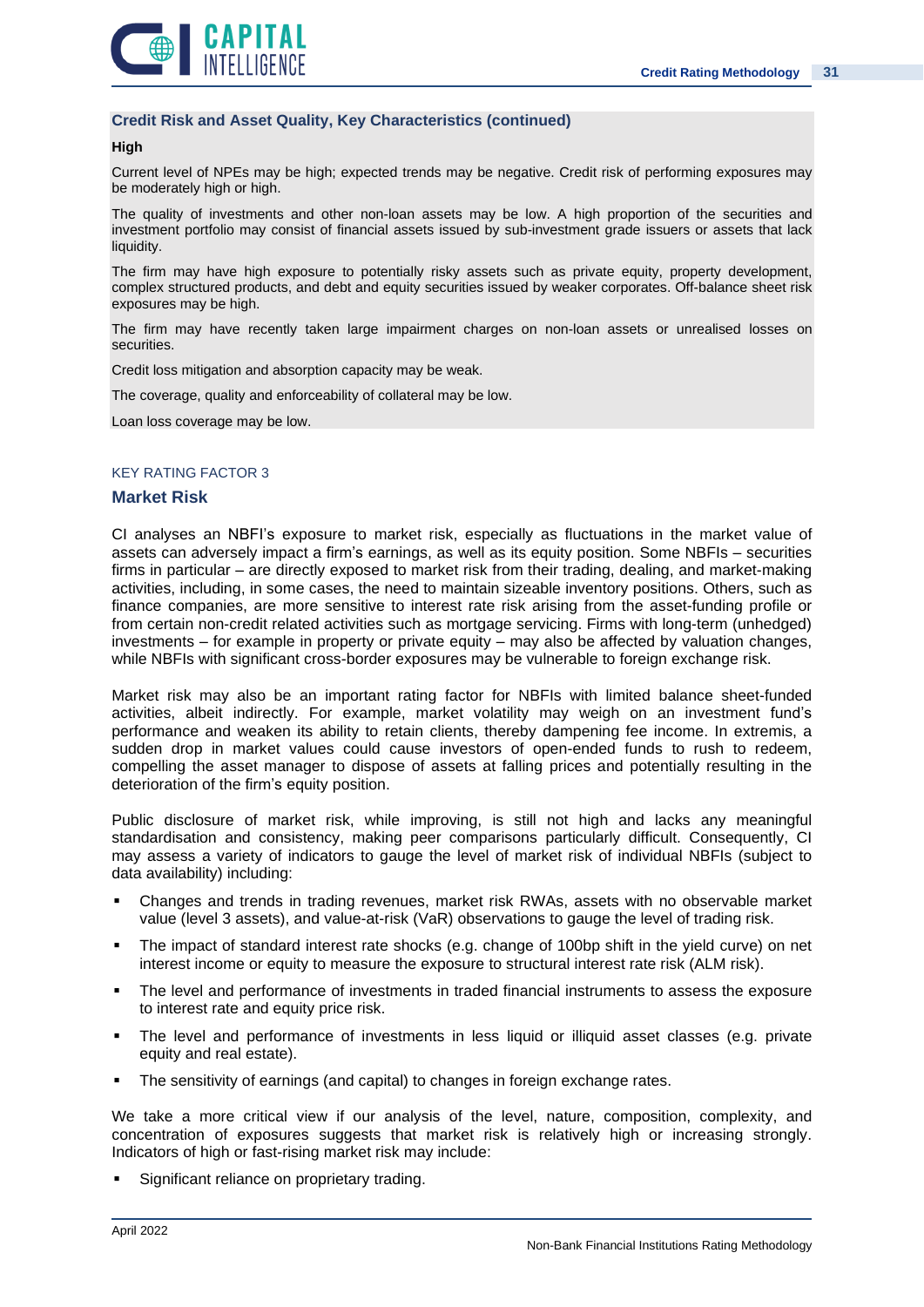![](_page_31_Picture_1.jpeg)

- **E** High sensitivity of earnings and/or capital to changes in interest rates or exchange rates.
- Trend increase in market risk RWAs, VaR or the volume of trading assets.
- Increasing willingness to underwrite securities offerings on a commitment basis.
- Large holdings of securities issued by sub-investment grade entities or, more generally, of securities that tend to exhibit high price volatility.
- High concentrations in the securities and investment portfolio (e.g. in terms of issuer, asset type or sector).
- High investment exposure to less liquid or illiquid asset classes.

Our overall assessment of this key rating factor takes into account not only an NBFI's exposure to market risk, but also its ability to manage and mitigate relevant risks within its risk tolerances. We therefore consider the strength of risk management – including the track record of managing market risk through the use of appropriate mitigation techniques such as collateral requirements and hedging – and review the size and frequency of a firm's market risk related losses (if any) over recent cycles compared to peers. For trading activities, we may also consider the effectiveness of risk quantification and exposure management tools such as VaR models, stress tests and scenario analysis, as well as concentration limits and stop-loss limits.

### **Market Risk, Key Characteristics**

#### **Very Low**

Nature, composition, complexity, concentration and level of market risk exposures imply that market risk is very low.

Interest rate and exchange rate sensitivity (impact on capital and/or earnings) is very low.

Proprietary trading is very low.

Mitigation techniques and controls are very strong given the degree of exposure to market risk.

### **Low**

Nature, composition, complexity, concentration and level of market risk exposures imply that market risk is low.

Interest rate and exchange rate sensitivity (impact on capital and/or earnings) is low.

Proprietary trading is low.

Mitigation techniques and controls are strong given the degree of exposure to market risk.

#### **Moderate**

Nature, composition, complexity, concentration and level of market risk exposures imply moderate market risk.

Interest rate and exchange rate sensitivity (impact on capital and/or earnings) may be moderate.

Proprietary trading may be moderate.

Mitigation techniques and controls may be adequate given the degree of exposure to market risk.

#### **Moderately High**

Nature, composition, complexity, concentration and level of market risk exposures imply that market risk is moderately high.

Interest rate and exchange rate sensitivity (impact on capital and/or earnings) may be moderately high.

Proprietary trading may be moderately high.

Mitigation techniques and controls may be less than adequate given the degree of exposure to market risk.

#### **High**

Nature, composition, complexity, concentration and level of market risk exposures imply that market risk is high.

Interest rate and exchange rate sensitivity (impact on capital and/or earnings) may be high.

Proprietary trading may be high.

Mitigation techniques and controls may be weak or insufficient given the degree of exposure to market risk.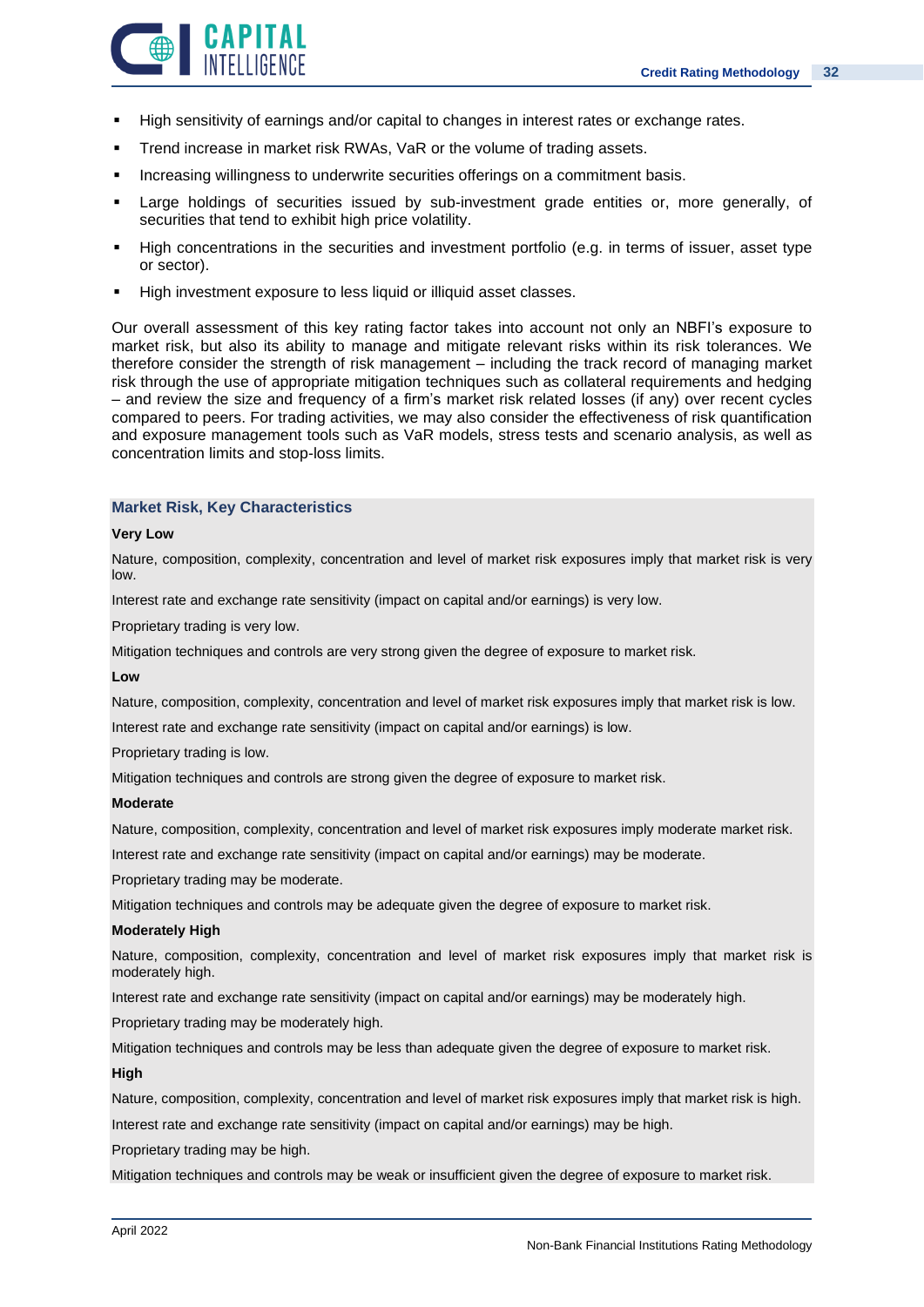![](_page_32_Picture_1.jpeg)

### KEY RATING FACTOR 4

### **Operational Risk**

Our assessment of operational risk considers the risk of loss resulting from system failures, inadequate internal processes, breaches of procedures, and other operational deficiencies, as well as from the materialisation of reputational, legal and compliance-related risks.

Operational risk is difficult to assess and quantify accurately, but the risks may be mitigated to some extent by a combination of comprehensive internal controls and adequate capital buffers. However, when operational risks crystallise, the losses can be substantial.

The nature and significance of the operational risks run by NBFIs is, to some extent, a function of the strength of governance and the business model. A firm with a weak governance framework and poorly designed or inadequately enforced internal controls will generally be more at risk of experiencing operating failures, all other things being equal. In terms of business activities, operational risk tends to be higher for securities firms that need to execute and process large volumes of transactions in real time via technological platforms. In such settings, IT failures, model errors, input mistakes (fat finger errors) or rogue behaviour (e.g. limit breaches) can potentially result in financial losses for the firm (e.g. on proprietary trades) or its clients, and subsequent legal action against the firm by its clients.

NBFIs that operate outside of real-time, high-volume environments and that are less reliant on technology are typically less vulnerable to loss from classic operational risks, such as systems failures. However, they may still be exposed to reputational, legal or compliance risks arising, for example, from product mis-selling, cyberattacks and data security breaches, or failure to adhere to know-your-customer or anti-money laundering regulations.

Operational risk is captured, to some extent, in our assessment of risk management and control. Consequently, for the purpose of this analytical pillar we treat operational risk as a neutral factor provided:

- **The NBFI has adequate internal systems and controls;**
- No material operational failures have occurred in recent years; and
- **•** The firm's principal business activities are not particularly susceptible to operational risk.

If any of these conditions do not apply, we will make a negative adjustment to our overall assessment of the NBFI's risk profile.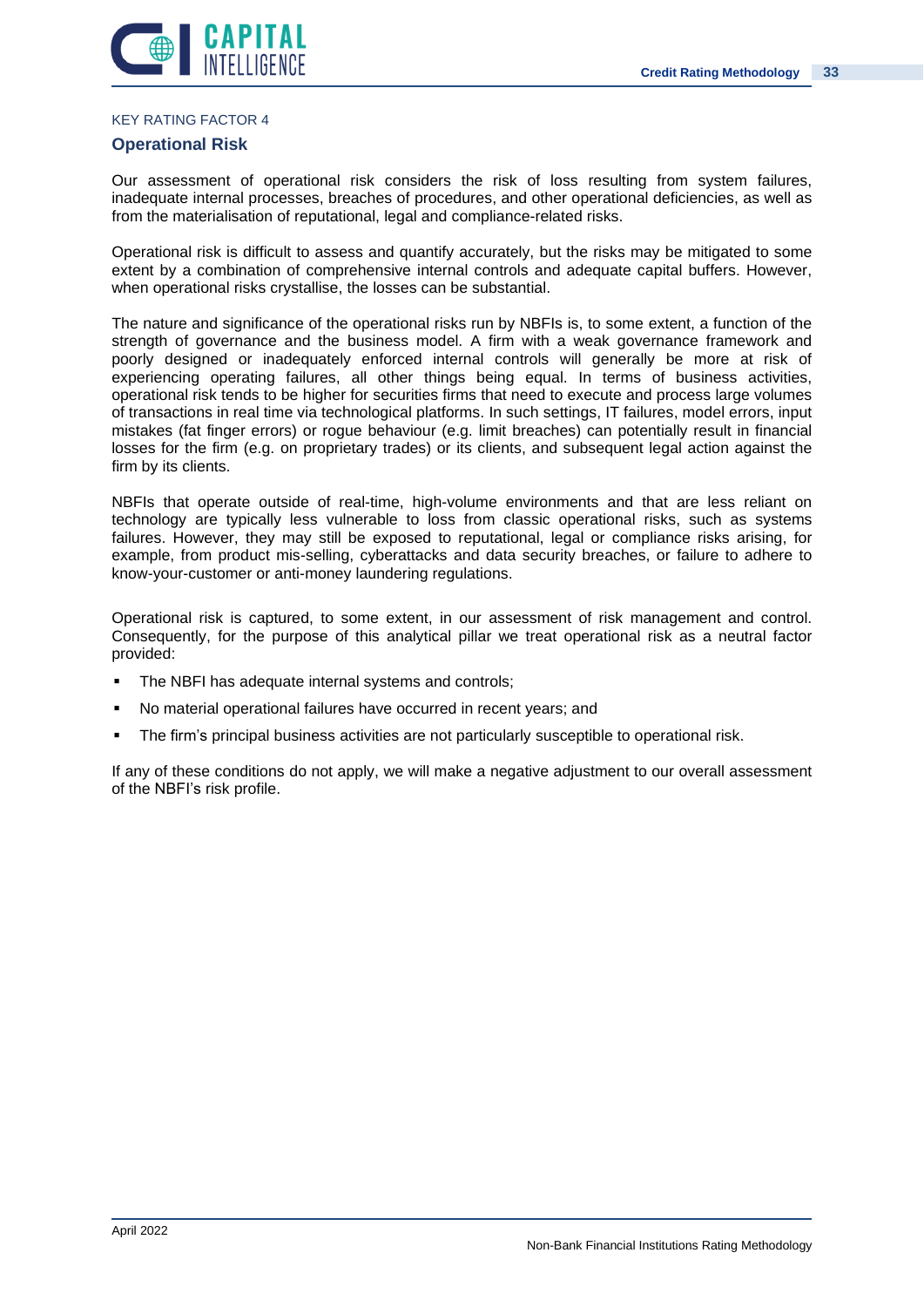![](_page_33_Picture_0.jpeg)

ANALYTICAL PILLAR 5

### **FUNDING AND LIQUIDITY**

This analytical pillar focuses on: (a) the ability of an NBFI to support its business activities with funding sources that are appropriate for its business model and do not expose it to undue risk; and (b) its capacity to ensure sufficient liquidity to meet liabilities as they fall due, including in a stress situation.

NBFIs are typically reliant on wholesale funding (including repos), which tends to be sensitive to investor confidence and market conditions, especially at shorter maturities. Compared to banks, NBFI funding profiles generally lack the stability of retail deposits. Moreover, it is unusual for NBFIs to have access to 'lender of last resort' arrangements with central banks. As a result, liquidity squeezes, whether driven by firm-specific or market-wide stress events, may potentially trigger a payments default – even for firms that might still be solvent on a balance-sheet basis.

In this sense, compared to a bank, it is even more important for NBFIs to match the term of their funding sources to the maturity of associated assets and to maintain a buffer of highly liquid assets or reliable contingent liquidity/credit facilities to enable them to withstand stressed funding conditions.

Accordingly, our assessment of this analytical pillar is based on two key rating factors:

- Funding Structure Risk Profile; and
- Cashflow and Liquidity

### KEY RATING FACTOR 1 **Funding Structure Risk Profile**

We evaluate a firm's funding profile in terms of the following:

- Stability and diversity of funding sources
- Maturity profile of the funding base
- Access to funding markets
- Contractual funding constraints
- **Funding risk management**

**Stability and diversity of funding sources** – Stable funding profiles help support business activities and mitigate against funding liquidity risk. Stable funding is typically diversified across a range of sources, sourced via financial obligations with reasonably long tenors, and derived from reliable (not 'flighty') types of depositor, investor, or counterparty (e.g., those holding instruments that are insured or secured or with a demonstrated track record of extending facilities in bad times as well as good).

We tend to view less favourably:

- Undiversified funding bases, especially a high reliance on borrowing from a small number of counterparties;
- High reliance on short-term debt (not least as this significantly increases refinancing risks); and
- High dependence on secured financing, as this may greatly reduce financial flexibility (and result in the effective subordination of senior unsecured creditors).

In terms of the currency of funding, we generally expect firms to match the currency of their assets with the currency in which they borrow to fund those assets. Any significant mismatches may be a potential source of vulnerability unless appropriately managed and hedged.

Heavy reliance on cross-border funding may also pose stability risks, particularly if the foreign investor base is confidence sensitive and therefore more likely to withdraw funding (especially if unsecured)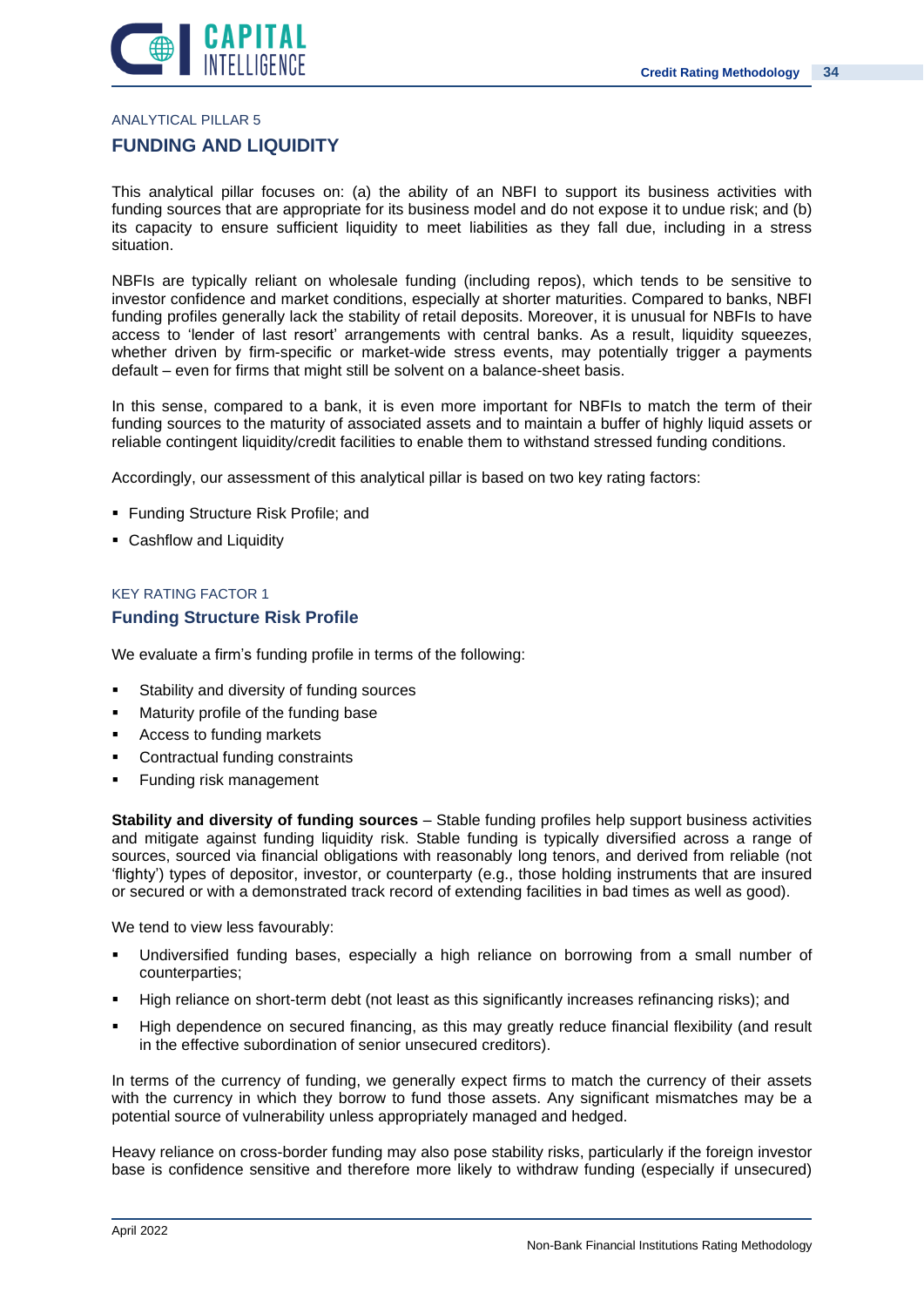![](_page_34_Picture_1.jpeg)

should the firm suffer setbacks or market conditions become stressed.

**Maturity profile of the funding base** – The funding profile should be appropriate in tenor in terms of the asset base being funded, taking into account both the expected contractual and behavioural maturities of liabilities. Refinancing risk may be a constraining rating factor in cases where longerterm assets are funded to a significant degree by liabilities with shorter residual maturities. While over-reliance on short-term debt is a risk factor, we would not necessarily view unfavourably the funding of short-dated or liquid assets with short-term borrowing. Maturity concentrations may also be a cause for concern, especially if the investor base is narrow or potentially volatile, or if market conditions or firm-specific factors suggest refinancing may be challenging.

**Access to funding markets** – We assess the strength of the firm's access to wholesale funding markets, taking into account its relationship with creditors and its track record of issuing debt in a timely manner and at an acceptable cost (i.e., without significantly impacting earnings) in order to support asset origination and the repayment of maturing obligations. Ratings will typically be impacted negatively in cases where market access on a forward-looking basis is expected to be limited or potentially unreliable, taking into account also the magnitude of projected financing needs and expected financial market conditions.

**Contractual funding constraints** – Covenants, including negative pledges, and other restrictions within current credit lines or capital market arrangements could potentially restrict the ability to raise additional funding, especially on a secured basis. Consequently, we review a firm's general adherence to financial covenants and other restrictions, the extent to which funding options are constrained by such provisions, and the likely materiality of any violations.

Similarly, we consider the risks that may arise from a firm's reliance on funding arrangements that require it to meet additional collateral calls or margin calls if market conditions change.

**Funding risk management** – Funding risk management, including strategies to meet expected funding needs on at least an intermediate-term horizon, is important for the continuity of business performance, cost optimisation, and eliminating or reducing potential obstacles to timely and affordable debt service. Accordingly, we expect NBFIs to have operationalised appropriate funding policies and decision-making processes, and may lower our overall assessment of this key rating factor if there is little evidence that active planning is taking place.

Conversely, clear evidence of particularly strong funding risk management and strategy may have a positive impact on our overall assessment. In such cases we would expect firms to critically examine funding sources and needs on an ongoing basis and maintain and periodically test multi-year funding plans that include detailed consideration of how adequate funding would be sustained in the event of market strains or unforeseen adversities. We would also expect the firm to be active in managing its debt, including by routinely pre-funding approaching debt repayments well in advance of the maturity date.

### **Funding Structure Risk Profile, Key Characteristics**

### **Very Strong**

Funding profile exhibits very high stability and good diversity, and is highly aligned with the nature, scale, maturities, and currencies of the asset base. There are no significant funding concentrations.

Excess funding relative to funding needs is available from various highly stable sources. Reliance on wholesale/confidence-sensitive funding is very low.

Longer-term assets are predominantly funded by liabilities with similar residual maturities.

Refinancing risk is very low and there are no significant maturity concentrations.

### **Strong**

Funding profile exhibits high stability and generally good diversity, and is adequately aligned with the nature, scale, maturities, and currencies of the asset base.

There are limited funding concentrations.

Ample funding is available from several stable funding sources.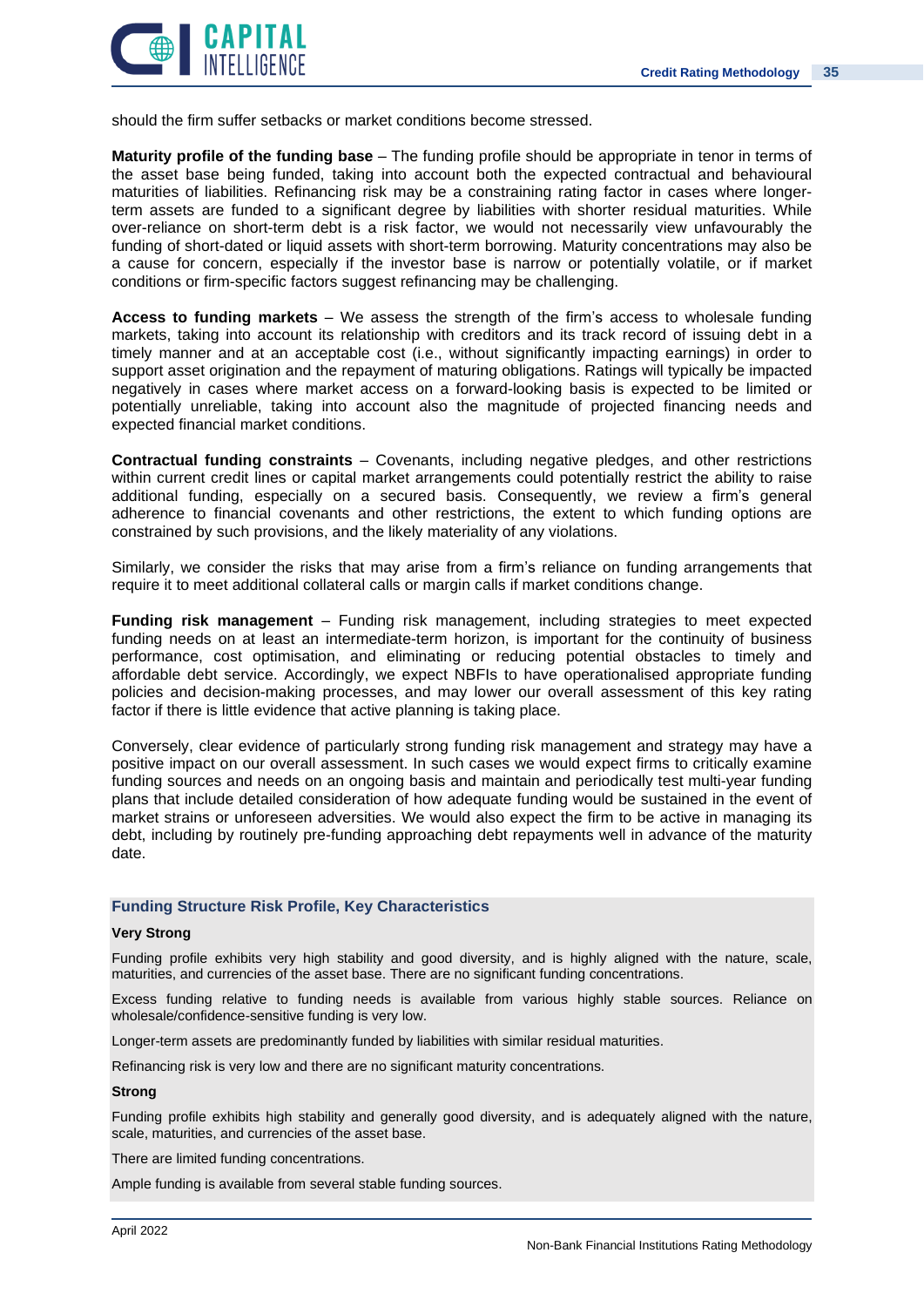![](_page_35_Picture_1.jpeg)

### **Funding Structure Risk Profile, Key Characteristics (continued)**

Reliance on wholesale/confidence-sensitive funding is low.

Longer-term assets are largely funded by liabilities with similar residual maturities.

Refinancing risk is low and there are no significant maturity concentrations.

#### **Adequate**

Funding profile exhibits adequate stability and is generally aligned with the nature, scale, maturities, and currencies of the asset base. There may be some material, but highly manageable, concentrations in the funding structure.

Adequate funding is available from predominantly stable but possibly not diverse sources.

Reliance on wholesale/confidence-sensitive funding may be moderate. A moderate portion of longer-term assets may be funded by liabilities with shorter residual maturities.

Refinancing risk may be moderate. Maturity concentrations may be material but manageable; funding availability may be somewhat sensitive to adverse changes in economic and financial market conditions.

#### **Moderate**

Funding profile exhibits moderate stability. There may be some significant mismatches and concentrations.

Adequate funding is generally available, albeit from a limited number of funding sources. Funding availability may be vulnerable to adverse changes in economic and financial market conditions and uncertain in times of market stress.

Reliance on wholesale/confidence-sensitive funding and/or short-term funding may be significant. Reliance on secured forms of borrowing may be significant. Covenants and negative pledges in existing debt arrangements may mean there is limited flexibility in arranging new borrowing.

Refinancing risk may be moderate-to-high due to sizeable maturity concentrations.

#### **Weak**

Funding profile is characterised by significant mismatches and concentrations. There may be moderate-to-high reliance on potentially volatile funding sources.

The availability of sufficient funding relative to funding needs may be fairly dependent on favourable market conditions and creditor sentiment, and may be highly uncertain at times of market stress.

Reliance on secured forms of borrowing may be fairly high. Covenants and negative pledges in existing debt arrangements may mean there is limited flexibility in arranging new borrowing.

Refinancing risk may be high. Maturity concentrations are expected to be manageable in the short term but challenging in the intermediate to medium term, where there may be some uncertainty with regards to the refinancing of debt falling due.

### KEY RATING FACTOR 2

### **Cashflow and Liquidity**

Liquidity risk may arise from a multiplicity of sources on both the asset side and liability side, as well as from off-balance sheet activities, with the mix of liquidity risk drivers relevant to each firm varying, to a large extent, with the business model, funding structure and risk exposure profile. Situations that may give rise to heightened liquidity risk include large maturity mismatches, market constraints on the ability to monetise assets (or access funding sources in a timely manner), and contingent liquidity events – both firm-specific (e.g. an unanticipated surge in redemptions, in the case of an open-ended investment fund) and associated with unexpected changes in economic and financial market conditions.

While a sound funding profile provides the first line of defence against funding liquidity shocks, the confidence and, in some cases, credit-risk-sensitive nature of many types of NBFI financing, combined with a lack of access to central bank facilities, means that funding disruptions and liquidity strains – when they do occur – may quickly cause default risk to accelerate. Consequently, we place significant emphasis on a firm's liquidity position and liquidity management, including how wellpositioned we think it is to withstand potentially stressed market conditions.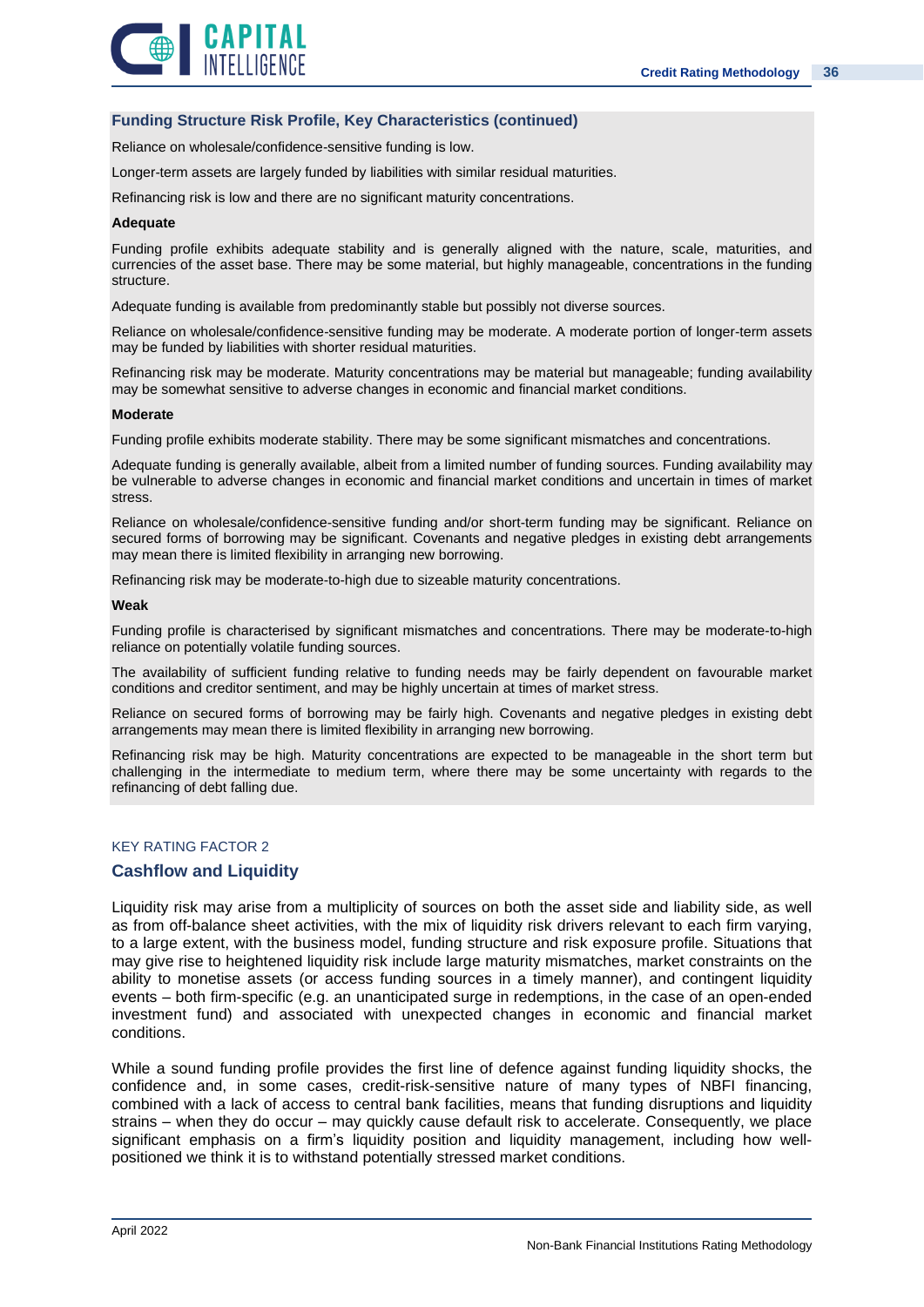![](_page_36_Picture_1.jpeg)

Our approach to assessing liquidity risk takes into account cashflow generation capacity, liquidity buffers and contingent sources of liquidity that could be utilised in stressed conditions to cover liabilities falling due.

Net cash generated by operating activities is a key source of liquidity on an ongoing basis for all entities, and firms with strong and resilient cashflows though the economic cycle are often better able to withstand temporary strains in funding markets. Indeed, for some types of NBFIs, for example those with business models characterised by low balance sheet usage and limited involvement in maturity/liquidity transformation, cashflow metrics may be of more immediate relevance for assessing funding liquidity risk than liquidity buffer ratios.

We also expect NBFIs to hold, or have access to, excess liquidity to meet cashflow needs in the event of unanticipated shocks to funding sources or business activities. Sources of liquidity considered by CI to be generally reliable in this context include unrestricted cash, deposits, and unencumbered investments in securities issued by the firm's own sovereign and higher-rated foreign governments, as well as other unencumbered marketable securities and available committed, unsecured credit lines.

As there is no single metric that captures all aspects of liquidity risk, we use a variety of measures to gauge a firm's liquidity position and resilience to shocks, including narrowly defined debt repayment coverage ratios, as well as broader indicators of balance sheet liquidity.

These include:

- **Liquid resources to short-term debt** where liquid resources consist of liquid assets (i.e. cash and banks plus marketable securities, but excluding cash and securities segregated for regulatory purposes, for example to protect customer assets) and available committed unsecured lines, while short-term debt is measured on a remaining maturity basis.
- **Broad liquid assets to short-term debt** where the numerator is the sum of liquid resources (defined as above) plus short-term gross financing receivables, and the denominator is short-term debt on a remaining maturity basis.
- **EBITDA to interest expense** which is a more appropriate indicator of liquidity strength for NBFIs with low balance sheet use, including limited reliance on interest earnings assets.

Since ratios require context to be meaningful and each has its own limitations, our liquidity analysis draws on qualitative considerations as well. For example, while it may be straightforward in normal times for NBFIs to generate liquidity by selling or pledging securities to secure borrowings from private counterparties, or in some cases central banks, this might be far more challenging during periods of stress. Consequently, when assessing liquidity buffers that include securities, we also consider whether the instruments are likely to remain liquid at times of stress and, if so, whether their sale is likely to entail sizeable discounts.

Similarly, we consider whether committed credit facilities would likely remain available in a stress situation, taking into account the financial strength of the bank/counterparty, the length of its business relationship with the firm, and whether the firm is close to breaching associated covenants – the consequence of which might be total or partial line cancellation. (In this context we note that empirical evidence suggests strong banks are more likely to waive covenant violations.) We may also put less weight on backup credit facilities that contain material adverse change (MAC) clauses, although these have tended to be less commonly invoked by banks. Uncommitted facilities are far less likely to be available in stressed situations and are therefore not considered an appropriate source of potential liquidity in our assessment.

We also consider the extent of any contingent liquidity drains the firm faces and which might increase in a stressed environment, such as the need to meet additional margin or collateral calls. Liquidity ratios will overstate the true strength of the firm's liquidity position where such contingent risks are high, and we will temper our overall liquidity assessment accordingly.

We may also lower our funding and liquidity assessment in cases where the amount of debt falling due in the short to medium term is relatively large and we believe that the firm may face challenges refinancing maturing obligations in a timely manner and/or the sources of repayment are uncertain.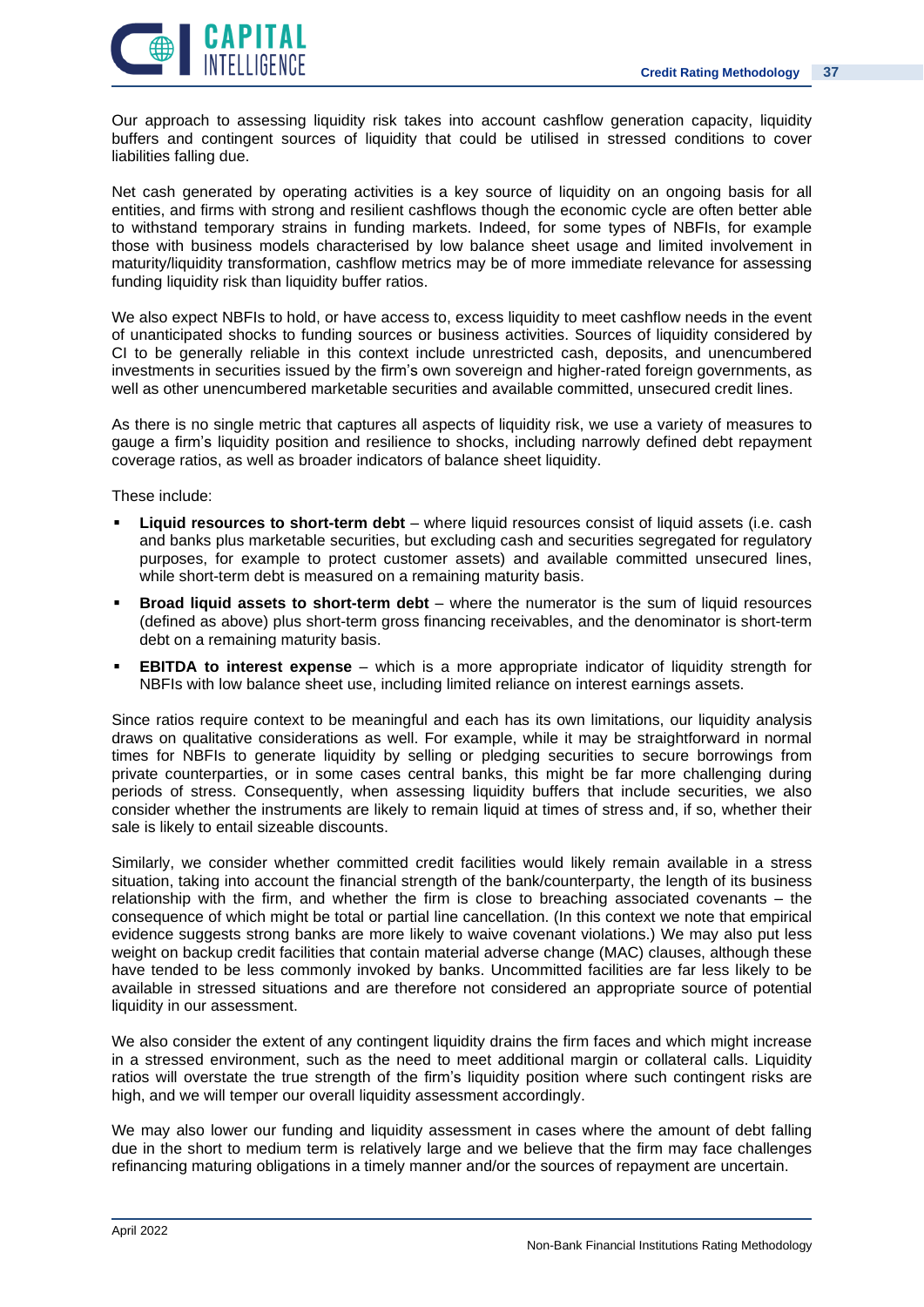![](_page_37_Picture_1.jpeg)

We view favourably firms that have effective systems in place to monitor liquidity requirements, undertake an appropriate level of stress testing, and maintain contingency plans for a range of possible funding liquidity risk scenarios.

For those firms that are subsidiaries, our overall assessment of this key rating factor (and analytical pillar) may also be bolstered by the availability – on an ongoing basis – of funding and liquidity from a stronger parent or group, provided there are no regulatory or legal obstacles to the continuation of this support.

### **Cashflow and Liquidity, Key Characteristics**

### **Very Strong**

The liquidity position is very robust and the ability to withstand stressed market conditions is very high.

Sources of reliable and unencumbered liquidity greatly exceed liquidity needs.

Relations with banks and other creditors are very strong; financial market reputation is very high.

Contingent liquidity risks (from margin calls, lending or underwriting commitments etc) are low and contractual and regulatory constraints (e.g. from covenants or on intra-group liquidity transfers) are not material.

Contingent liquidity plans are well-established, comprehensive, and credible and indicate no significant impact on the liquidity position in a stressed environment.

#### **Strong**

The liquidity position is robust and the ability to withstand stressed market conditions is high.

Sources of reliable and unencumbered liquidity comfortably exceed liquidity needs.

Relations with banks and other creditors are strong; financial market reputation is high.

Contingent liquidity risks are modest and contractual and regulatory constraints are low.

Contingent liquidity plans are well-established, comprehensive, and credible and indicate a modest impact on the liquidity position in a stressed environment.

#### **Adequate**

The liquidity position is adequate, as is the ability to withstand stressed market conditions.

Sources of reliable and unencumbered liquidity moderately exceed liquidity needs.

Relations with banks and other creditors are sound; financial market reputation is good.

Contingent liquidity risks are modest and contractual and regulatory constraints are low.

Contingent liquidity plans are well-developed, reasonably comprehensive, and generally credible and indicate a moderate but generally manageable impact on the liquidity position in a stressed environment.

#### **Moderate**

The liquidity position is moderate, as is the ability to withstand stressed market conditions.

Sources of reliable and unencumbered liquidity modestly exceed liquidity needs.

Relations with banks and other creditors are reasonable but access to credit and markets may be somewhat restricted during periods of stress.

Contingent liquidity risks may be significant; contractual and regulatory constraints may be material.

Contingent liquidity plans may not be sufficiently developed and/or may indicate a significant impact on the liquidity position in a stressed environment.

### **Low**

The liquidity position is weak and the ability to withstand stressed market conditions is low.

Sources of reliable and unencumbered liquidity are generally below liquidity needs.

Relations with banks and other creditors may be mixed and access to credit and markets significantly restricted during period of stress.

Contingent liquidity risks may be fairly high; contractual and regulatory constraints may be significant.

Contingent liquidity plans may be non-existent or greatly underdeveloped.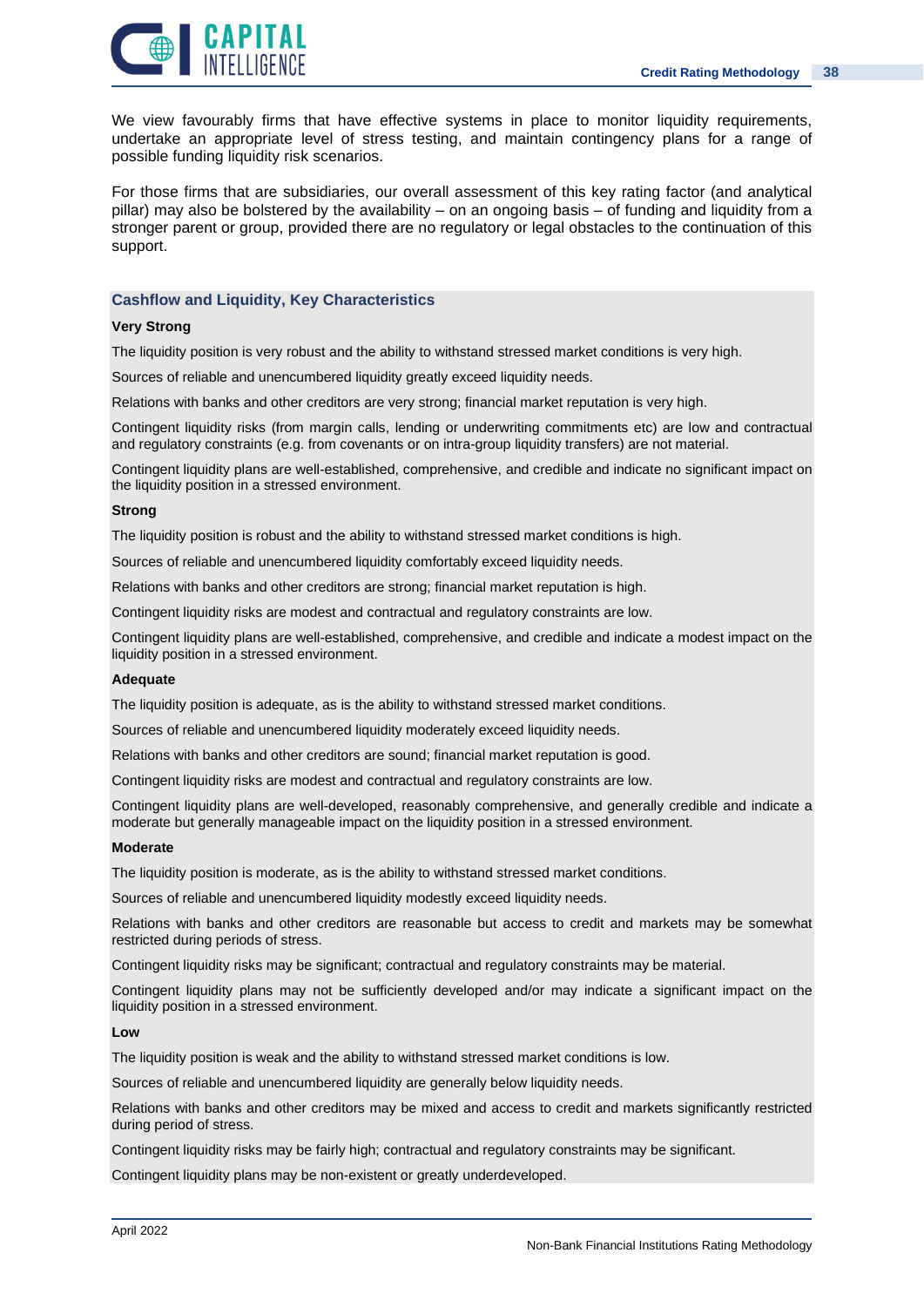![](_page_38_Picture_1.jpeg)

ANALYTICAL PILLAR 6

### **EARNINGS AND PROFITABILITY**

Earnings provide an NBFI with the ability to absorb losses, asset write-downs and other adverse shocks without eroding the capital base. Good profitability also enables an NBFI to replenish or increase its capital internally through retained income, as well as pay a regular stream of dividends to shareholders, making it more likely that they will support calls for additional capital when needed. Profitability is also important for investor confidence, which is essential given that NBFIs tend to be more reliant on wholesale funding.

Profitability is generally considered to be high when revenue is more than sufficient to cover operating costs (including interest payments on debt) and provisioning expenses on a consistent basis, while contributing to an NBFI's capital needs and long-term growth objectives (including through reinvestment in technology and human resources). Conversely, persistent net losses erode capital and, in the absence of appropriate corrective action, threaten the viability of an institution.

CI's assessment of earnings strength and sustainability for NBFIs is analogous to our approach to banks and encompasses various quantitative measures of returns, margins (where applicable), and costs, as well as a more qualitative, forward-looking evaluation of an NBFI's capacity to generate revenues and sustain profitability over time. We consider the quality of earnings in terms of stability, recurrence, and diversification, as well as the capacity of earnings to absorb losses and other charges. We also assess cost discipline, efficiency, and cost management.

Our analysis is encapsulated in two key rating factors:

- 1. Profitability and Efficiency
- 2. Earnings Quality and Stability

### KEY RATING FACTOR 1

### **Profitability and Efficiency**

CI's analysis of profitability and efficiency includes a detailed assessment of an NBFI's revenue sources and cost structure, which together determine underlying earnings capacity. We examine the principal drivers of revenue, cost and earnings over time, as well as future prospects. Furthermore, in addition to looking at absolute performance levels, we also take into account the level of risk assumed as profitability can be boosted, at least temporarily, through a significant increase in exposure to credit, interest rate and other risks.

Our analysis of profitability and efficiency draws on various financial indicators, which have been selected on the grounds of relevance, availability and comparability. We do not overemphasise the latest available financial results because earnings and profitability indicators may be heavily distorted by tax strategies, asset valuation methods, accrual and reserving practices, as well as by extraordinary or non-recurring items. We place more emphasis on cash-based earnings and attach less weight to unrealised sources of revenue (e.g. derived from mark-to-market pricing) as it less clear if and when the firm will receive such amounts in cash form. We may also apply quantitative or qualitative adjustments to reported financial statements if we deem such changes necessary to better reflect the underlying economics or to enhance comparability.

Generally, we view positively NBFIs which demonstrate:

- **•** Sound (risk-adjusted) revenue and profitability indicators through economic and market cycles; and
- Strong cost efficiency indicators, a flexible cost base (including with regards to compensation and staffing, especially for securities firms and asset managers), and a consistent track record in managing costs.

Conversely, we view more negatively NBFIs which exhibit:

- Weak revenue and profitability indicators through economic and market cycles; or
- Weak cost efficiency indicators, an inflexible cost base, and a poor track record of managing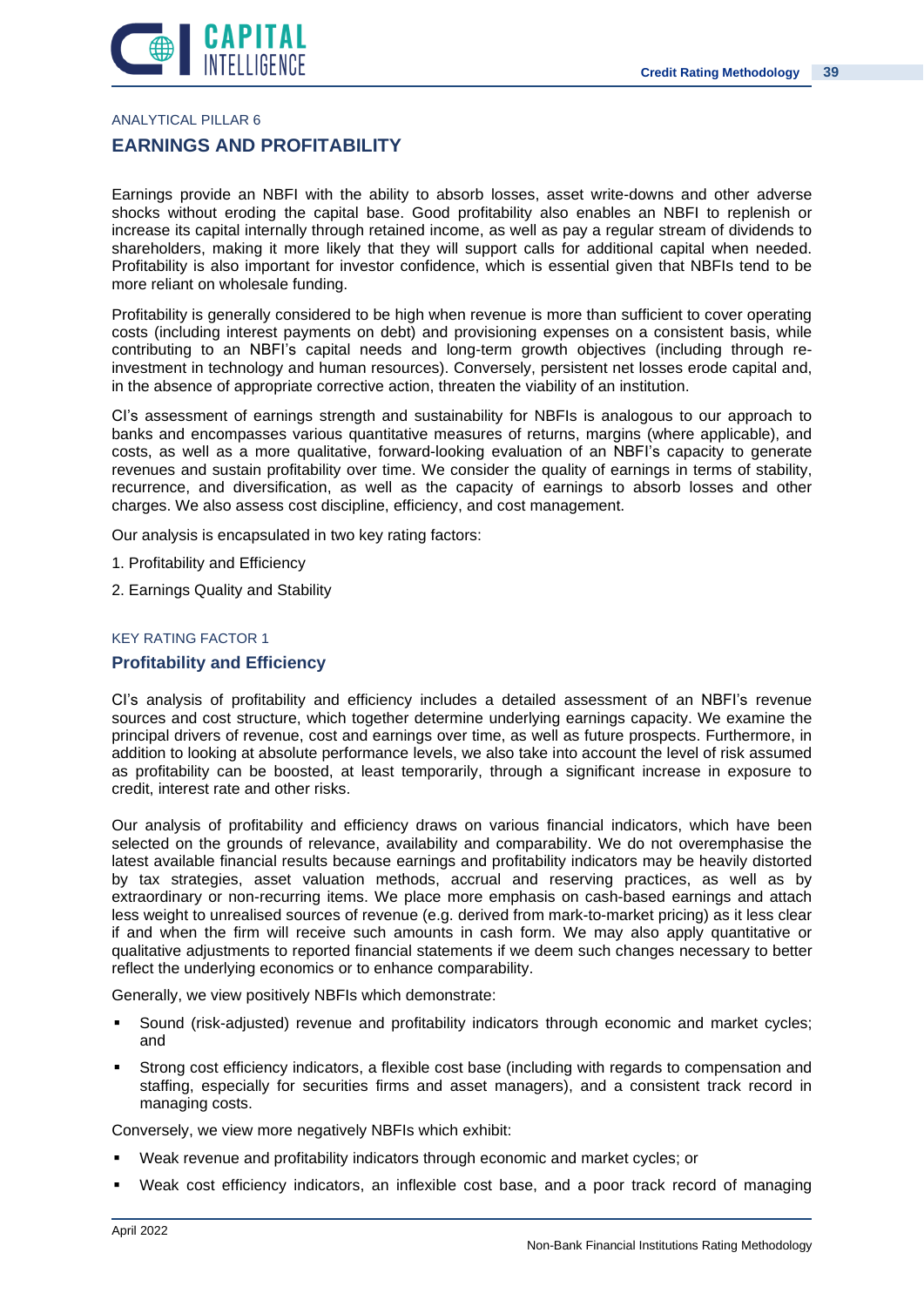![](_page_39_Picture_1.jpeg)

costs.

In assessing the profitability and efficiency of firms that generate earnings from their asset base (e.g. finance companies and securities firms with market-making functions), we focus on trends in the following ratios:

- **Return on Average Assets** (ROAA) which compares net income to average total assets and provides an overall indication of an NBFI's efficiency in using its assets, as well as an indication of the scope for earnings to offset losses relative to the size of the firm's asset base. The numerator, net profits, takes into account income from all sources, as well as all operating costs and other expenses. The ratio must be interpreted carefully if an NBFI generates significant earnings from off-balance sheet activities that are not captured in the denominator.
- **Operating Profit to Average Assets –** which is a variation on ROAA, the crucial difference being that profit is measured before tax charges, provisions and extraordinary items, thereby making it a useful ratio for comparative purposes.
- **Net Interest Margin** (NIM) (where applicable) which gauges the profitability of an NBFI's interest earning assets. Where data is limited, NIM may be proxied by the ratio of net interest income (interest income less interest expense) to average total assets. Net interest income is an important component of revenue for finance companies and securities firms with lending activities. While a higher NIM is generally favourable, it could also reflect higher risk lending activities or else be affected by inappropriate accounting practices such as the recognition of unpaid interest on non-performing exposures.

For firms that use their balance sheets less intensively (e.g. asset managers and service-oriented NBFIs), we focus instead on ratios that gauge the return on revenues (adjusted for any significant non-cash items), in particular:

▪ **EBITDA to total revenue** (EBITDA margin) – adjusted where possible for non-recurring and oneoff items.

On the cost side, for all business models, we also analyse trends in the ratio of:

▪ **Operating Expenses to Gross Income** (cost-to-income ratio) – which essentially compares the administrative other overhead costs incurred in generating an NBFI's gross income with the level of that income. As such it provides an indication of the efficiency of a firm's use of resources and the extent to which earnings are absorbed by operating expenses. The lower the cost-to-income ratio, the greater the firm's ability to cope with a decline in earnings without having to resort to drastic cost-cutting measures. Conversely, a high ratio implies less operating flexibility and could reflect excessive salaries and bonuses or large management fees, as well as relative weaknesses in income generation.

### **Profitability and Efficiency, Key Characteristics**

### **Very Strong**

Earnings and profitability are highly robust through economic and/or market cycles.

Key profitability metrics are consistently very strong relative to peers and are commensurate with a low-tomoderate risk appetite.

Firm exhibits superior cost control and cost management.

### **Strong**

Earnings and profitability are generally robust through economic and/or market cycles.

Key profitability metrics are consistently strong relative to peers and are commensurate with a low-to-moderate risk appetite.

Firm exhibits generally better cost control and cost management than peers.

### **Adequate**

Earnings and profitability are generally good but may be somewhat variable through economic and/or market cycles.

Key profitability metrics are adequate and generally on par with peers, but may reflect a moderate risk appetite.

Firm's cost control and cost management is broadly in line with peers.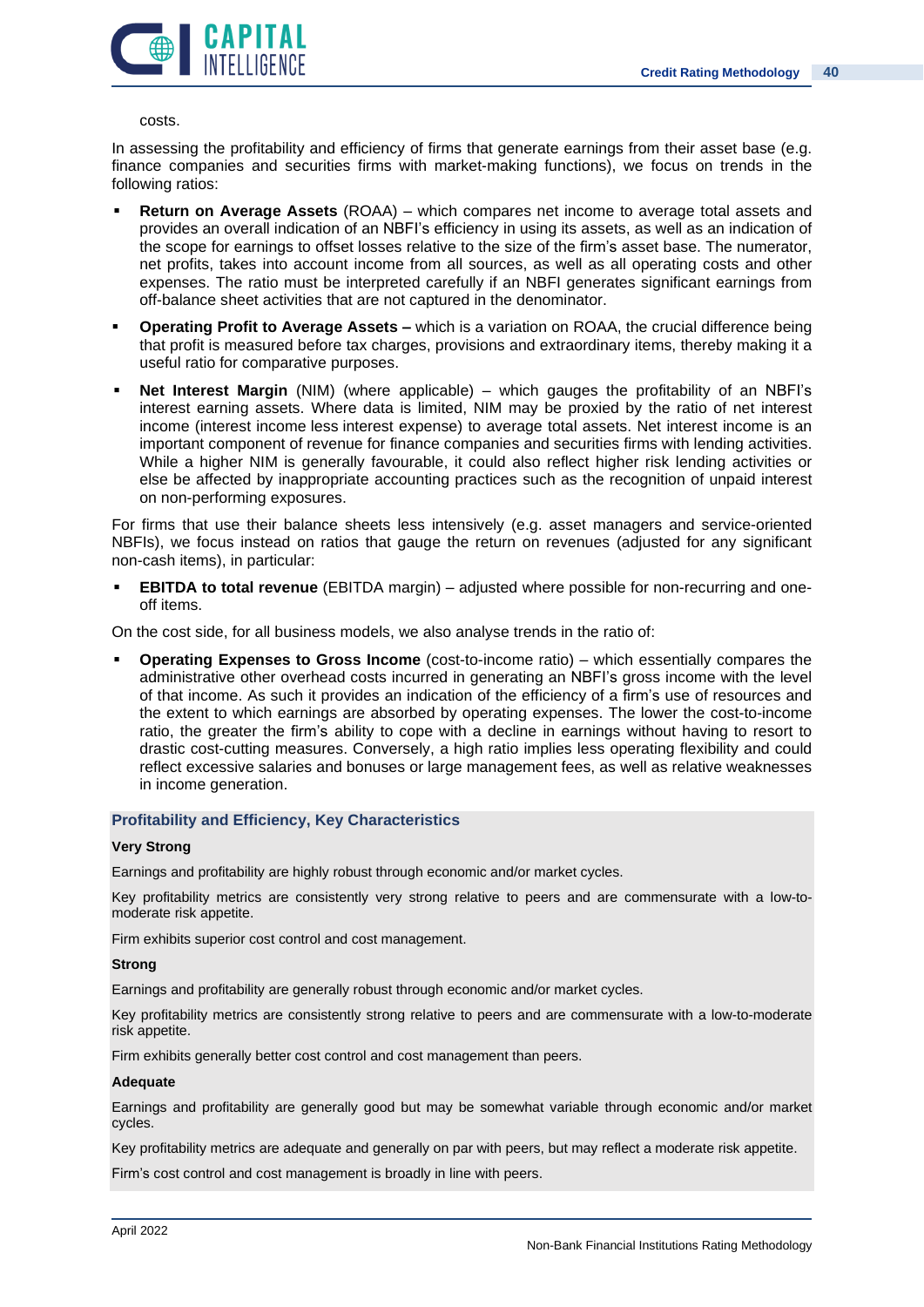![](_page_40_Picture_1.jpeg)

### **Profitability and Efficiency, Key Characteristics (continued)**

#### **Moderate**

Earnings and profitability are generally moderate and variable through economic and/or market cycles (and more vulnerable to adverse changes in business conditions, financial markets or asset quality).

Key profitability metrics may be variable and often below the peer average and/or may reflect a moderate-to-high risk appetite.

Firm's cost control and cost management is somewhat weaker than peers.

Firm may be facing significant competitiveness challenges; cost efficiency may be relatively weak or declining and funding costs reasonably high.

#### **Weak**

Earnings and profitability are generally weak. At best, they may be highly correlated with economic and/or market cycles. At worst, the structural earnings weakness is unlikely to be remedied by an improvement in the broader economic environment or financial market conditions.

Key profitability metrics may be highly volatile (but fundamentally weak) and/or may reflect a high-risk appetite.

Firm's cost control and cost management is weak by industry standards.

Firm may be engaging in higher risk activities and/or cost cutting to improve its bottom line.

Firm may be making insufficient provisions for probable losses and may have failed to recognise losses that have already occurred.

### KEY RATING FACTOR 2

### **Earnings Quality and Stability**

An assessment of earnings strength would be incomplete or even misleading without an assessment of the underlying quality and stability of those earnings. Quality and stability in this context refer to the ability of a firm to consistently generate favourable earnings and to maintain this performance going forward.

An NBFI that has strong headline indicators of current profitability and cost efficiency could be assessed more cautiously if there are concerns about its ability to sustain this performance. As profits can be boosted by short-term (transient) factors, we always examine carefully sudden improvements in reported income by firms that do not have a track record of consistent and resilient earnings.

Earnings quality and stability are influenced by a number of factors including: the inherent riskiness and volatility of the underlying product offering/activity and client type; the diversity of revenue sources; and the degree of structural rigidity of operating expenses (i.e. whether spending could be easily reduced should revenues decline).

We generally regard the following revenue sources to be more reliable and less vulnerable to sudden confidence-driven change (on a prime facie basis without assessing their reliability and variability through market and/or economic cycles):

- Net interest income from stable sources:
- Lease income: and
- Fee and commission income that is contractually recurring or from stable sources. This may include facility fees, loan servicing fees on third party portfolios, as well as (flat) fees from asset management (their dependence on AUM and link to market prices notwithstanding), retail brokerage, and agency services.

In contrast, revenues from market- or confidence-sensitive activities tend to be more volatile, less reliable, and harder to predict. These typically include:

**•** Income from proprietary trading and investment activities.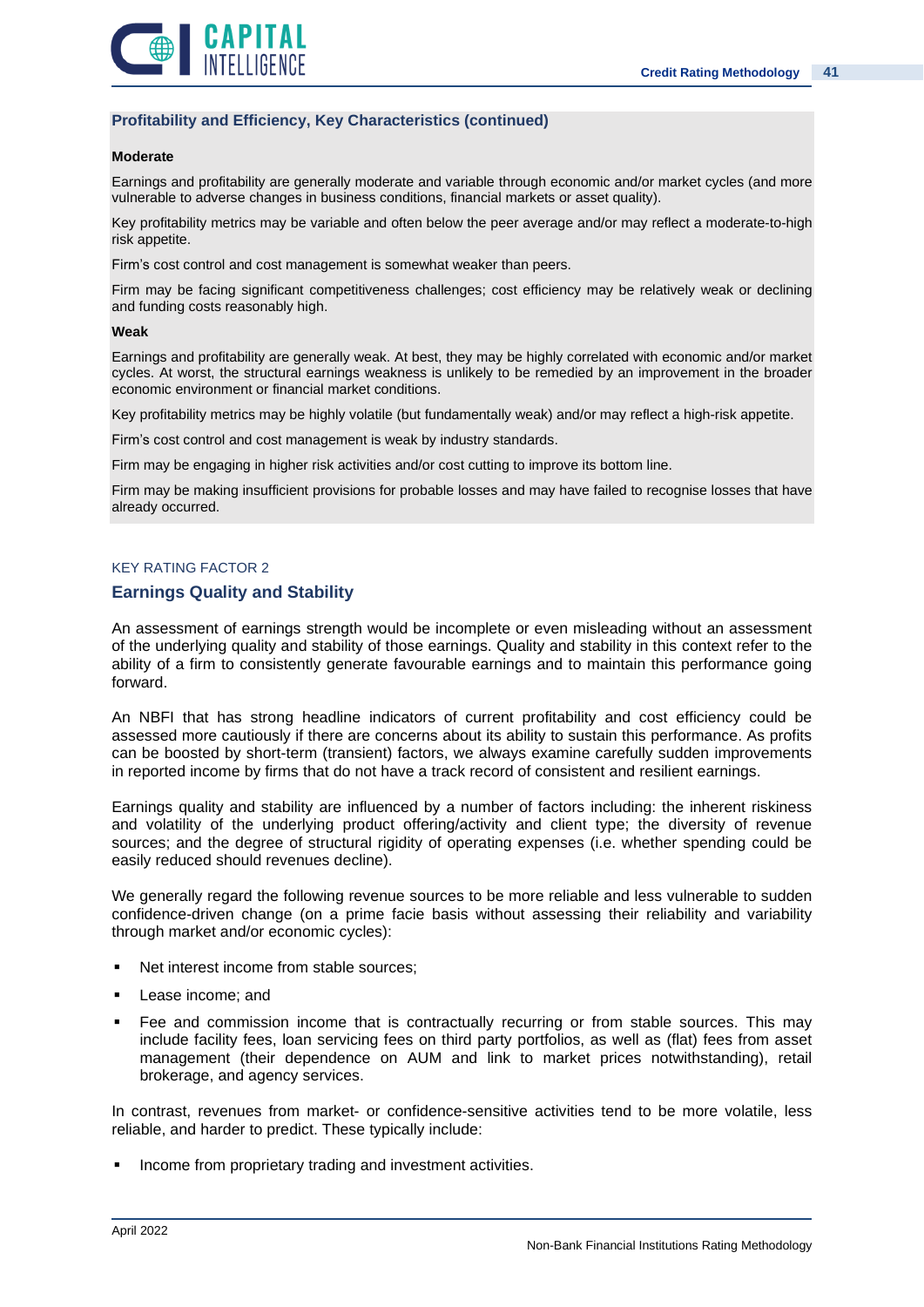![](_page_41_Picture_1.jpeg)

- Other market-sensitive sources of revenue, such as investment performance fees (which are usually subject to hurdle rates and watermarks) and co-investment income (which is subject to fair value changes).
- Deal fees from transactional activities, such as the acquisition and placement of investments.
- Net interest income derived from elevated asset-liability mismatches.
- **•** Non-recurring or extraordinary income (e.g. gains and losses on financial instruments, foreign exchange and real estate held for investment; other investment income, such as dividends or rentals; and gains and losses on the sale of foreclosed properties).

In CI's view, an NBFI which benefits from high levels of stable and recurring revenues and earnings, preferably generated by core business lines and in core geographic areas, is generally in a better position to absorb losses and other negative financial trends over economic and market cycles.

Likewise, an NBFI with a strongly diversified revenue and earnings base (reflecting core business lines and geographies) is typically in a better position to generate stable and sustainable earnings than a more narrowly focused NBFI or an NBFI that is reliant on elevated levels of opportunistic activities and/or lacks the necessary expertise in certain activities.

CI views heightened revenue and earnings volatility negatively. Such volatility is identified by significant changes in the level and/or composition of revenues or earnings over a short time frame, particularly if based largely on market-sensitive activities or driven by non-core business lines and/or high levels of extraordinary or non-recurring earnings.

In our opinion, it is much harder to assess the prospects for future earnings when a significant proportion of income is derived from non-recurring or volatile sources. Moreover, high volatility may signal weak underlying recurring profitability, and a shortfall of stable earnings against operating expenses may also increase an NBFI's vulnerability to business adversities.

While CI generally regards earnings structures with significant exposure to market risk or high reliance on gains from the sale of financings or other assets to be of medium or low quality, a demonstrable track record of robust and relatively stable earnings from such sources through market cycles would be given appropriate consideration in our overall assessment of this key rating factor and may offset some of our general concerns. This is more likely to be the case where we also observe good geographical and segmental diversification of customers, financial instruments and financial markets, supported by sound risk management practices.

In assessing earnings quality, we would generally view more positively an NBFI that demonstrates some or all of the following characteristics:

- Revenues derived mainly from relatively stable and sustainable sources and core business lines;
- A very strong track record of robust growth, little volatility and sound diversification of revenues and earnings;
- Core earnings performance that is expected to remain strong over the coming years;
- Ability to adjust the cost base (if necessary) to offset the impact of a decline in revenue, without weakening the quality of its core offerings and business franchise (considered also in key rating factor 1);
- Profitability that is unlikely to be significantly impacted by a moderate downturn in the economic cycle or financial market fluctuations (highly indicative of quality but also captured in key rating factor 1);
- For lenders, pre-provision earnings which are consistently sufficient to absorb elevated credit costs in a more stressful environment.

In contrast, we would tend to view more negatively any of the following characteristics:

Heightened revenue and earnings volatility, identified by significant changes in the level or mix of revenues or earnings over a short time frame, particularly if driven by non-core business lines or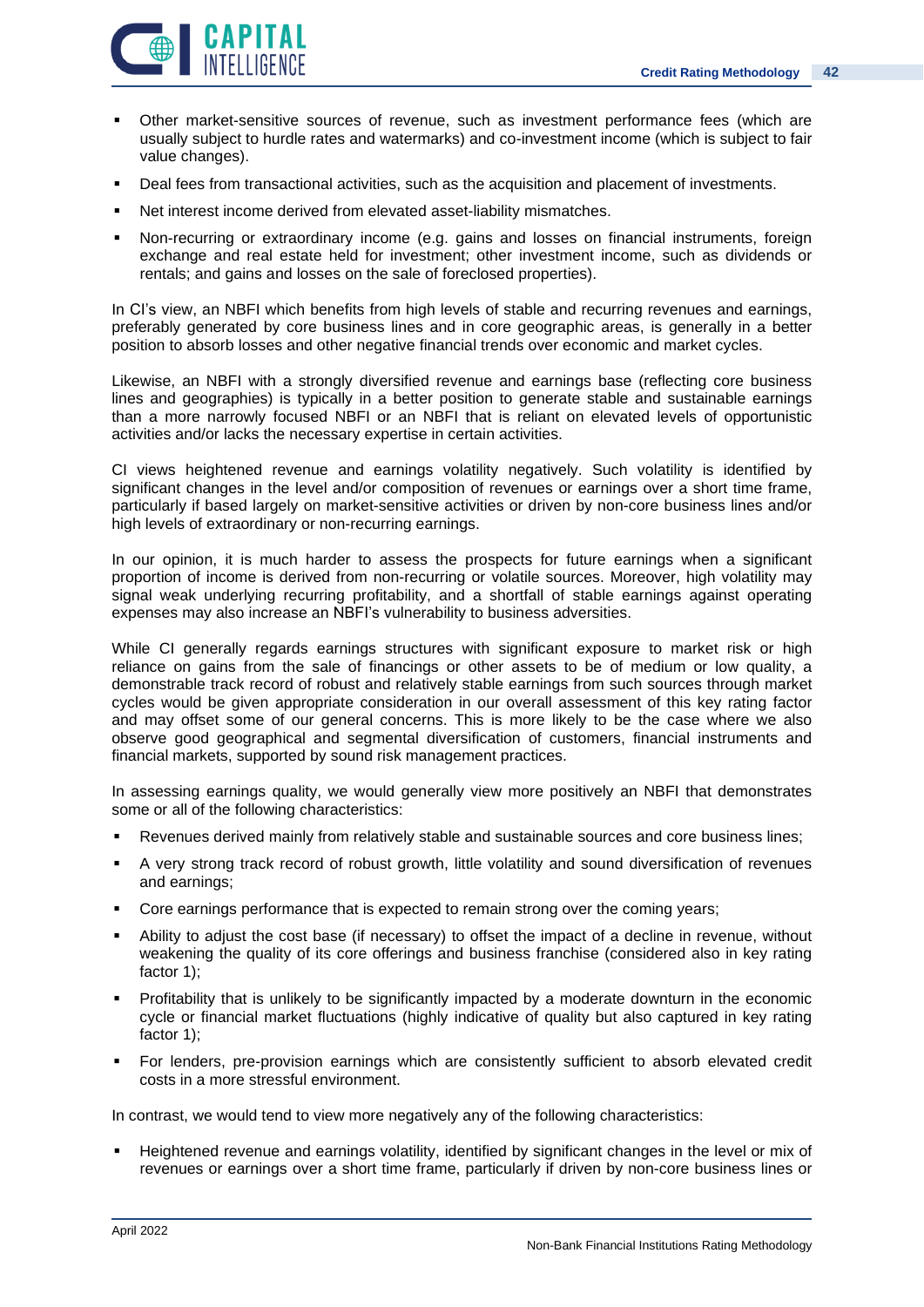![](_page_42_Picture_1.jpeg)

high exposure to market risk.

- High levels of extraordinary or non-recurring earnings (such volatility may signal weak underlying recurring profitability or an elevated vulnerability to sudden changes in the operating environment or other adverse developments).
- **•** For lenders, pre-provision earnings that provide only a limited buffer against elevated credit costs.
- High funding costs relative to peers, as these may not only impact operating profitability but may also drive an NBFI to move its risk appetite towards higher risk (e.g., in the case of finance companies by targeting higher reward loan/customer types, or via lower underwriting standards).

### **Earnings Quality and Stability, Key Characteristics**

### **Very High**

Revenue stability is very high and underpinned by very high levels of contractually recurring income.

Overwhelming majority of revenue is derived from stable sources and core business lines and is sustainable.

Revenue diversification is high.

Cost flexibility is high.

### **High**

Revenue stability is high and underpinned by high levels of contractually recurring income.

Majority of revenue is derived from stable sources and core business lines, but a small portion may come from more volatile sources.

Revenue diversification is moderate to high.

Cost flexibility is moderate to high.

#### **Adequate**

Fair balance between stable and more confidence/market-sensitive income sources.

Recurring revenue generation is adequate, but there may be some structural weaknesses.

Income may exhibit moderate volatility and/or moderate diversification.

Cost flexibility is adequate.

### **Moderate**

Revenue stability is moderate, with possibly significant reliance on income from confidence/market-sensitive sources.

Recurring revenue generation is moderate, with some significant structural weaknesses.

Revenue diversification may be relatively limited.

Cost flexibility may be moderate.

### **Low**

Revenue stability is low, with possibly high reliance on income from confidence/market-sensitive sources.

Core earnings may be erratic or declining, and reliance on volatile income or income from unsustainable sources may be increasing.

Revenue diversification may be low and from relatively low-quality sources.

Cost flexibility may be low.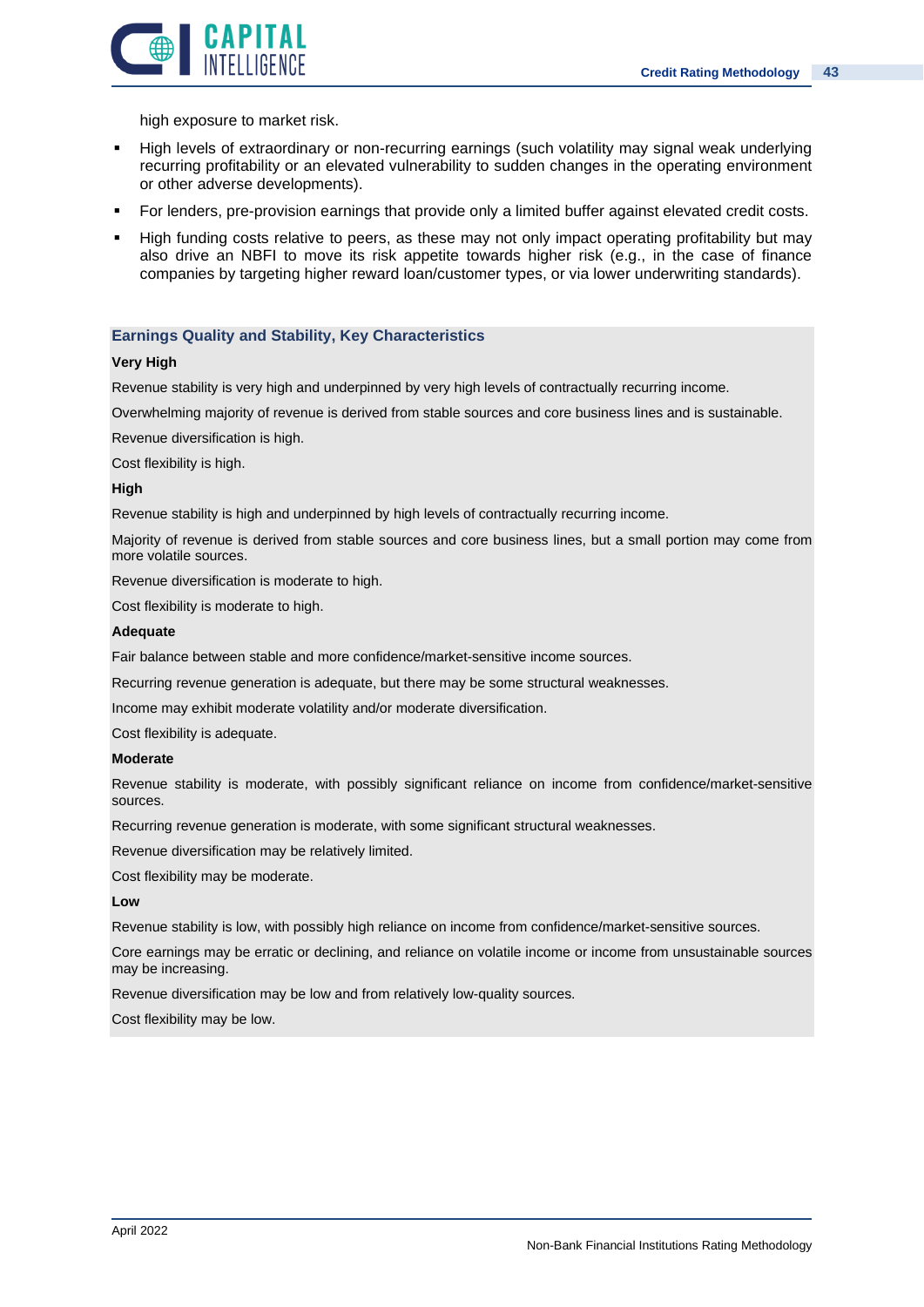![](_page_43_Picture_1.jpeg)

ANALYTICAL PILLAR 7

### **CAPITALISATION AND LEVERAGE**

Capital provides an NBFI with the ability to absorb unanticipated losses and maintain a cushion to meet its financial obligations while remaining a going concern. Capital is therefore important for maintaining the confidence of investors, counterparties and depositors as it reduces the potential cost to liability holders of the firm failing.

Capital also enables an NBFI to leverage (or gear) its balance sheet and is a key determinant of a firm's ability to expand its asset base and, in turn, increase earnings. However, excessive leverage reduces financial flexibility and may be particularly problematic during times of stress as it typically increases the risk that the cash flow generated from a firm's assets will be insufficient to cover the fixed servicing obligations associated with debt.

Capital also provides an incentive for the owners of an NBFI to ensure it is managed in a prudent manner as they have their own funds at stake.

In assessing an NBFI's capital and leverage, CI focuses on the following key rating factors:

- 1. Capital Adequacy and Leverage
- 2. Capital Flexibility

### KEY RATING FACTOR 1

### **Capital Adequacy and Leverage**

The quality of the capital base matters. Although total capital (book equity) is simply the difference between assets and liabilities, not all items that are eligible for inclusion in total capital are capable of absorbing losses as they materialise and without triggering insolvency or administration (and therefore default).

From CI's perspective, it is critical that an NBFI's risk exposures are backed by a high-quality capital base that is permanently and freely available, with no repayment requirements and against which losses can be written off whilst the NBFI continues to conduct its normal business activities.

Capital instruments with the greatest capacity to absorb losses on a going-concern basis include common shares, retained earnings and disclosed reserves (i.e. common equity). For NBFIs, we view as medium quality those types of hybrid capital instruments and preferred stock with strong equity-like features that may also absorb losses and help prevent insolvency.

We view as lower quality those types of capital that are less reliable – due, for example, to uncertainty about their future realisable value – or are generally only available to absorb losses after a firm has failed and is being wound up. These include asset revaluation reserves and traditional types of subordinated debt. We generally do not give any credit for weaker forms of capital in our assessment of this key rating factor.

In addition to assessing the quality of capital, it is equally important to evaluate whether an NBFI holds sufficient levels of high-quality capital relative to both the size of its exposures and the riskiness of its assets. Risk exposures may be many times higher than an NBFI's equity due to the leverage obtained through borrowing and the use of derivatives. Excessive leverage increases the likelihood of default by amplifying the impact of adverse (loss-generating) changes in asset quality or asset prices on the solvency of the firm.

For NBFIs with significant balance sheet usage (including asset managers with significant exposure to co-investments or illiquid assets), the main quantitative metrics we focus on are the ratios of:

▪ **Total tangible assets to total tangible equity** – which shows the extent to which assets are funded from sources other than own funds and may provide an indication of a firm's vulnerability to asset-side risks, including a decline in asset values and the forced sale of assets at a loss at a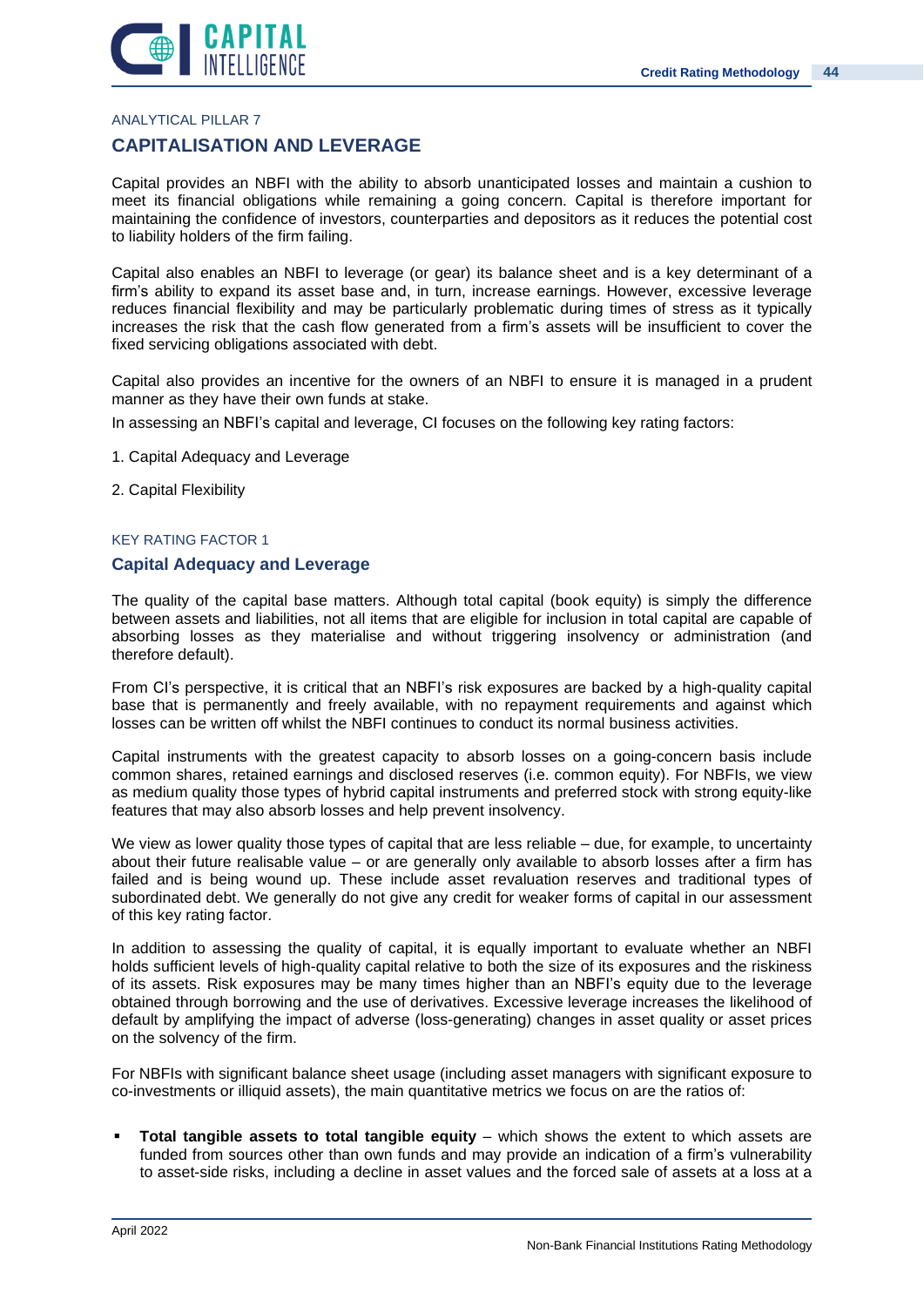![](_page_44_Picture_1.jpeg)

time of severe stress. Total tangible equity is defined to broadly to include high and medium types of going-concern capital, including hybrid instruments. The higher an NBFI's leverage on this measure, the lower the amount of capital it has to absorb losses per unit of asset, all other things being equal. This ratio makes no allowance for the quality of an NBFI's loans and investments, so two firms could have the same leverage ratio but asset bases that differ greatly in terms of credit risk, market risk and liquidity. Consequently, we take into account factors such as the quality and liquidity of assets when evaluating capital using this metric.

**Total debt to total tangible equity** – which indicates the extent to which a firm's activities are financed by debt and therefore provides a measure of financial flexibility or, conversely, an indication of how challenging it might ultimately be for a firm to meet its debt obligations in the event of a large adverse shock — hence the focus on going-concern capital in the denominator. In this context, a high leverage ratio may be of particular concern if the firm is reliant on short-term funding, especially from potentiality volatile sources.

For securities firms with material balance sheet risk, we also consider the:

**Net adjusted leverage ratio** (total tangible assets *less* reverse repos and securities borrowed divided by total tangible equity) – as this provides a complementary indicator of economic risk when a firm engages in significant collateralised securities financing transactions with the same counterparty. In our opinion, the broader assets-to-equity ratio may potentially overstate the risk to an NBFI when a large proportion of assets are fully collateralised receivables.

Where available, we will also take into account **risk-weighted measures of capital adequacy**, applying broadly the same considerations we use for banks. However, for most of the NBFIs we cover, ratios of capital to RWAs are neither required by regulators nor prepared on a voluntary basis (and used for decision-making purposes) by the firms themselves.

For more service based NBFIs (including some types of asset managers), we focus instead on leverage as indicated by the ratio of:

**Total debt to EBITDA** – which is a more useful indicator for those firms with limited risk assets on their balance sheet and for whom cash-flow adequacy tends to be a more important rating factor than capital adequacy. For such firms, capital buffers may be below the levels we would expect to observe for NBFIs with lending or direct investment operations without necessarily impacting the rating. However, leverage may be a ratings constraint if the firm incurs a high level of debt relative to the riskiness and variability of the cashflow generated by its assets.

Where relevant, we also consider a firm's adherence to regulatory capital standards and whether it has been able to comfortably exceed minimum requirements over time, or whether it has experienced difficulties managing its regulatory capital.

Capital adequacy cannot be evaluated using static ratios only. Indeed, capital ratios, judged in isolation, may provide a spurious or misleading indication of the relative strength (or weakness) of an NBFI's capitalisation. We therefore consider the extent to which an NBFI's capital position is commensurate with its risk on a forward-looking basis, including, but not limited to, its business model, business strategy, asset-liability structure and operating environment.

For example, an NBFI that appears to be sufficiently capitalised based on current quantitative metrics may be deemed less adequately capitalised overall after considering:

- The liquidity profile of assets and relative riskiness in terms of credit risk and market risk.
- The pace of balance sheet asset growth (particularly if rapid) and the pace relative to equity (i.e. leverage growth).
- The potential impact of off-balance sheet items, as well as securitised assets and other derivative related exposures, on capital.
- Risks arising from off-balance sheet entities (for example, special purpose vehicles), or unconsolidated subsidiaries that are significantly undercapitalised.
- Risks stemming from large related-party transactions.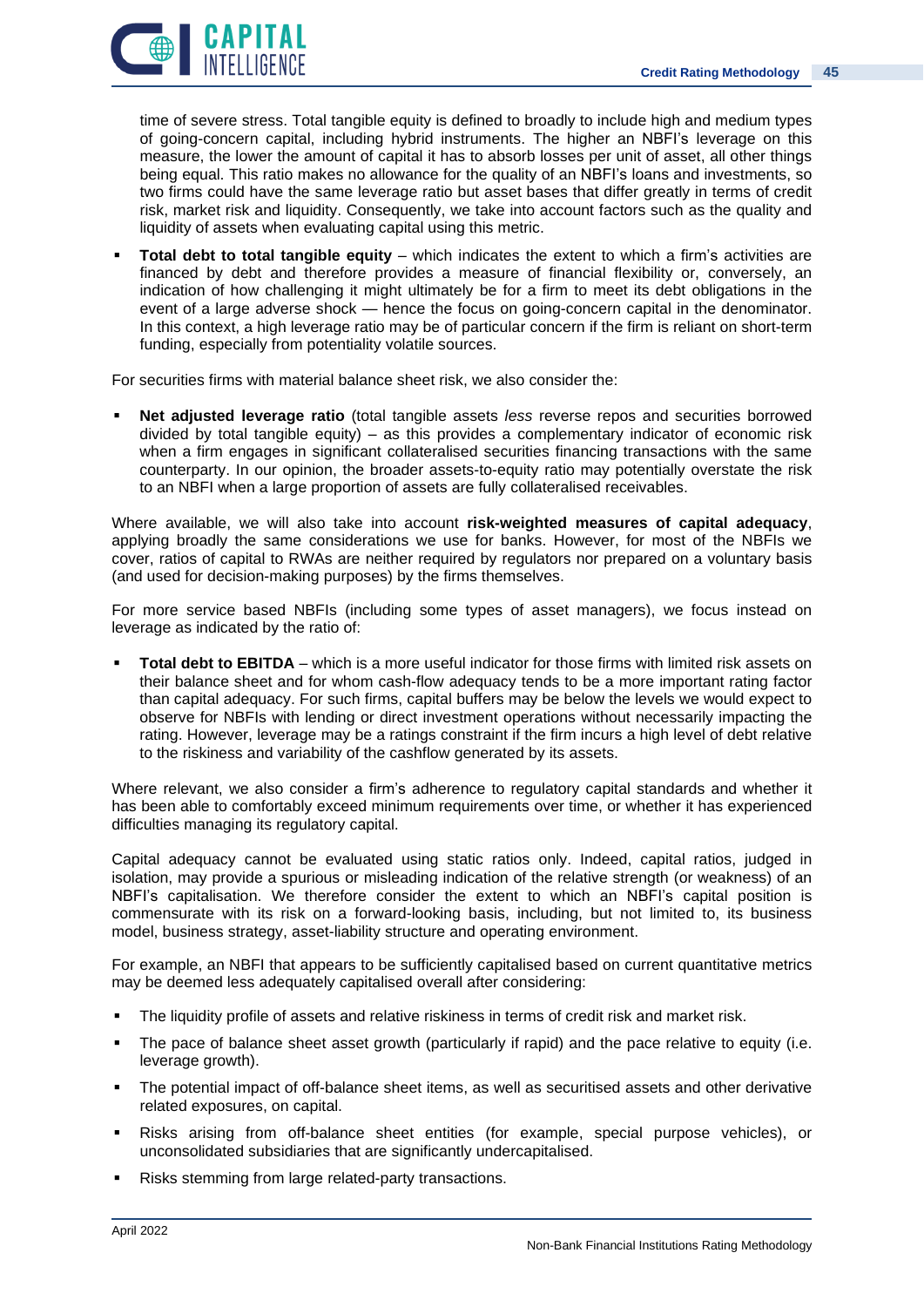![](_page_45_Picture_1.jpeg)

- Asset quality and the level of provisions/reserves held outside capital against potentially problematic assets (for lenders a shortfall of provisions against problem loans signals the risk of greater-than-expected losses and may potentially erode the amount of capital actually available to the firm).
- The appropriateness of loan classification and provisioning rules both of which may affect the measurement of capital.
- **•** The ability to generate capital internally through earnings and sustained profitability.
- The quality of financial disclosure and regulatory supervision.

### **Capital Adequacy and Leverage, Key Characteristics**

### **Very Strong**

Capital and leverage are fully commensurate with the firm's risk profile (broadly defined to include exposure to credit, market and operational risk, risk from the funding structure, and earnings volatility) and indicate a strong capacity to absorb severe shocks.

### **Strong**

Capital and leverage are commensurate with the firm's risk profile and indicate adequate capacity to absorb severe shocks.

### **Adequate**

Capital and leverage are reasonably consistent with the firm's risk profile and indicate adequate capacity to absorb moderate shocks.

#### **Moderate**

Capital and leverage may not be fully consistent with the firm's risk profile. Leverage may be high compared to peers. Capital buffers may be moderate, and capital may be impaired to a small degree by unprovided NPEs or by other assets where book value exceeds market value.

The firm has moderate-to-adequate capacity to absorb small-to-moderate shocks.

### **Weak**

Capital and leverage are inconsistent with the firm's risk profile and indicate inadequate capacity to absorb smallto-moderate shocks. Leverage may be very high compared to peers and capital buffers too low given the firm's exposure to risk (credit, market, operational).

Capital may be significantly impaired by unprovided NPEs or by other assets where book value exceeds market value.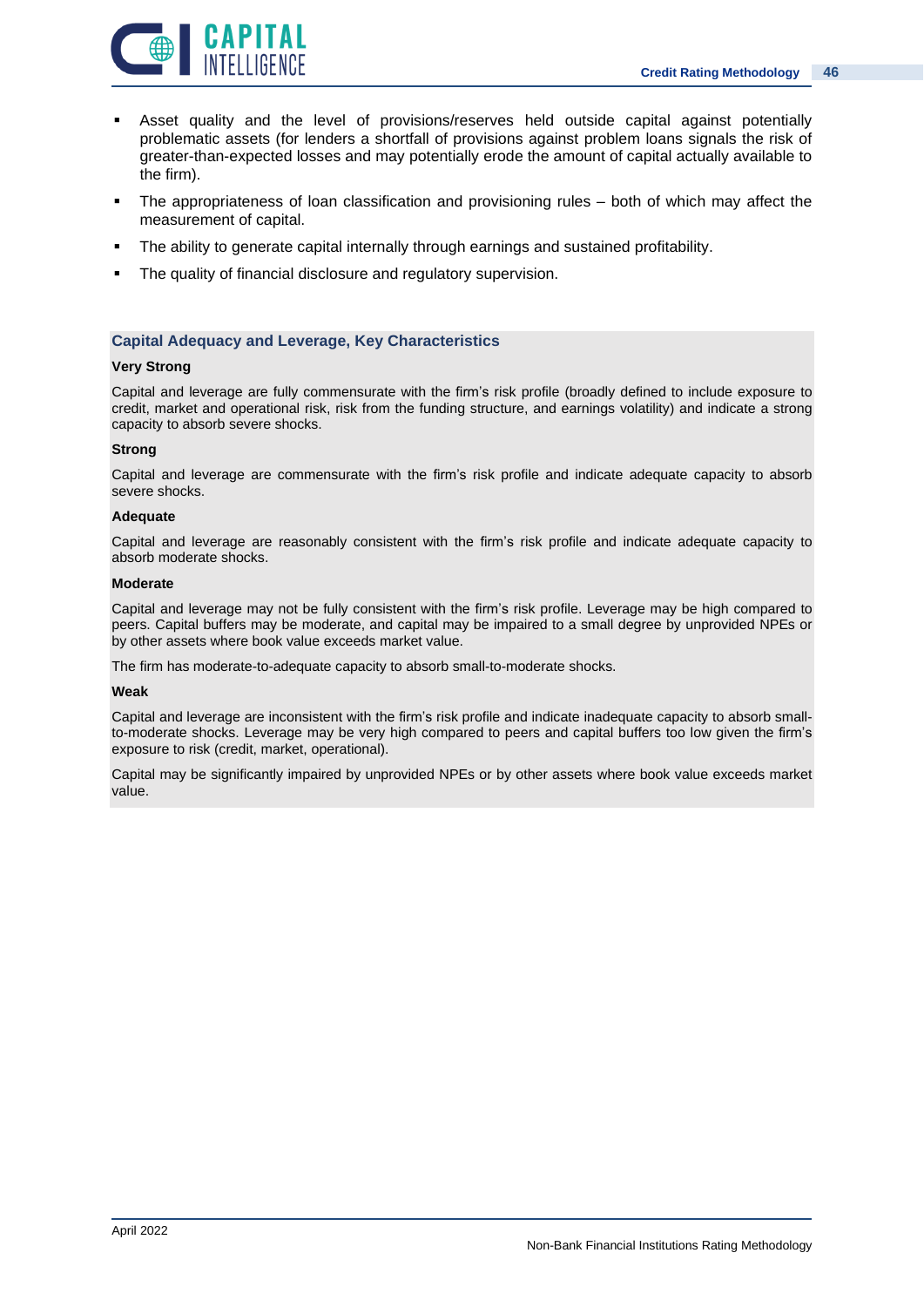![](_page_46_Picture_1.jpeg)

#### KEY RATING FACTOR 2

### **Capital Flexibility**

Capital flexibility considers an NBFI's ability to manage its capital position over time and in response to changing circumstances and, in particular, to increase capital – internally or externally – when needed. Future needs often arise in connection with a firm's strategic objectives and acquisition plans, but may also be necessary in the aftermath of large losses linked, for example, to significant stress in the loan or investment portfolios.

We consider an NBFIs track record of building (or rebuilding) its capital base through retained earnings, its ability to continue doing so, as well as the appropriateness and flexibility of dividend and share buyback policies. We view internal capital generation as a structural feature and generally look through cyclical improvements in earnings and capital.

We also consider a firm's ability to raise new capital from shareholders, taking into account the latter's track record of supporting the firm during both good and bad times.

NBFIs may also be able to raise new capital by selling subsidiaries or parts of their operations. Such asset sales could reflect strategic repositioning, but might also be a response to financial pressure and the need to raise capital through gains on sale and/or by reducing risk assets. The likelihood of success and the level of proceeds will depend on the attractiveness to potential buyers and general market sentiment. Particularly for firms under pressure, these options might not be available. Even if successful, the potential impact on the firm's franchise strength would also need to be considered.

Listed NBFIs might seek to raise new capital from stock markets, although this option is also highly dependent on market sentiment and would, in most instances, not be an option for weak firms or during periods of general market stress.

For NBFIs within a group structure, we also assess the ability of the group to meet the capital requirements of the rated firm in the event of need with readily available own funds located outside that entity. Capital fungibility and transferability may be a supportive rating factor, provided it is not significantly constrained by regulatory practices, debt covenants or other legal restraints.

### **Capital Flexibility, Key Characteristics**

### **Very High**

Capital flexibility is very high, underpinned by very strong and robust internal capital generation and appropriate (flexibly applied) dividend and share buy-back policies.

Shareholders are highly supportive of maintaining a very strong capital position.

Other sources of capital flexibility may also be strong.

There are no material impediments to the free flow of loss-absorbing capital between group members. Sufficient capital is highly likely to be available from other parts of the group if needed.

### **High**

Capital flexibility is high, underpinned by strong and resilient internal capital generation and appropriate dividend and share buy-back policies.

Shareholders are supportive of maintaining a strong capital position.

Other sources of capital flexibility may also be fairly strong.

There are no significant impediments to the free flow of loss-absorbing capital between group members.

### **Adequate**

Capital flexibility is adequate. Internal capital generation is good but may be somewhat variable.

Shareholders are generally responsive to capital needs, and dividend/share buy-back policies are generally appropriate.

Other sources of capital flexibility may be adequate.

There may be some moderate impediments to the free flow of loss-absorbing capital between group members.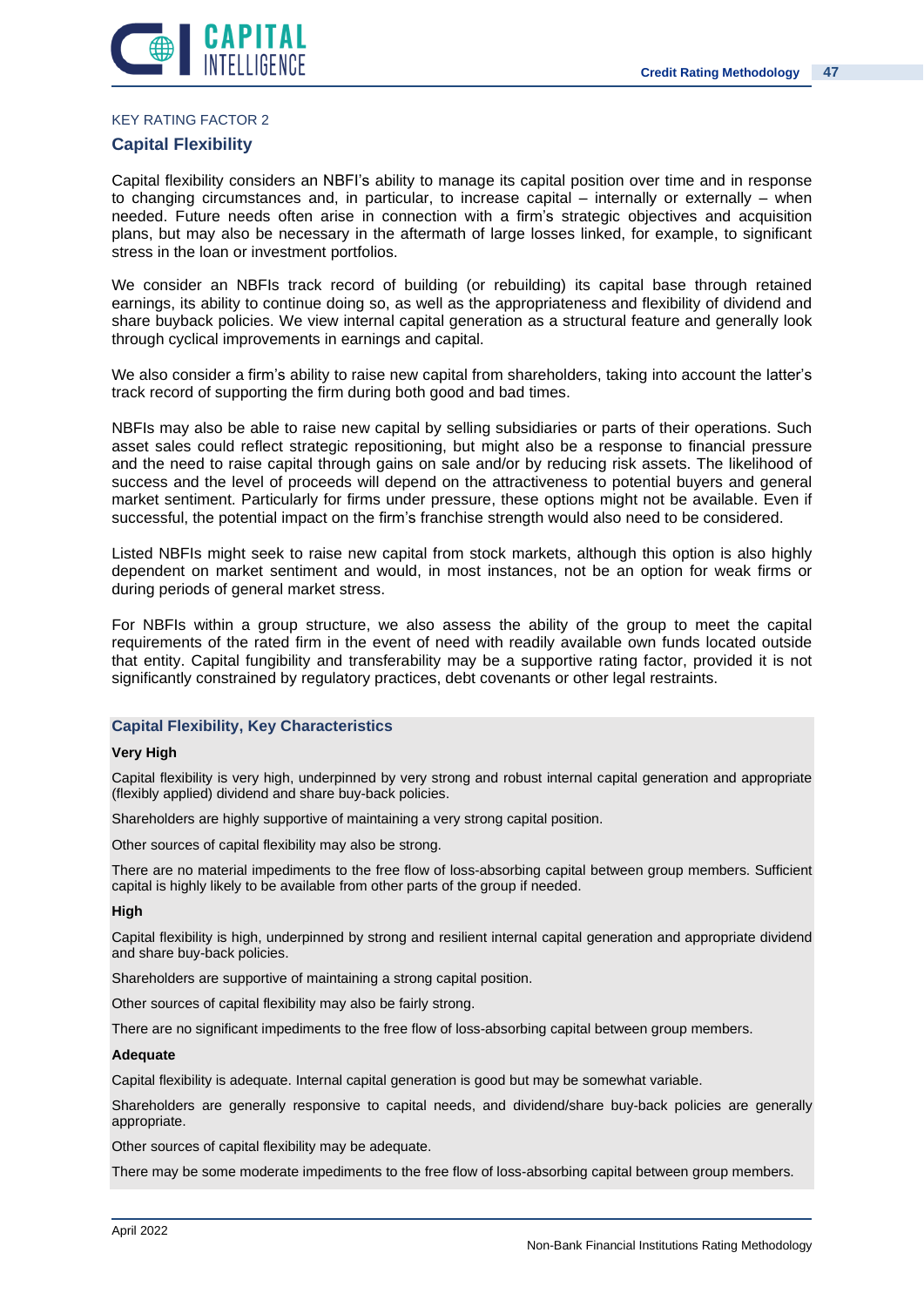![](_page_47_Picture_1.jpeg)

### **Capital Flexibility, Key Characteristics (continued)**

### **Moderate**

Capital flexibility is moderate. Internal capital generation is generally satisfactory, but variable.

Shareholders are mildly supportive, but may not always be sufficiently responsive to capital needs. Dividend and share buy-back policies may be somewhat aggressive.

Other sources of capital flexibility may be limited.

Capital fungibility and transferability between group entities may be subject to significant constraints. There may be some uncertainty regarding the availability of sufficient capital from other parts of the group if needed.

### **Low**

Capital flexibility is low. Internal capital generation is weak and highly inconsistent.

Dividend and share buy-back policies may be inappropriate. Shareholders are unlikely to be a reliable source of new capital should additional resources be needed to strengthen the capital base or grow the business.

Other sources of capital flexibility may be very limited.

Capital fungibility and transferability between group entities may be highly constrained. Sufficient capital is unlikely to be available from other parts of the group if needed.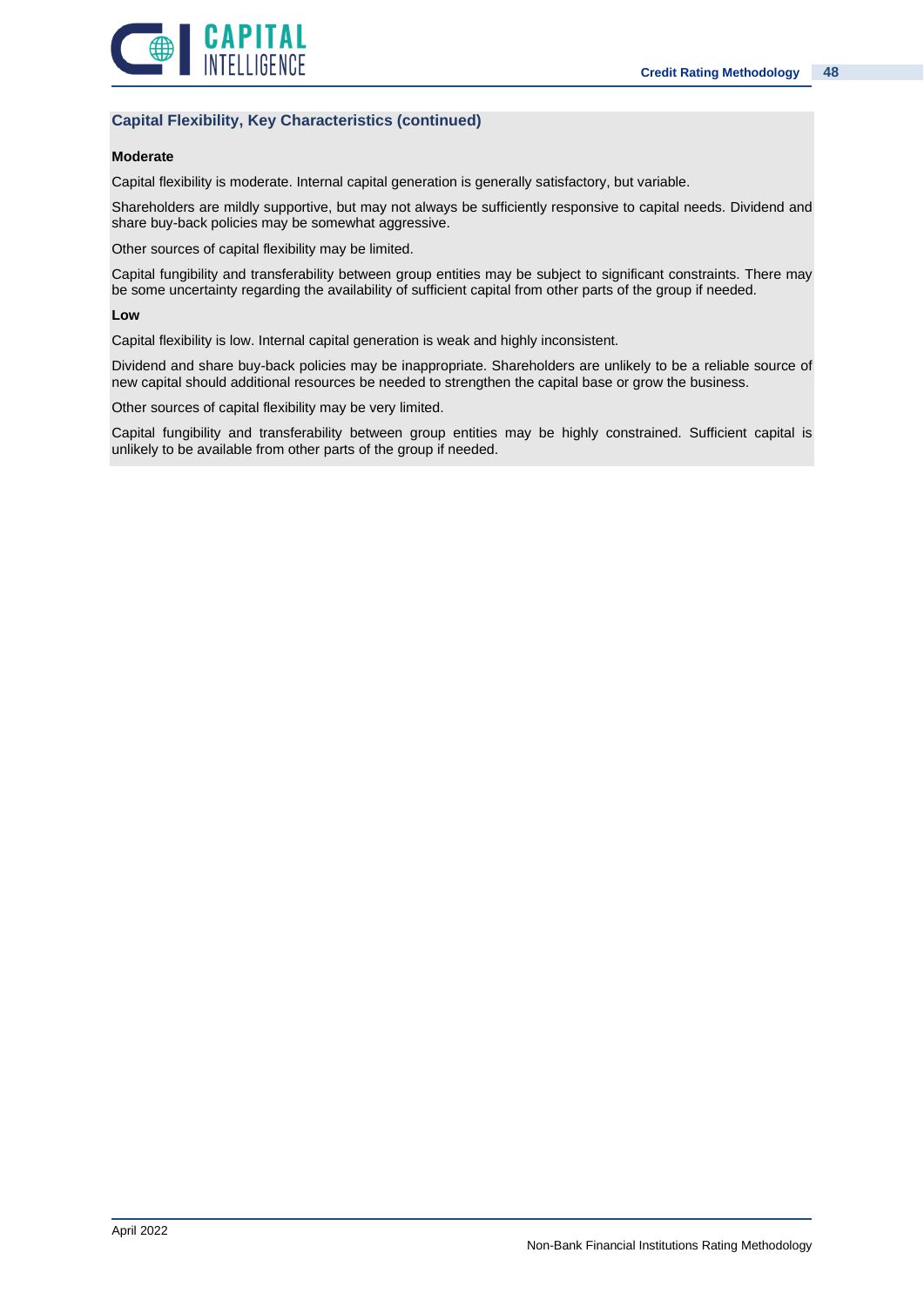![](_page_48_Picture_1.jpeg)

# **5. EXTRAORDINARY SUPPORT AND GROUP CONSIDERATIONS**

Once we have established the ESA, we evaluate the likelihood that, in the event of difficulties, the NBFI would receive sufficient and timely financial assistance from its parent, shareholders, the government, or other support providers to enable it to remain current on its liabilities and avoid a payments default or insolvency.

Such support, which we label 'extraordinary support', can potentially mitigate weaknesses in the firm's standalone financial profile and therefore improve its creditworthiness, resulting in its ICR being notched up above the ESA.

This type of temporary assistance is different to the 'ordinary support' that a firm might receive, for example from its parent, during the normal course of business, such as an increase in equity to facilitate business growth or to meet changes in regulatory requirements. Ordinary financial support, as well as the operational and business benefits (and risks) that may accrue to an entity from being part of a larger group, is reflected in the ESA.

Where the NBFI is a member of a corporate group, we apply the criteria contained in Parent-Subsidiary Considerations in the Determination of Corporate and NBFI Credit Ratings to determine the likelihood of extraordinary support and to assess the rating impact of other potential group influences.

For subsidiaries, the application of our parent-subsidiary criteria may result, inter alia, in:

- The ICR being notched above its standalone level due to the likelihood of such extraordinary support from a stronger parent (or group).
- The ICR being constrained by the rating of a weaker parent due to group interference risk even though it may be the stronger of the two entities on a standalone basis (interference risk aside).
- The ICR being set higher than the rating of the parent due to greater standalone strength and limited linkages, which may include effective constraints on potentially harmful parental interference. If linkages are limited and autonomy high, a firm's default risk may be largely (or wholly) unaffected by stress at the parent level or elsewhere within the group. Consequently, its ICR will largely depend on its standalone strength and may potentially be notched above (or decoupled from) the actual or notional rating of the parent/group.

Where an entity's ICR incorporates extraordinary support, we indicate the degree of uplift and the reasons for it in the published credit rating rationale.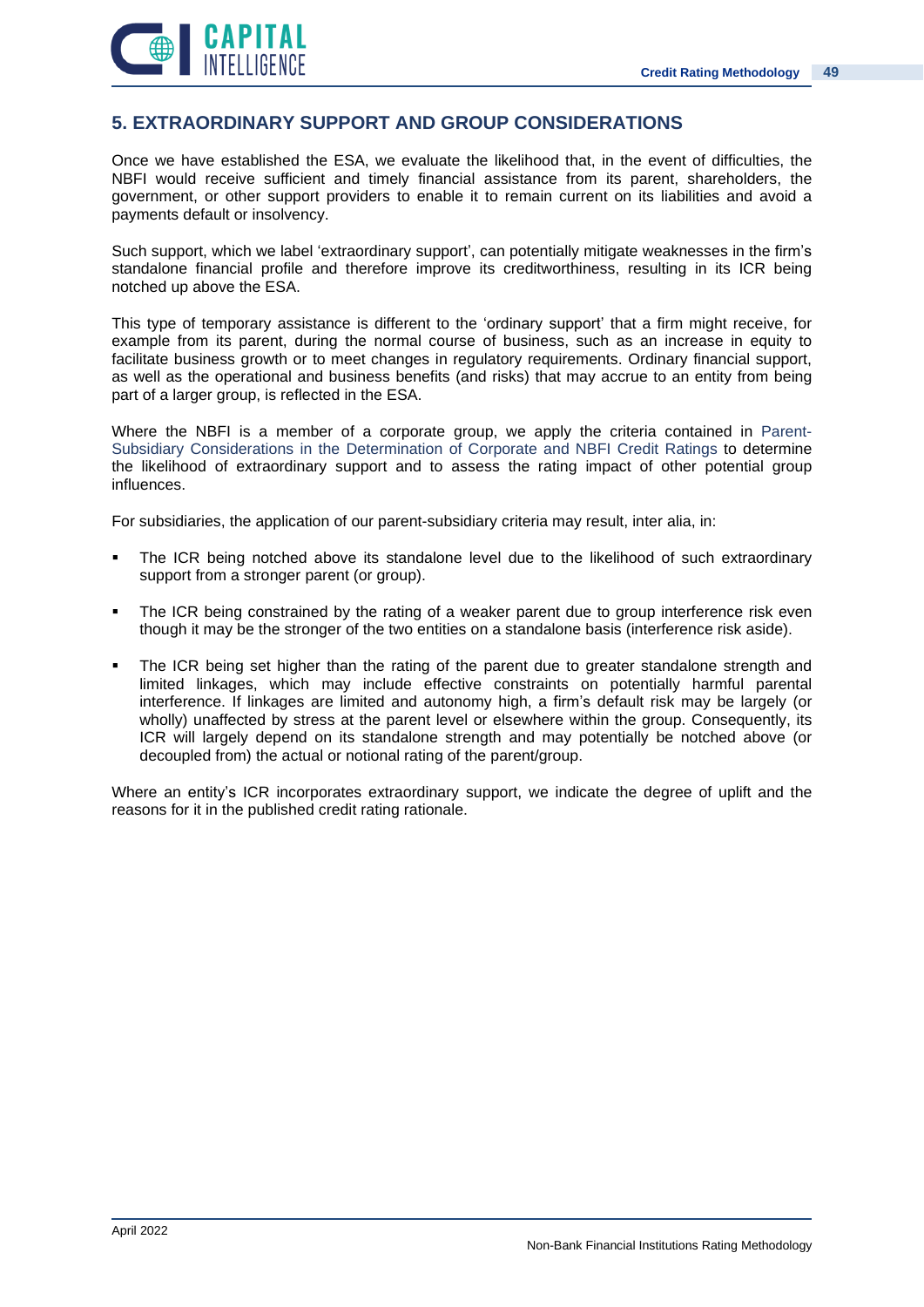![](_page_49_Picture_1.jpeg)

# **6. SOVEREIGN CONSIDERATIONS**

The final LT ICR assigned to an NBFI will generally be set at the same level as the baseline for the issuer rating provided the latter is no higher than the sovereign rating of the country in which the firm is based.

If the baseline ICR is higher than the sovereign rating, we apply our criteria for rating above the sovereign (explained in our Bank Rating Methodology) to determine whether the firm's ratings could be higher than the sovereign and, if so, by how many notches. This entails considering whether the firm's financial strength and debt-servicing capacity would be sufficiently robust to withstand the direct and indirect impact of a government default (including potential losses on sovereign debt and other financial instruments) and highly stressed operating conditions.

Even if a firm is able to withstand severe sovereign and related economic stresses, it could still default should the government decide to interfere with the ability of entities to service financial obligations in a timely manner by imposing highly restrictive measures, such as exchange controls and payments moratoria. We refer to this direct impact as sovereign interference risk.

Sovereign credit risk and sovereign interference risk are often highly positively correlated; but they can differ (or decouple), and interference risk is usually much harder for firms to mitigate or circumnavigate.

In general, where sovereign interference risk in the event of a government debt crisis is high, an NBFI will be rated no higher than the sovereign rating.

Where sovereign interference risk is moderate or low, a sufficiently strong NBFI could be rated above the sovereign. However, the maximum rating differential would normally be restricted to three notches above the sovereign long-term local currency rating for an NBFI's long-term local currency ICR and two notches above the sovereign long-term foreign currency rating for its foreign currency ICR.

Our policy of generally restricting ICRs in the ratings space above the sovereign rating reflects the degree of uncertainty in the assessment of a firm's capacity to withstand sovereign-induced stress. This in turn reflects several key unknowns, including the scope and severity of a future crisis and the policy reaction of the authorities in the event of financial stress (including the severity of any restrictive measures).

We may deviate from this practice when the likelihood of a government default in the short term is very high and we are better able to evaluate with greater certainty the institution's ability to survive the associated stress. In addition, we may increase the notching differential in cases where we are convinced that the government would not impose transfer and convertibility or other debt-service impeding restrictions were it to default on its own obligations, or that the NBFI would be exempt from, or somehow able to circumvent, any such restrictions. However, such cases are likely to be uncommon.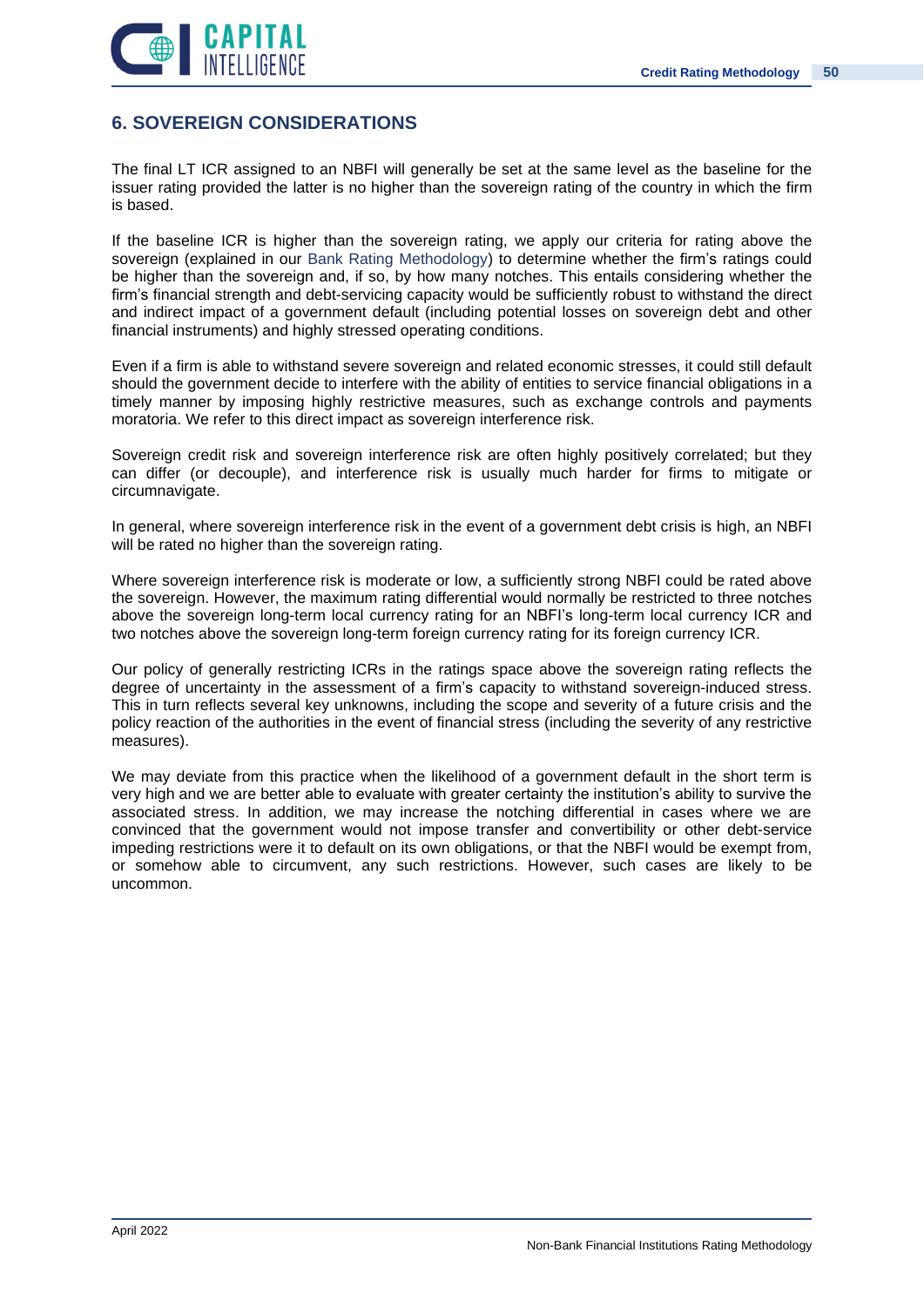![](_page_50_Picture_1.jpeg)

# **ANNEX 1: ISSUER CREDIT RATINGS: RATING SCALE AND DEFINITIONS**

CI's international issuer credit ratings (ICRs) indicate the general creditworthiness of an entity (such as an NBFI, bank, corporate or sovereign) and the likelihood that it will meet its financial obligations in a timely manner. Foreign currency ratings refer to an entity's ability and willingness to meet its foreign currency denominated financial obligations as they come due. Foreign currency ratings take into account the likelihood of a government imposing restrictions on the conversion of local currency to foreign currency or on the transfer of foreign currency to residents and non-residents.

Local currency ratings are an opinion of an entity's ability and willingness to meet all of its financial obligations on a timely basis, regardless of the currency in which those obligations are denominated and absent the risk of transfer and convertibility restrictions that may constrain the servicing of foreign currency obligations. Both foreign currency and local currency ratings are internationally comparable assessments.

Foreign and local currency ratings take into account the economic, financial and country risks that may affect creditworthiness, as well as the likelihood that an entity would receive external support in the event of financial difficulties.

The following rating scale applies to both foreign currency and local currency issuer ratings. Shortterm ratings assess the time period up to one year.

| <b>Investment Grade</b> |                                                                                                                                                                                                                                                                                                                                    |
|-------------------------|------------------------------------------------------------------------------------------------------------------------------------------------------------------------------------------------------------------------------------------------------------------------------------------------------------------------------------|
| <b>AAA</b>              | The highest credit quality. Exceptional capacity for timely fulfilment of financial obligations and most<br>unlikely to be affected by any foreseeable adversity. Extremely strong financial condition and very positive<br>non-financial factors.                                                                                 |
| AA                      | Very high credit quality. Very strong capacity for timely fulfilment of financial obligations. Unlikely to have<br>repayment problems over the long term and unquestioned over the short and medium terms. Adverse<br>changes in business, economic and financial conditions are unlikely to affect the institution significantly. |
| A                       | High credit quality. Strong capacity for timely fulfilment of financial obligations. Possesses many<br>favourable credit characteristics but may be slightly vulnerable to adverse changes in business, economic<br>and financial conditions.                                                                                      |
| <b>BBB</b>              | Good credit quality. Satisfactory capacity for timely fulfilment of financial obligations. Acceptable credit<br>characteristics but some vulnerability to adverse changes in business, economic and financial conditions.<br>Medium grade credit characteristics and the lowest investment grade category.                         |
| Speculative Grade       |                                                                                                                                                                                                                                                                                                                                    |
| <b>BB</b>               | Speculative credit quality. Capacity for timely fulfilment of financial obligations is vulnerable to adverse<br>changes in internal or external circumstances. Financial and/or non-financial factors do not provide<br>significant safeguard and the possibility of investment risk may develop.                                  |
| в                       | Significant credit risk. Capacity for timely fulfilment of financial obligations is very vulnerable to adverse<br>changes in internal or external circumstances. Financial and/or non-financial factors provide weak<br>protection; high probability for investment risk exists.                                                   |
| C                       | Substantial credit risk is apparent and the likelihood of default is high. Considerable uncertainty as to the<br>timely repayment of financial obligations. Credit is of poor standing with financial and/or non-financial<br>factors providing little protection.                                                                 |
| <b>RS</b>               | Regulatory supervision (this rating is assigned to financial institutions only). The obligor is under the<br>regulatory supervision of the authorities due to its weak financial condition. The likelihood of default is<br>extremely high without continued external support.                                                     |
| <b>SD</b>               | Selective default. The obligor has failed to service one or more financial obligations but CI believes that<br>the default will be restricted in scope and that the obligor will continue honouring other financial<br>commitments in a timely manner.                                                                             |
| D                       | The obligor has defaulted on all, or nearly all, of its financial obligations.                                                                                                                                                                                                                                                     |

### **Long-Term Issuer Credit Ratings**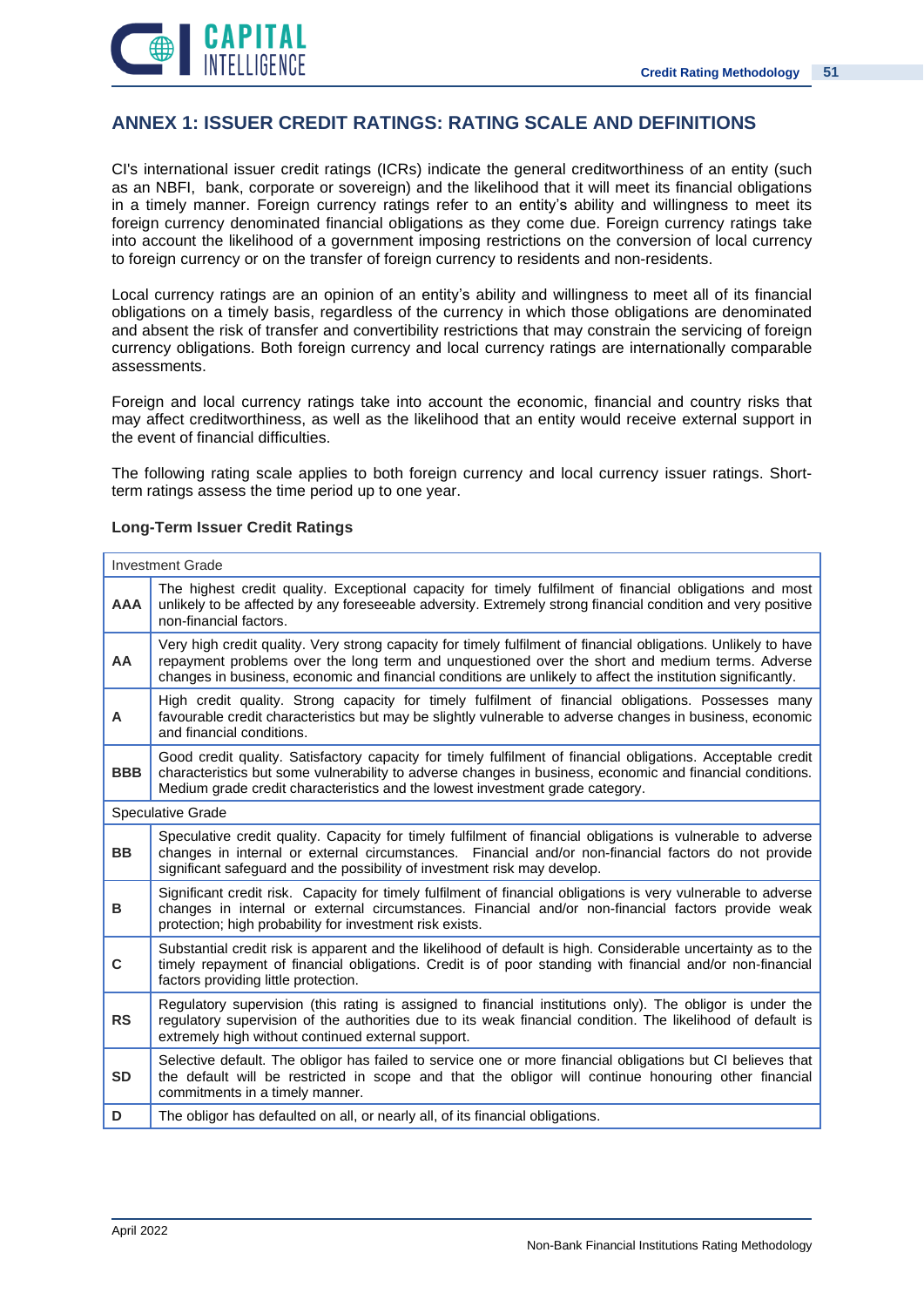![](_page_51_Picture_0.jpeg)

### **Short-Term Issuer Credit Ratings**

| <b>Investment Grade</b> |                                                                                                                                                                                                                                                                                |  |
|-------------------------|--------------------------------------------------------------------------------------------------------------------------------------------------------------------------------------------------------------------------------------------------------------------------------|--|
| A <sub>1</sub>          | Superior credit quality. Highest capacity for timely repayment of short-term financial obligations<br>that is extremely unlikely to be affected by unexpected adversities. Institutions with a particularly<br>strong credit profile have a '+' affixed to the rating.         |  |
| A <sub>2</sub>          | Very strong capacity for timely repayment but may be affected slightly by unexpected adversities.                                                                                                                                                                              |  |
| A <sub>3</sub>          | Strong capacity for timely repayment that may be affected by unexpected adversities.                                                                                                                                                                                           |  |
| Speculative Grade       |                                                                                                                                                                                                                                                                                |  |
| B                       | Adequate capacity for timely repayment that could be seriously affected by unexpected<br>adversities.                                                                                                                                                                          |  |
| C                       | Inadequate capacity for timely repayment if unexpected adversities are encountered in the short<br>term.                                                                                                                                                                       |  |
| <b>RS</b>               | Regulatory supervision (this rating is assigned to financial institutions only). The obligor is under<br>the regulatory supervision of the authorities due to its weak financial condition. The likelihood of<br>default is extremely high without continued external support. |  |
| <b>SD</b>               | Selective default. The obligor has failed to service one or more financial obligations but CI<br>believes that the default will be restricted in scope and that the obligor will continue honouring<br>other financial commitments in a timely manner.                         |  |
| D                       | The obligor has defaulted on all, or nearly all, of its financial obligations.                                                                                                                                                                                                 |  |

CI Ratings appends '+' and '-' signs to foreign and local currency long-term ratings in the categories from 'AA' to 'C' to indicate that the strength of a particular rated entity is, respectively, slightly greater or less than that of similarly rated peers.

**Outlook**: expectations of improvement, no change or deterioration in an entity's long-term issuer ratings over the 12 months following its publication are denoted 'Positive', 'Stable' or 'Negative'.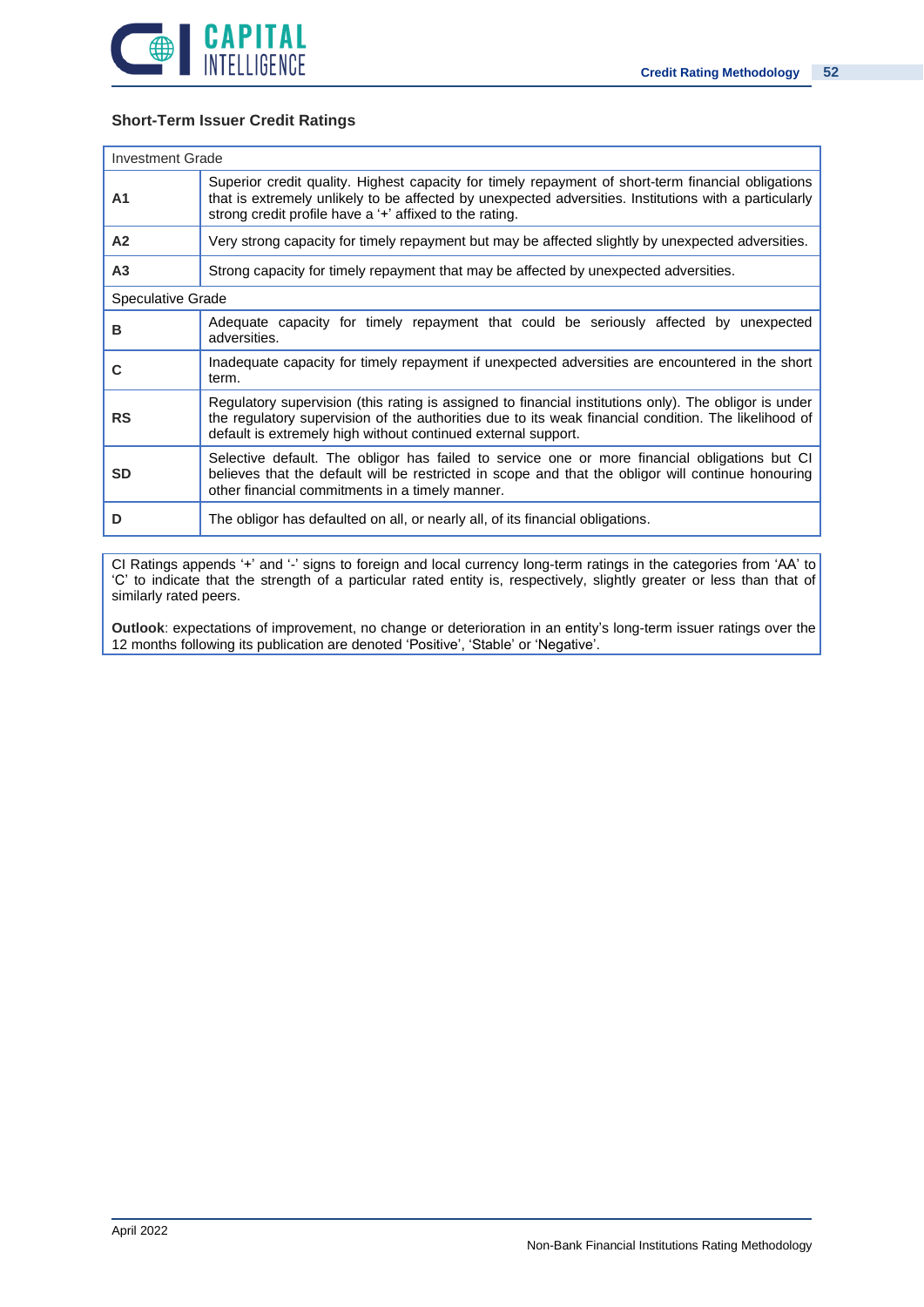![](_page_52_Picture_1.jpeg)

# **ANNEX 2: CORRESPONDENCE BETWEEN LONG-TERM AND SHORT-TERM ISSUER RATINGS**

Short-term ratings are mapped from long-term ratings using the guidelines below. Deviations may be permitted where entity-specific circumstances render the guidelines inappropriate.

![](_page_52_Figure_4.jpeg)